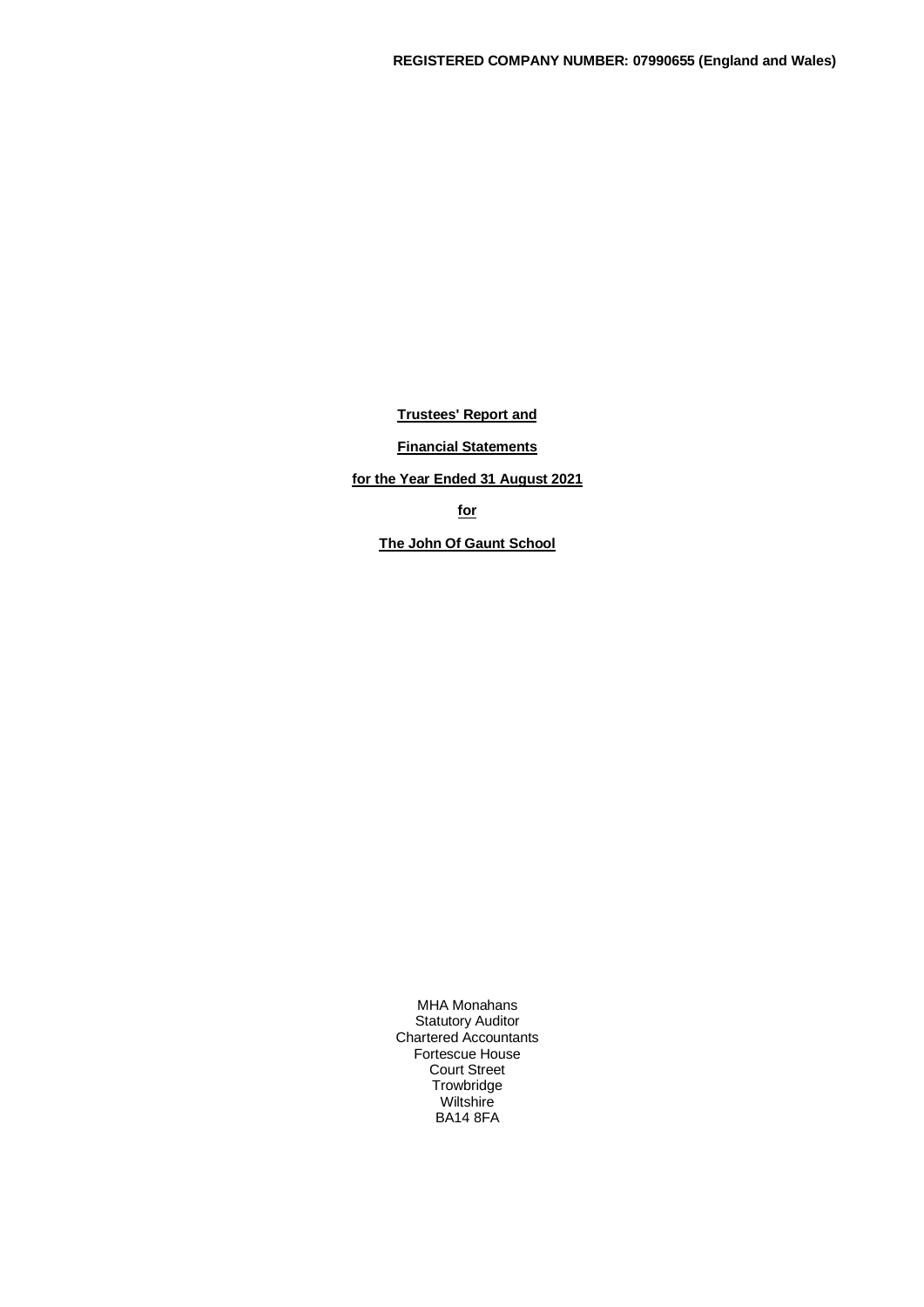#### **Contents of the Financial Statements for the Year Ended 31 August 2021**

|                                                          |    | Page              |       |
|----------------------------------------------------------|----|-------------------|-------|
| <b>Reference and Administrative Details</b>              |    | 1                 |       |
| <b>Trustees' Report</b>                                  |    | 2 to 7            |       |
| <b>Governance Statement</b>                              | 8  | to 10             |       |
| <b>Statement on Regularity, Propriety and Compliance</b> |    | 11                |       |
| <b>Statement of Trustees' Responsibilities</b>           |    | $12 \overline{ }$ |       |
| <b>Report of the Independent Auditors</b>                |    | 13 to 15          |       |
| <b>Independent Accountant's Report on Regularity</b>     |    | 16                |       |
| <b>Statement of Financial Activities</b>                 |    | 17                |       |
| <b>Balance Sheet</b>                                     |    | 18                |       |
| <b>Cash Flow Statement</b>                               |    | 19                |       |
| <b>Notes to the Financial Statements</b>                 | 20 |                   | to 35 |
| <b>Detailed Statement of Financial Activities</b>        |    | 36 to 37          |       |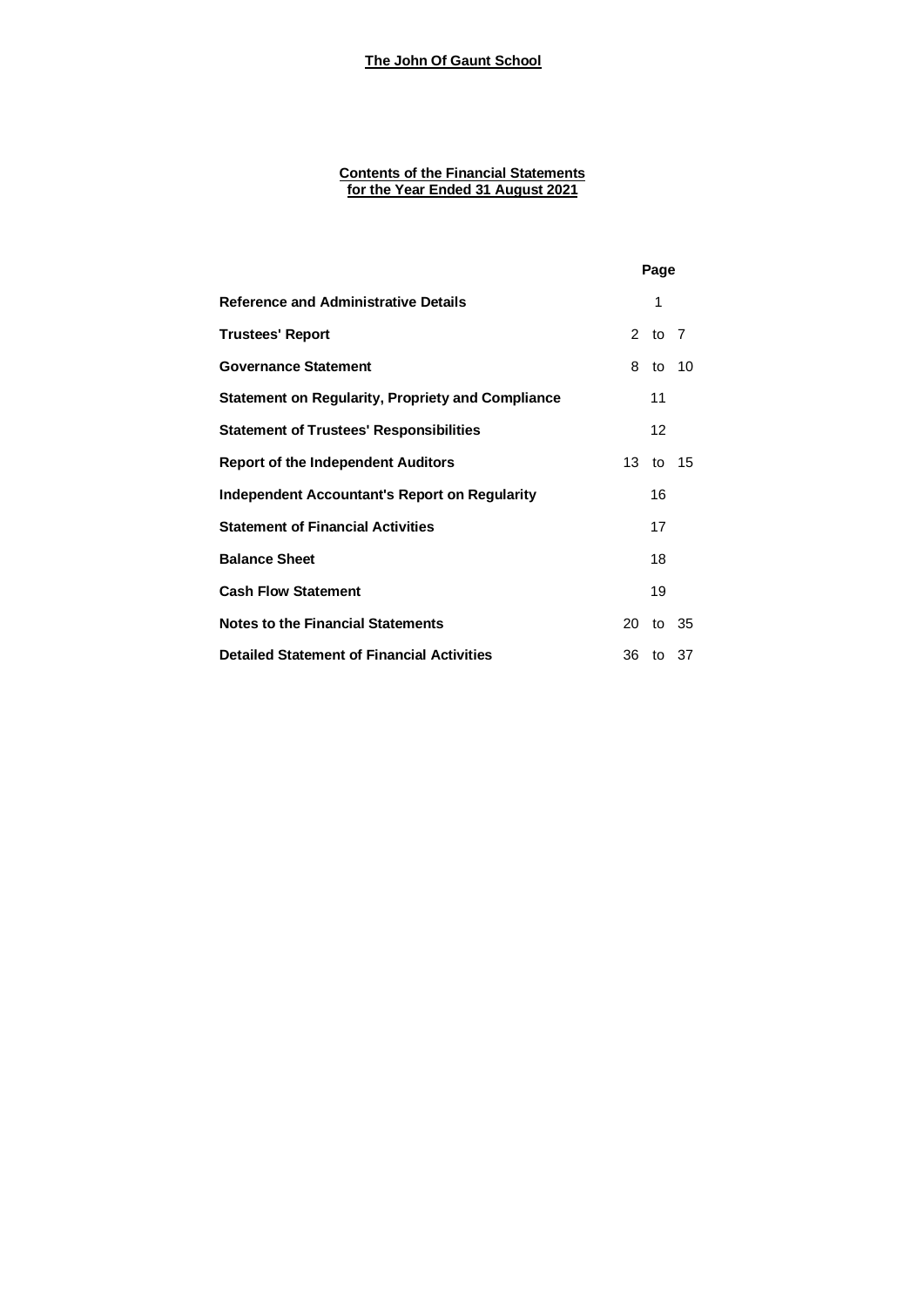#### **Reference and Administrative Details for the Year Ended 31 August 2021**

| <b>MEMBERS:</b>                                                         | Deborah Youngs<br>Sarah Bergg<br><b>Andrew Hawkins</b><br>David Whewell<br>Elizabeth Summerson                                                                                                                                                                                                                                                                                                                                                                                                                                                                                                                                               |
|-------------------------------------------------------------------------|----------------------------------------------------------------------------------------------------------------------------------------------------------------------------------------------------------------------------------------------------------------------------------------------------------------------------------------------------------------------------------------------------------------------------------------------------------------------------------------------------------------------------------------------------------------------------------------------------------------------------------------------|
| <b>TRUSTEES</b>                                                         | Elizabeth Summerson<br>David Whewell (Chair)<br><b>Andrew Hawkins</b><br>Sarah Bergg (resigned 31.3.21)<br>Deborah Youngs (resigned 31.8.21)<br><b>Kevin Fames</b><br><b>Helen Thorne</b><br>Andy Williams<br>Toby Corden (appointed 6.9.21)<br>Joanne Trigg<br>Sally Andrews (resigned 8.10.20)<br>Glyn Coy<br>Pete Gear<br>Paul Skipp (Head Teacher)<br>Jackie Preston (resigned 30.11.20)<br>Catherine Szabo (appointed 9.12.20) (resigned 5.6.21)<br>Sarah Marsh (appointed 7.9.20)<br>Amanda McClean (appointed 7.9.20)<br>Siobhan Perry (appointed 7.9.20)<br>Benamar Saghiri (appointed 6.9.21)<br>Martin Sandford (appointed 6.9.21) |
| Member Sarah Bergg resigned on 31.03.21 and was reappointed on 01.09.21 |                                                                                                                                                                                                                                                                                                                                                                                                                                                                                                                                                                                                                                              |

| <b>COMPANY SECRETARY</b>                                      | Anita Harrington                                                                                                                                                                                                                                                                                        |
|---------------------------------------------------------------|---------------------------------------------------------------------------------------------------------------------------------------------------------------------------------------------------------------------------------------------------------------------------------------------------------|
| <b>SENIOR MANAGEMENT TEAM:</b>                                | Abbie Lanng (Assistant Headteacher) (appointed 1.9.20)<br>Amy Eyers (Assistant Headteacher) (appointed 1.9.20)<br>Sara Ambrose (Assistant Headteacher)<br>Paul Skipp (Headteacher)<br>Benjamin Rhodes (Deputy Headteacher)<br>Helen Kerr (Assistant Headteacher)<br>Linda Brunt (Assistant Headteacher) |
| <b>REGISTERED OFFICE</b>                                      | The John of Gaunt School<br><b>Wingfield Road</b><br>Trowbridge<br>Wiltshire<br><b>BA14 9EH</b>                                                                                                                                                                                                         |
| <b>REGISTERED COMPANY NUMBER</b> 07990655 (England and Wales) |                                                                                                                                                                                                                                                                                                         |
| <b>AUDITORS</b>                                               | <b>MHA Monahans</b><br><b>Statutory Auditor</b><br><b>Chartered Accountants</b><br>Fortescue House<br><b>Court Street</b><br>Trowbridge<br><b>Wiltshire</b><br><b>BA14 8FA</b>                                                                                                                          |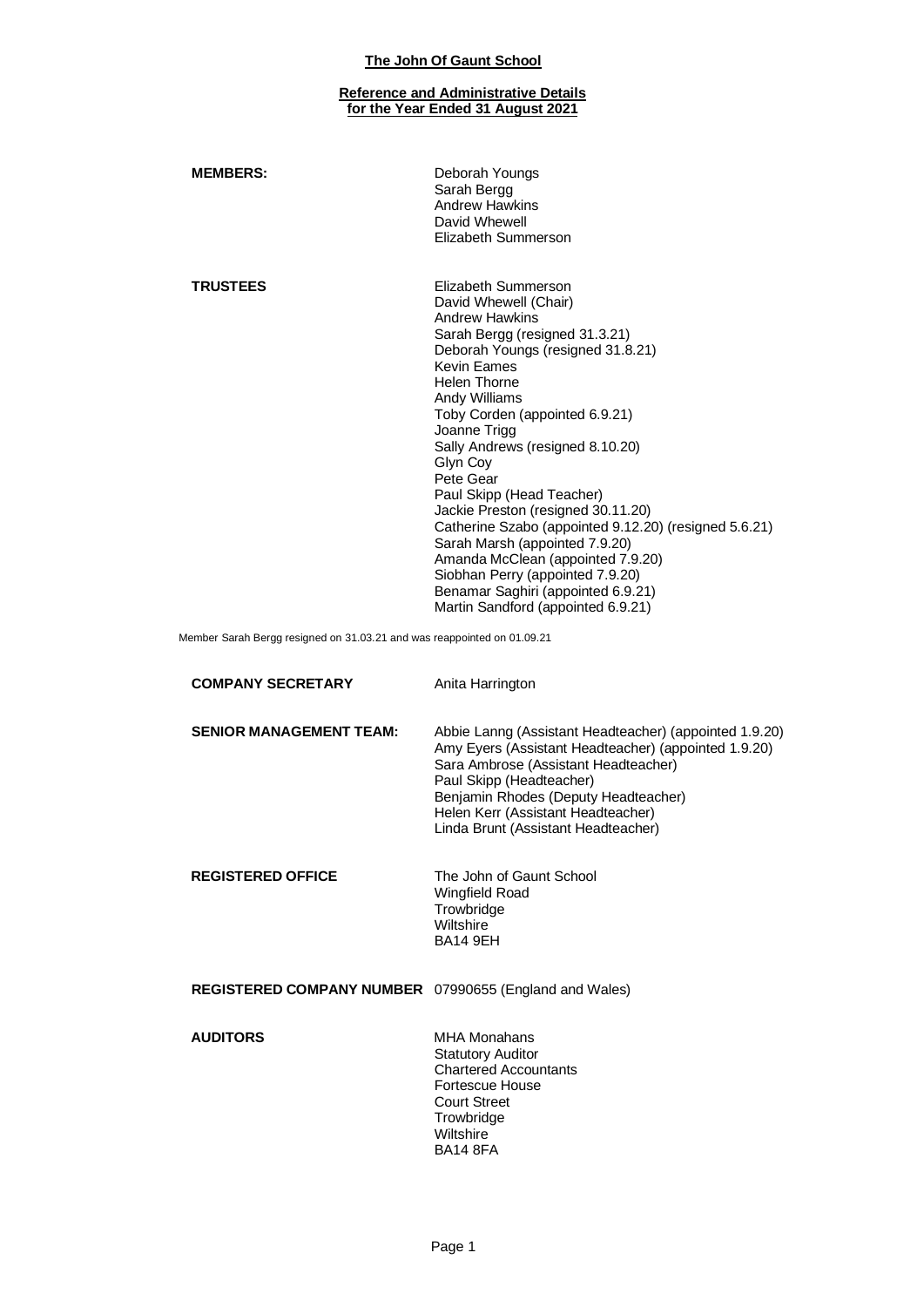### **Trustees' Report for the Year Ended 31 August 2021**

The trustees who are also directors of the charity for the purposes of the Companies Act 2006, present their report with the financial statements of the charity for the year ended 31 August 2021. The trustees have adopted the provisions of Accounting and Reporting by Charities: Statement of Recommended Practice applicable to charities preparing their accounts in accordance with the Financial Reporting Standard applicable in the UK and Republic of Ireland (FRS 102) (effective 1 January 2019) and the Academies Accounts Direction issued by the Education and Skills Funding Agency.

The annual report serves the purpose of both a trustees' report and a directors' report under company law.

The school operates an academy for students aged 11 to 18 years serving the catchment area of Trowbridge and the surrounding area. It has a pupil capacity of 1,608 and had a roll of 1153 in the October 2020 school census.

### **OBJECTIVES AND ACTIVITIES**

### **Objectives and aims**

The principal object and activity of the School is to advance, for the public benefit, education in the United Kingdom, more specifically Trowbridge and the surrounding area, by establishing, maintaining, carrying on, managing and developing a school, offering a broad range of curriculum for pupils of different abilities.

The John of Gaunt School aims to:

- Ensure that every student enjoys a quality education in terms of resourcing, tuition and pastoral care.
- Raise the standard of educational achievement of all pupils.
- Improve the effectiveness of the school by keeping the curriculum, teaching and learning and organisational structure under continual review.
- Provide value for money.
- Comply with all statutory and curriculum requirements.
- Maintain close links with primary schools, other local schools and extended services.
- Conduct the school's business in accordance with the highest standards or integrity, probity and openness.

### **Objectives, strategies and activities**

The seven main objectives of the school during the year ended 31 August 2021 are as detailed in the school improvement plan covering that period, the broad headings of which are as follows:-

- Increase whole school attendance. Ensure persistent absence and lateness is rare.
- Raise outcomes across K2-4, especially middle prior attaining students, disadvantaged and boys.
- Increase the impact of the curriculum on student outcomes at all levels.
- To ensure high expectations lead to consistent high quality Teaching and Learning, resulting in improved student's progress.
- To create a culture of high expectations that leads to disruption free learning.
- To ensure a high quality experience for students and staff.
- Increase the impact of leadership on student outcomes at all levels.

#### **Public benefit**

The Academy Trust has referred to the guidance contained in the Charity Commission's general guidance on public benefit when reviewing its aims and objectives. All the Trust's charitable activities are undertaken to further its charitable purposes for the public benefit, i.e. the education of secondary age children in Trowbridge and the surrounding area.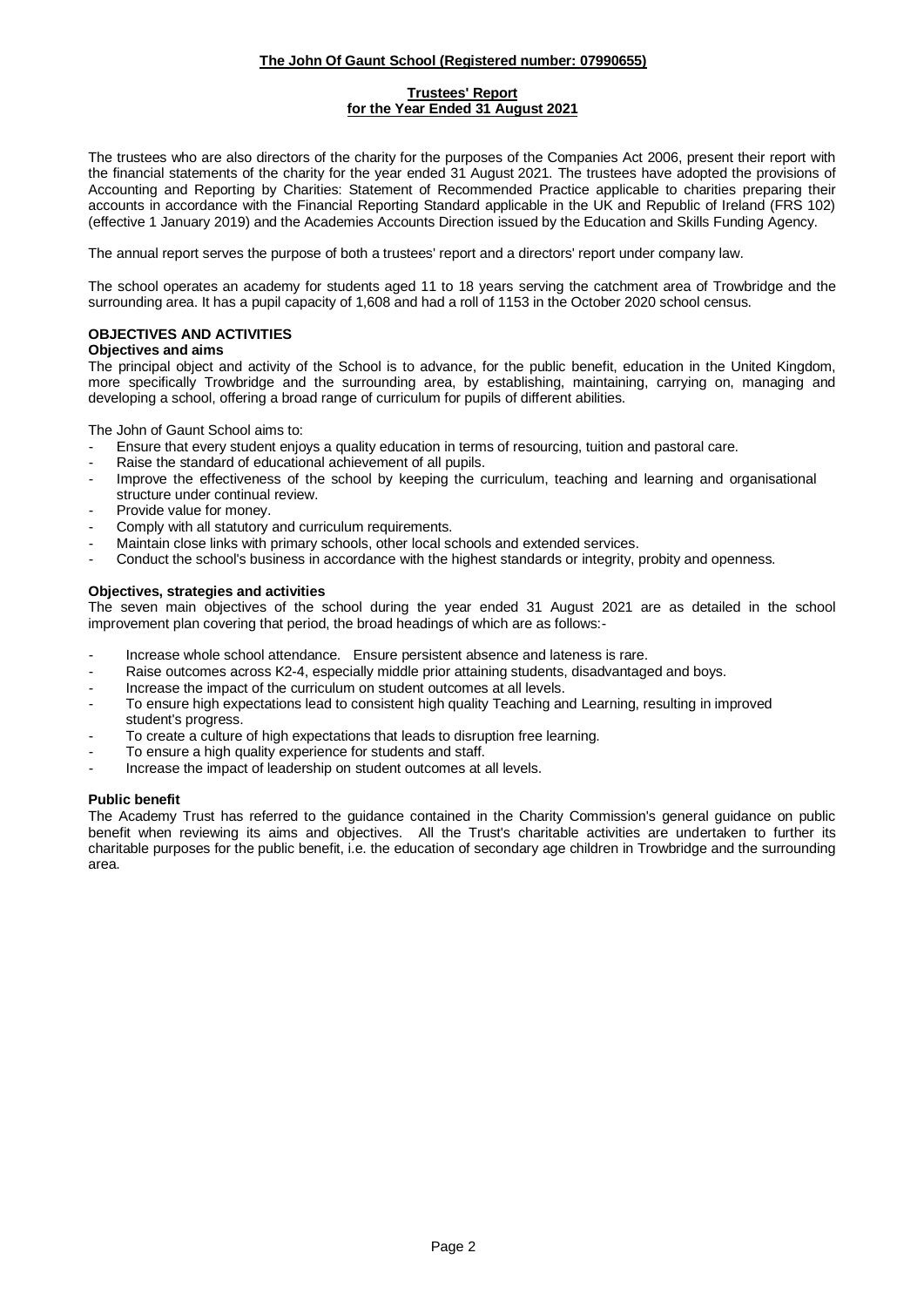#### **Trustees' Report for the Year Ended 31 August 2021**

#### **STRATEGIC REPORT Achievement and performance Examination Results**

GCSE Examination results in 2021 as follows:

- 48.2% of students achieved grade 5+ in English and Mathematics
- 66.7% of students achieved grade 4+ in English and Mathematics

A-Level Examination results in 2021 as follows:

- 100% of Post-16 results were graded A\*-E

- 67.6% of Post-16 results were graded A\*-B

#### **Key Performance Indicators**

The main financial performance indicator is the level of reserves held at the balance sheet date. In particular the management of spending against General Annual Grant (GAG). In the period under review £nil was carried forward being 0% of GAG.

As funding is based on student numbers this is also a key performance indicator. Student numbers used for funding in 2020/21 were 1,073, a increase of 1 over 2019/20. Forecast numbers provided by the Local Authority predict a steady increase over the next 5 years due to local building programmes.

Another key financial performance indicator is staffing costs as a percentage of restricted revenue income. For 2020/21 this was 82.2% compared to 88.7% in 2019/20.

#### **Going concern**

After making appropriate enquiries, the Trustees have a reasonable expectation that the Academy has adequate resources to continue in operational existence for the foreseeable future. For this reason it continues to adopt the going concern basis in preparing the financial statements. Further details regarding the adoption of the going concern basis can be found in the Statement of Accounting Policies.

### **Financial review**

The bulk of the School's income is obtained from the Department of Education (DfE) via the Education Skills Funding Agency (ESFA) in the form of recurring grants, the use of which is restricted to particular purposes. The grants received from the DfE during the year ended 31 August 2021 and the associated expenditure are shown as Restricted Funds in the Statement of Financial Activities.

During the year ended 31 August 2021, total revenue expenditure of £6,732,484 was covered by Government grant funding, together with other incoming resources of £222,995. The excess of expenditure over revenue income for the year was £513,353.

Trustees also designate a proportion of the Schools reserves to be invested in much needed improvements across the school. Projects financed by the school's reserves include:

- Refurbishment of toilets
- Installation of a replacement Fire Alarm system
- New canteen serving area has been set up
- Ongoing classroom based IT Replacement

#### **Reserves policy**

The Trustees review the reserve levels of the School annually. This review encompasses the nature of the income and expenditure streams, the need to match income with commitments and the nature of reserves. The Trustees take into consideration the future plans of the School, the uncertainty over future income streams and other key risks identified during the risk review.

As at 31st August 2021 funds held by the school total £12,595,441, of which £11,538,589 are restricted funds and not available for the general purposes of the academy trust. The balance of restricted general funds (excluding pension reserve) total £15,198 and unrestricted funds total £1,056,852.

#### **Investment policy and objectives**

The investment objectives are:

- to achieve the best financial return available while ensuring that security of deposits takes precedence over revenue maximisation
- only invest in funds surplus to operational need based on all financial commitments being met without the Academy bank account becoming overdrawn
- by complying with this policy, all investment decisions should be exercised with care and skill and consequently be in the best interests of the Academy, commanding broad public support.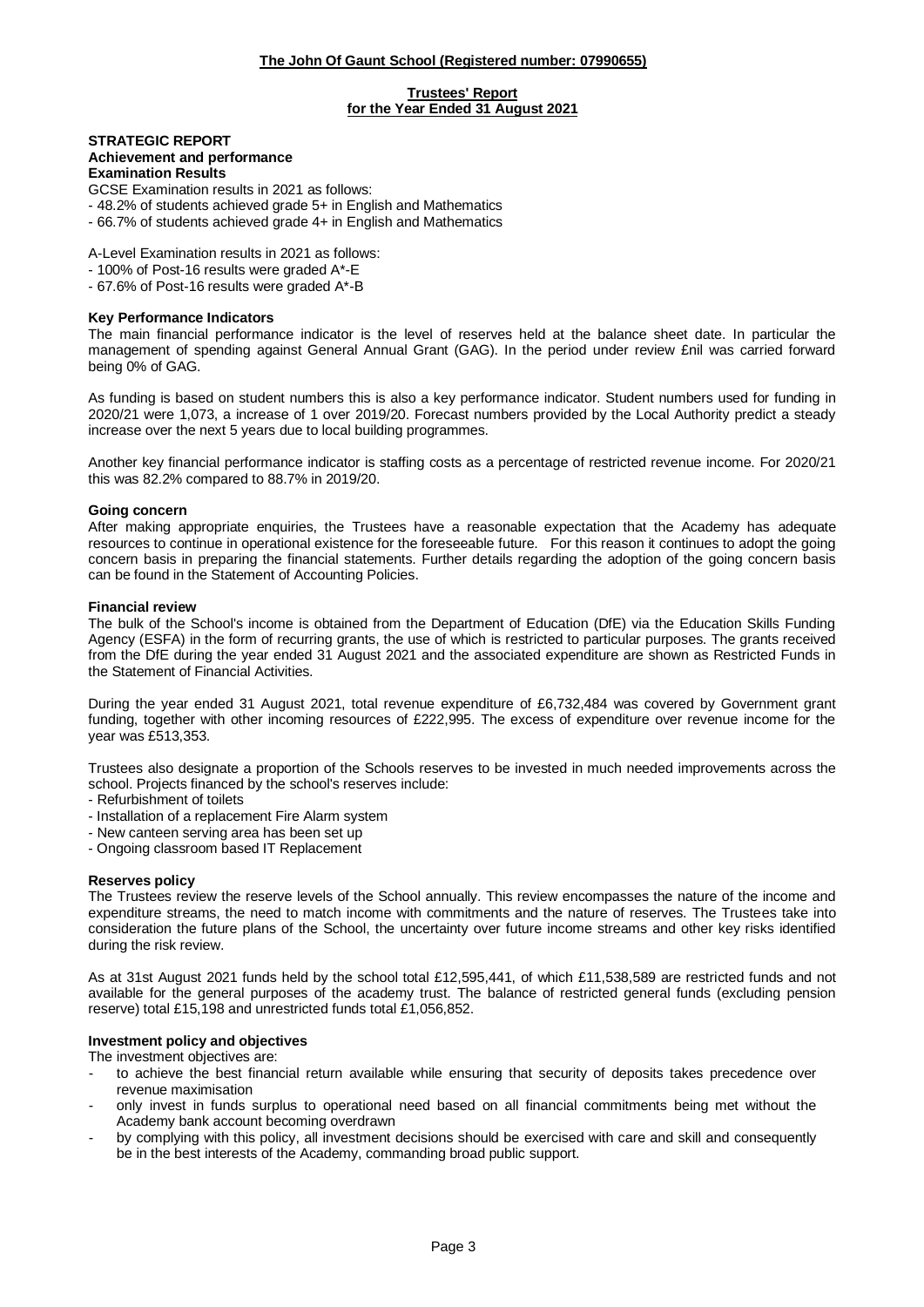### **Trustees' Report for the Year Ended 31 August 2021**

# **STRATEGIC REPORT**

### **Fundraising**

Trustees take their responsibilities for fundraising seriously and comply with the Fundraising Regulator's Code of Fundraising Practice. The Trustees are aware of the Charity Commission publication on this matter and adopt the following principles to support fundraising;

- Planning effectively.
- Supervising fundraisers.
- Protecting the charity's reputation, money and other assets.
- Identifying and ensuring compliance with the laws or regulations that apply specifically to the charity's fundraising.
- Being open and accountable.

The Academy Trust hasn't utilised any commercial participators or professional fundraisers during this period. The school works with parents and the PTA to engage the community in honest, open and transparent activities for local fundraising and voluntary contribution requests.

### **Principal risks and uncertainties**

**Financial** - the School has considerable reliance on continued Government funding through the Education and Skills Funding Agency and Local Authority. In the last year 99% of the School's incoming resources was Government funded and whilst this level is expected to continue, there is no assurance that Government policy or practice will remain the same or that public funding will continue on the same levels or on the same terms.

**Failures in governance and/or management** - the risk in this area arises from potential failure to effectively manage the School's finances, internal controls, compliance with regulations and legislation, statutory returns, etc. The Trustees continually review and ensure that appropriate measures are in place to mitigate these risks.

**Reputational** - the continuing success of the School is dependent on continuing to attract applicants in sufficient numbers by maintaining the highest educational standards. To mitigate this risk Trustees ensure that student success and achievement are closely monitored and reviewed.

**Safeguarding and child protection** - the Trustees continue to ensure that the highest standards are maintained in the areas of selection of staff, the operation of child protection policies and procedures, Health and Safety discipline.

**Staffing** - the success of the School is reliant on the quality of its staff and so the Trustees monitor and review policies and procedures to ensure continued development and training of staff.

**Fraud and mismanagement of funds** - the School has appointed a Responsible Officer to carry out checks on financial systems and records as required by the Academy Financial Handbook. All finance staff receive training to keep them up to date with financial practice requirements and develop their skills in this area.

#### **Plans for the future**

The School will strive to provide outstanding education and improve the levels of performance of its students at all levels. The School will continue to aim to attract high quality teachers and support staff in order to deliver its objectives.

#### **STRUCTURE, GOVERNANCE AND MANAGEMENT Constitution**

The School is a company limited by guarantee and an exempt charity. The Charitable Company's memorandum and articles of association are the primary governing documents of the School. The trustees of The John of Gaunt School are also the directors of the charitable company for the purposes of company law. The charitable company is known as The John of Gaunt School.

Details of trustees who served during the year, and to the date these accounts are approved, are included in the Reference and Administrative Details on Page 1.

#### **Members' liability**

Each member of the charitable company undertakes to contribute to the assets of the company in the event of it being wound up while they are a member, or within one year after they cease to be a member, such amount as may be required, not exceeding £10 for the debts and liabilities contracted before they cease to be a member.

#### **Trustees' Indemnities**

Subject to the provisions of the Companies Act 2006 every Trustee or other officer of the Academy Trust shall be indemnified out of the assets of the Academy Trust against any liability incurred by him/her in that capacity in relation to the affairs of the Academy Trust. The John of Gaunt School has insurance to the value of £5m with Zurich.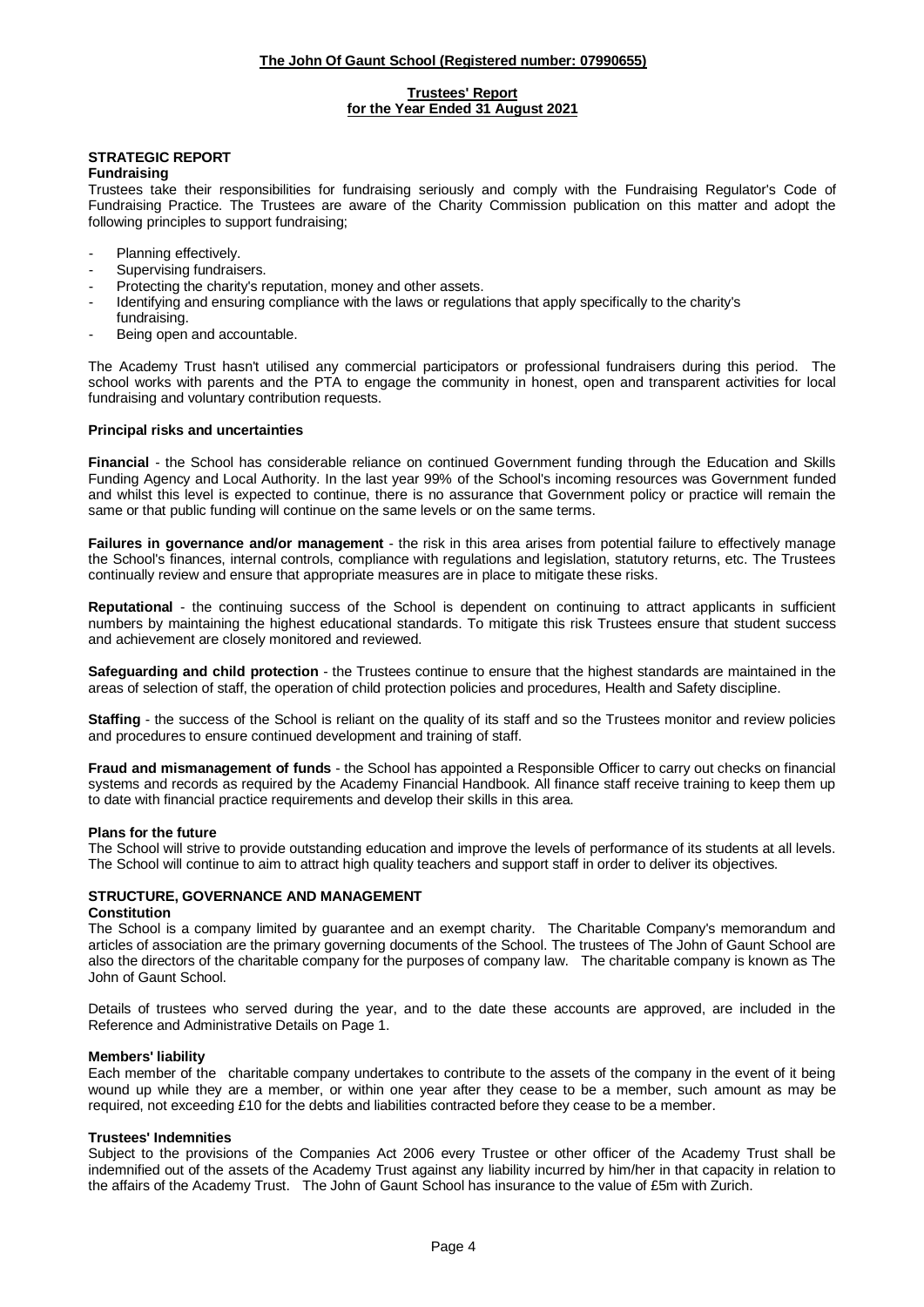### **Trustees' Report for the Year Ended 31 August 2021**

### **STRUCTURE, GOVERNANCE AND MANAGEMENT**

#### **Method of Recruitment and appointment or Election of Trustees**

Trustees are 'taken to be the same body of people as both the directors of the company and the governors of the academy'.

Terms of office last for four years (except the Headteacher). Subject to remaining eligible to be a particular type of Governor, any Governor may be re-appointed or re-elected. The trustees were in office on 1 September 2020 and served until the end of the financial period 31 August 2021 except where indicated .

The articles of association require the company to appoint no less than three Governors and shall not be subject to any maximum, including:

- The Headteacher
- Staff governors all staff are invited to stand for election as a staff governor. Where there are more candidates than vacancies, all staff are invited to vote for their preferred candidate(s).
- Minimum of two parent governors. All parents of children registered at the school are invited to stand for election as a parent governor. Where there are more candidates than vacancies, all parents are invited to vote for their preferred candidate(s).
- Ten other trustees.

#### **Organisational structure**

Trustees' responsibilities are aligned with those of the members of the Senior Leadership Team. Generally, three trustees sit on one of three groups as follows:-

Curriculum & Learning **Deputy Headteacher Deputy Headteacher** 

**Working group/committee Senior Leadership Team member** Resources & Audit **Headteacher, HR Manager, Finance & Business** Headteacher, HR Manager, Finance & Business Manager and Facilities Manager Student & Community Two Assistant Headteachers

This structure aims to involve trustees closely and in a meaningful way in school development and decision making, rather than simply receiving reports.

The Full Governing Body is responsible for major decisions including ratification of the school budget, major capital projects and senior staff appointments. Pay and remuneration of the Academy's key personnel is set using the School Teachers Pay and Conditions leadership criteria and the NJC job evaluation criteria.

Spending within the agreed budget is devolved to the Headteacher, with regular reports (monthly) to the Resources & Audit Committee and the governing body.

#### **Policies and Procedures adopted for the Induction and Training of trustees**

There is an induction process for new trustees, including a tour of the Academy and the chance to meet with staff and students. All trustees are provided with copies of policies, procedures, minutes, accounts, budgets, plans and other documents that they will need to undertake their role as trustees. All Trustees are also provided with a 'buddy' trustee in their first year of office.

### **Training for trustees includes:**

- Briefings prior to full trustees' meetings on topics relevant to all.
- In-house sessions for those trustees with specific responsibilities (e.g. Child protection, SEN, Finance etc.).
- Access to a wide range of external courses.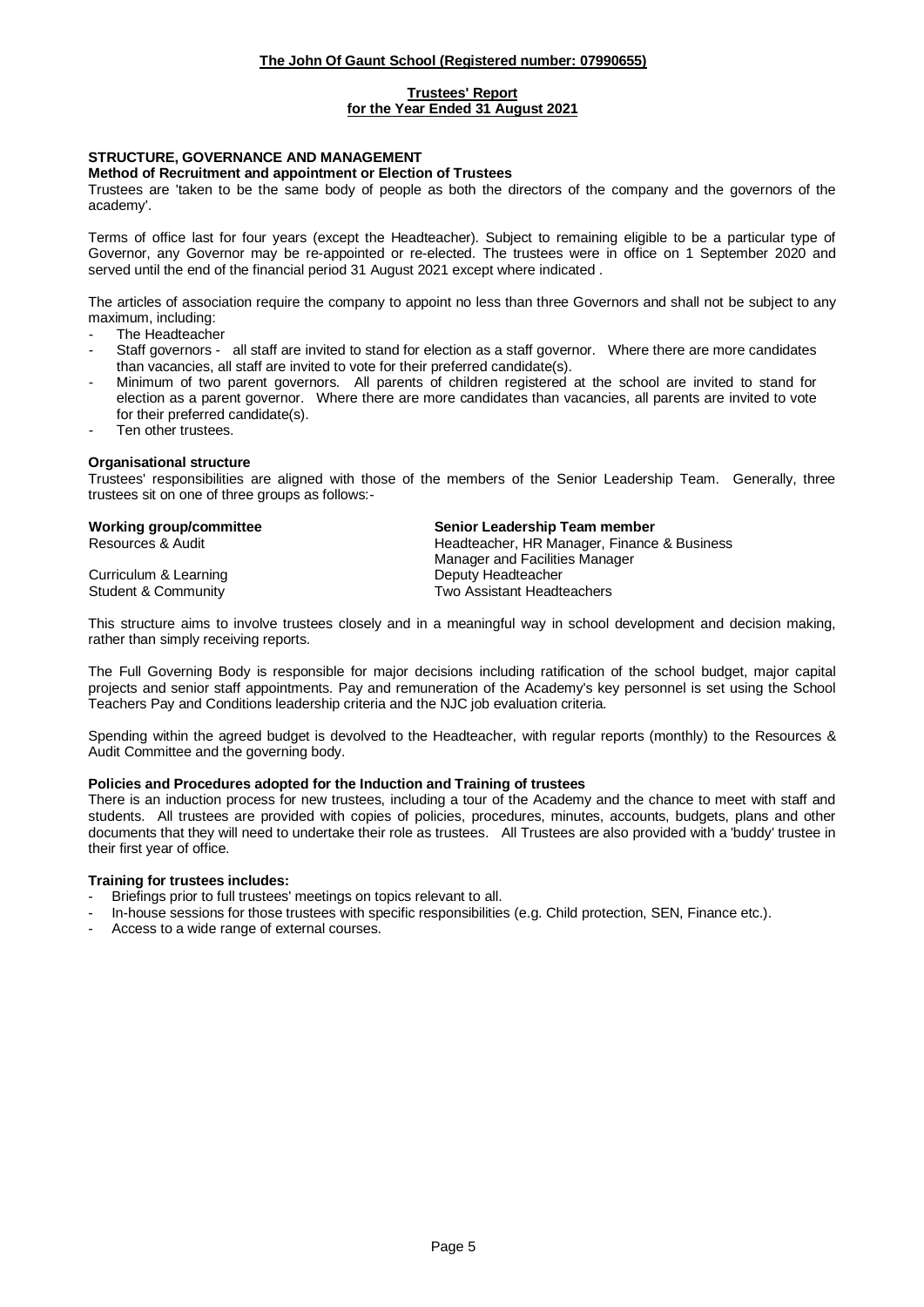### **Trustees' Report**

### **for the Year Ended 31 August 2021**

### **STRUCTURE, GOVERNANCE AND MANAGEMENT**

#### **Arrangements for setting pay and remuneration of key management personnel**

Key management personnel of the academy comprise the trustees and the senior management team as listed on page 1.

The Trustees give their time freely and no trustee remuneration was paid in the year in respect of fulfilling their role as trustees. Staff trustees only receive remuneration in respect of services they provide undertaking their roles as staff members.

Pay and remuneration of key management personnel is determined by a variety of contributory factors such as the pay scales for each role and the level of experience of the staff member. In additional to this, levels of pay may be affected by any nationally agreed pay awards, the ability to recruit key management personnel and retain them in post, which all coincides with the academy's appointment and pay policies. All amendments to key management personnel pay and remuneration is discussed and agreed by the Trustees.

### **Trade union facility time**

This information is published in accordance with the provisions of the Trade Union (Facility Time Publication Requirements) Regulations 2017 because the academy had a full-time equivalent number of more than 49 throughout the entirety of any seven months within the year ended 31 August 2021.

#### **Relevant union officials**

| Number of employees who were relevant union officials:<br>During the relevant period<br>3                                                                                                                                                 | Full Time equivalent employee number<br>3                                             |
|-------------------------------------------------------------------------------------------------------------------------------------------------------------------------------------------------------------------------------------------|---------------------------------------------------------------------------------------|
| Percentage of time spent on facility time                                                                                                                                                                                                 |                                                                                       |
| Percentage of timeduring the relevant period<br>$0\%$<br>1-50%<br>51-99%<br>100%                                                                                                                                                          | Number of employees Full time equivalent<br>employee number<br>Nil<br>3<br>Nil<br>Nil |
| Percentage of pay bill spent on facility time<br>Total cost of facility time<br>Total pay bill<br>Percentage of the total pay bill spent on facility time,<br>calculated as:<br>(total cost of facility time $\div$ total pay bill) x 100 | £2,036<br>£5,535,568<br>0.04%                                                         |

#### **Paid trade union activities**

Time spent on paid trade union activities as a percentage of total paid facility time hours calculated as:

(total hours spent on paid trade union activities by relevant union officials during the relevant period  $\div$  total paid facility time hours) x 100: 0.14%

#### **Connected organisations, including Related Party Relationships**

The John of Gaunt School is a member of the West Wiltshire Alliance (WWA) which is a soft federation of secondary schools in Melksham, Trowbridge, Westbury, Warminster and Market Lavington. The WWA has successfully obtained grant funding which has supported intervention in this period. Governance of the WWA is separate from that of the school and has no impact on school operating policies.

The John of Gaunt School has strong links with its feeder schools in the surrounding area and the Collaborative School's Ltd for Extended Services.

#### **Risk management**

The trustees have assessed the major risks to which the Academy is exposed, in particular those relating to the specific teaching, provision of facilities and other operational areas of the Academy, and its finances. The trustees have implemented a number of systems to assess risks that the school faces, especially in the operational areas (e.g. in relation to teaching, child protection, health and safety, bullying and school trips) and in relation to the control of finance. They have systems in place, including operational procedures (e.g. observations, assessment, vetting of new staff and visitors) and internal financial controls in order to minimise risk. Where significant risk still remains they have ensured they have adequate insurance cover.

#### **FUNDS HELD AS CUSTODIAN FOR OTHERS**

The School and its Trustees do not act as the Custodian Trustees of any other Charity.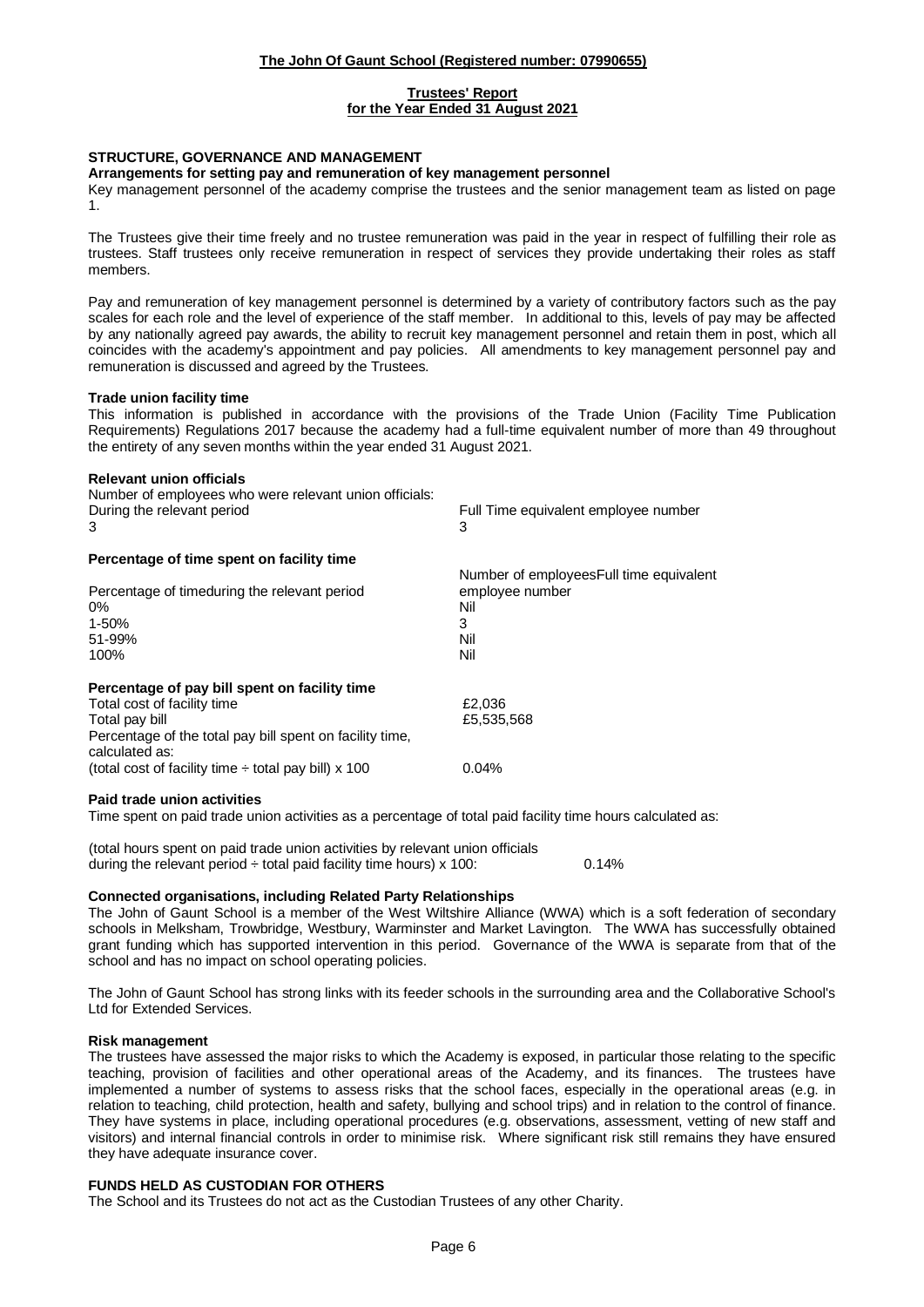### **Trustees' Report for the Year Ended 31 August 2021**

### **STATEMENT AS TO DISCLOSURE OF INFORMATION TO AUDITORS**

So far as the trustees are aware, there is no relevant information (as defined by Section 418 of the Companies Act 2006) of which the charitable company's auditors are unaware, and each trustee has taken all the steps that they ought to have taken as a trustee in order to make them aware of any audit information and to establish that the charitable company's auditors are aware of that information.

Trustees' report, incorporating a strategic report, approved by order of the board of trustees, as the company directors, on 6 December 2021 and signed on the board's behalf by:

........................................................................

David Whewell - Trustee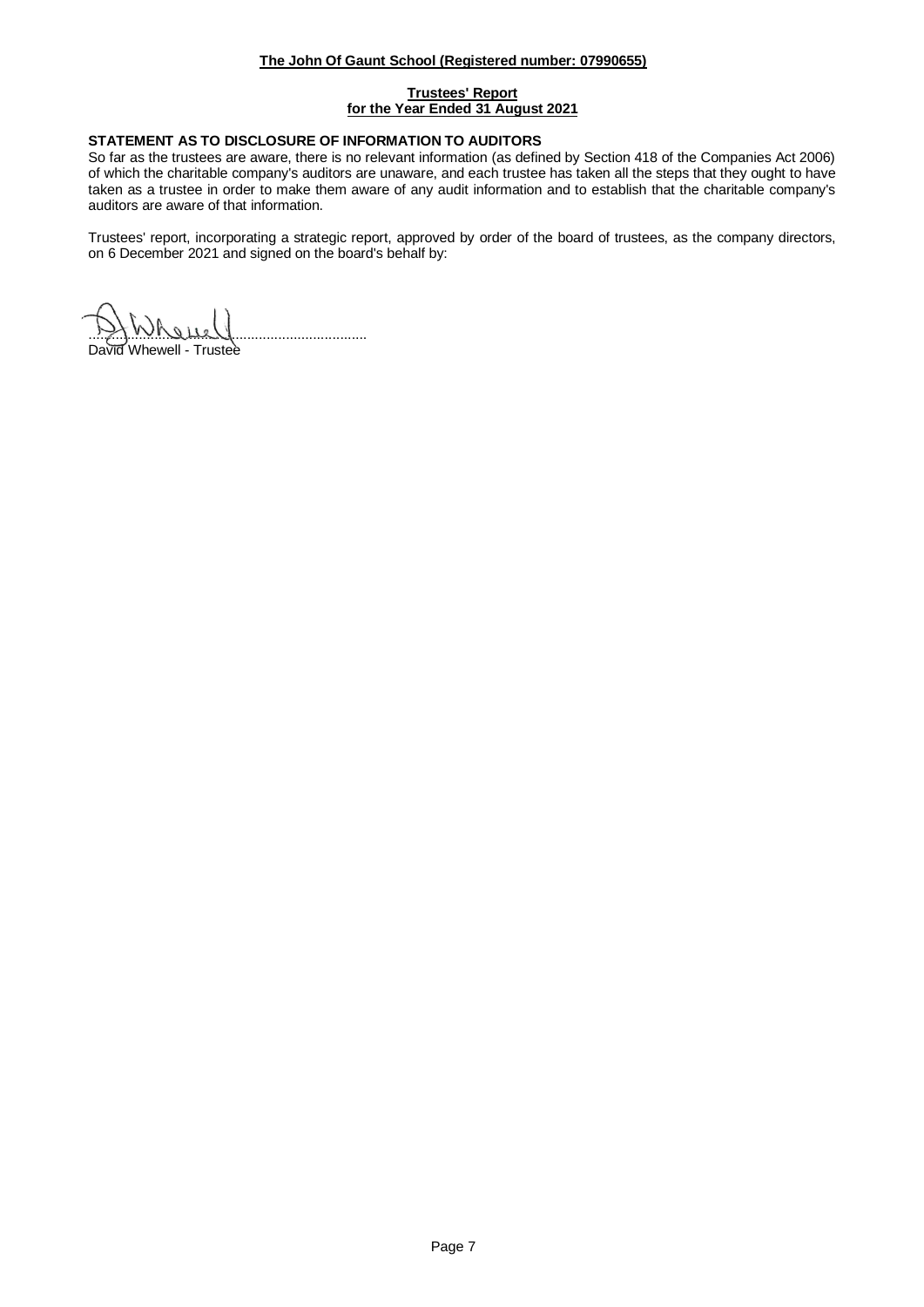### **Governance Statement for the Year Ended 31 August 2021**

#### **Scope of Responsibility**

As trustees, we acknowledge we have overall responsibility for ensuring that The John Of Gaunt School has an effective and appropriate system of control, financial and otherwise. However such a system is designed to manage rather than eliminate the risk of failure to achieve business objectives, and can provide only reasonable and not absolute assurance against material misstatement of loss.

As trustees, we have reviewed and taken account of the guidance in DfE's Governance Handbook and competency framework for governance.

The board of the trustees has delegated the day-to-day responsibility to the Head Teacher, as accounting officer, for ensuring financial controls conform with the requirements of both propriety and good financial management and in accordance with the requirements and responsibilities assigned to it in the funding agreement between The John Of Gaunt School and the Secretary of State for Education. They are also responsible for reporting to the board of trustees any material weaknesses or breakdowns in internal control.

#### **Governance**

The information on governance included here supplements that described in the Trustees' Report and in the Statement of Trustees' Responsibilities. The board of trustees has formally met 7 times during the year. Attendance during the year at meetings of the board of trustees was as follows:

|                       |            | Meetings | Out of a possible (total<br>number of meetings Sep | Resignation |
|-----------------------|------------|----------|----------------------------------------------------|-------------|
| <b>Trustee Name</b>   | Start date | attended | 2020 to Aug 2021)                                  | date        |
| David Whewell (Chair) | 01/04/12   | 6        |                                                    |             |
| <b>Sally Andrews</b>  | 01/11/16   |          |                                                    | 08/10/20    |
| Sarah Bergg           | 11/05/12   |          |                                                    | 31/03/21    |
| Glyn Coy              | 09/07/18   | 5        |                                                    |             |
| <b>Kevin Eames</b>    | 16/09/14   | 6        |                                                    |             |
| Pete Gear             | 06/11/17   | 4        |                                                    |             |
| <b>Andrew Hawkins</b> | 01/04/12   | 5        |                                                    |             |
| Jackie Preston        | 09/09/19   |          |                                                    | 30/11/20    |
| Amanda McClean        | 07/09/20   |          |                                                    |             |
| Paul Skipp            | 01/09/18   |          |                                                    |             |
| Elizabeth Summerson   | 01/04/12   |          |                                                    |             |
| Catherine Szabo       | 09/12/19   |          | 6                                                  | 05/06/21    |
| Helen Thorne          | 15/07/14   |          |                                                    |             |
| Joanne Trigg          | 10/10/16   |          |                                                    |             |
| Andy Williams         | 13/07/15   | 4        |                                                    |             |
| Deborah Youngs        | 01/04/12   | 5        |                                                    |             |
| Siobhan Perry         | 07/09/20   | 5        |                                                    |             |
| Sarah Marsh           | 07/09/20   | 5        |                                                    |             |

The Resources and Audit Committee meets at least once a term to oversee the financial management of the school and to monitor and report on the school's budget and forecast throughout the year.

Attendance at Resources and Audit Committee meetings in the period was as follows: -

|   | Out of a possible           | <b>Resignation date</b> |
|---|-----------------------------|-------------------------|
|   |                             |                         |
|   |                             | 31/03/21                |
|   |                             |                         |
|   |                             |                         |
| 5 | 6                           |                         |
| 6 | 6                           |                         |
| 6 | 6                           |                         |
|   | 6                           |                         |
| 6 | 6                           |                         |
|   | Meetings attended<br>5<br>6 | 4<br>6<br>6             |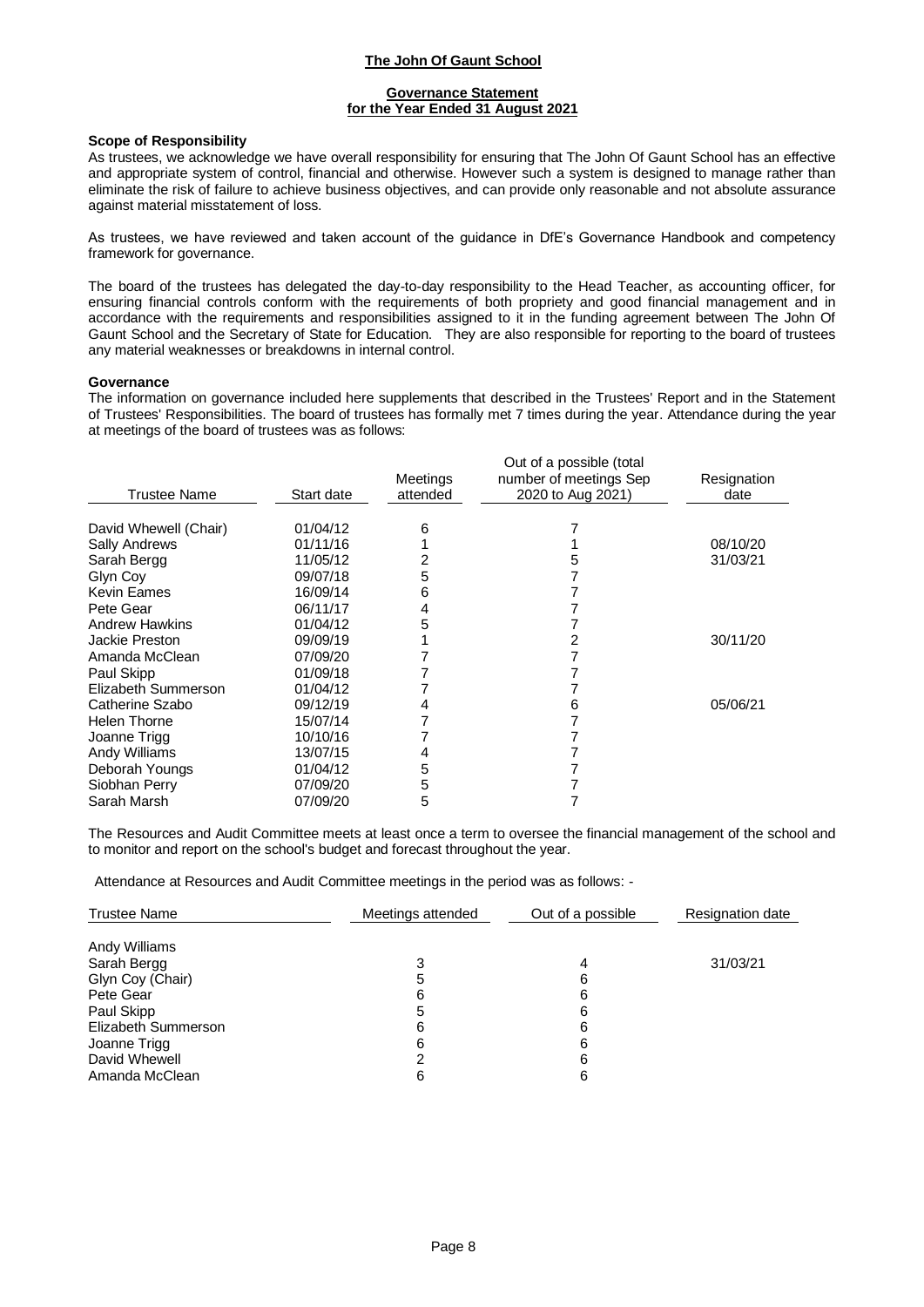### **Governance Statement for the Year Ended 31 August 2021**

### **Review of Value for Money**

As accounting officer, the Headteacher has responsibility for ensuring that the school delivers good value in the use of public resources. The accounting officer understands that value for money refers to the educational and wider societal outcomes achieved in return for the taxpayer resources received.

The accounting officer considers how the school's use of its resources has provided good value for money during each academic year, and reports to the board of trustees where value for money can be improved, including the use of benchmarking data where available. The accounting officer for the school has delivered improved value for money during the year by:

- Using a flexible approach to staffing and, whilst aiming to be proactive, recognising the importance of positively responding to changing circumstances. This continues to be modelled via the five-year financial plan.
- Continued improvements to the school's IT infrastructure including the purchase of new student laptops supporting those donated to the School via the DfE to ensure students have the necessary resources both on and off site (during lockdown periods).
- Further replacement and refurbishment of toilets across the School to remove ongoing maintenance issues. Accessing capital funding via Condition Improvement Funding grants to complete the whole school replacement
- of the Fire Alarm system.

### **The Purpose of the System of Internal Control**

The system of internal control is designed to manage risk to a reasonable level rather than to eliminate all risk of failure to achieve policies, aims and objectives. It can therefore only provide reasonable and not absolute assurance of effectiveness. The system of internal control is based on an on-going process designed to identify and prioritise the risks to the achievement of school policies, aims and objectives, to evaluate the likelihood of those risks being realised and the impact should they be realised and to manage them efficiently, effectively and economically.

The system of internal control has been in place in The John of Gaunt School for the period 1 September 2020 to 31 August 2021 and up to the date of approval of the annual report and financial statements. This process is regularly reviewed by the board of trustees.

#### **Capacity to Handle Risk**

The board of trustees has reviewed the key risks to which the school is exposed together with the operating, financial and compliance controls that have been implemented to mitigate those risks. The board of trustees is of the view that there is a formal on-going process for identifying, evaluating and managing the school's significant risks that has been in place for the period 1 September 2020 to 31 August 2021 and up to the date of the approval of the annual report and financial statements. The process is regularly reviewed by the Resources and Audit Committee and the board of trustees.

#### **The Risk and Control Framework**

The school's system of internal financial control is based on a framework of regular management information and administrative procedures including the segregation of duties and a system of delegation and accountability. It includes:

Comprehensive budget and monitoring systems with an annual budget and periodic financial reports which are

- reviewed in detail by the Resources and Audit Committee, and reviewed and agreed by the board of trustees
- Regular reviews by the Resources and Audit Committee of reports which indicate financial performance against
- the forecast and of major purchase plans, capital works and expenditure programmes
- Setting targets to measure financial performance and other performance
- Clearly defined purchasing guidelines
- Delegation of authority and segregation of duties
- Identification and management of risks

The board of trustees has considered the need for a specific internal audit function and has decided to appoint the Accounting and Budget support Team at Wiltshire Council as internal auditor. The role includes giving advice on financial matters and performing a range of checks on the school's financial systems. In particular the checks carried out in the current period included:

- Cash and Bank
- Efficiency, Funding and Budgets
- Governance Structures

The Finance and Business Manager presents the reports to the Resources and Audit Committee on the operation of the systems of control and on the discharge of the governing body's financial responsibilities and annually prepares an annual summary report to the committee outlining the areas reviewed, key findings, recommendations and conclusions to help the committee consider actions and assess year on year progress.

The function has been delivered in line with ESFA requirements and no material control issues have arisen.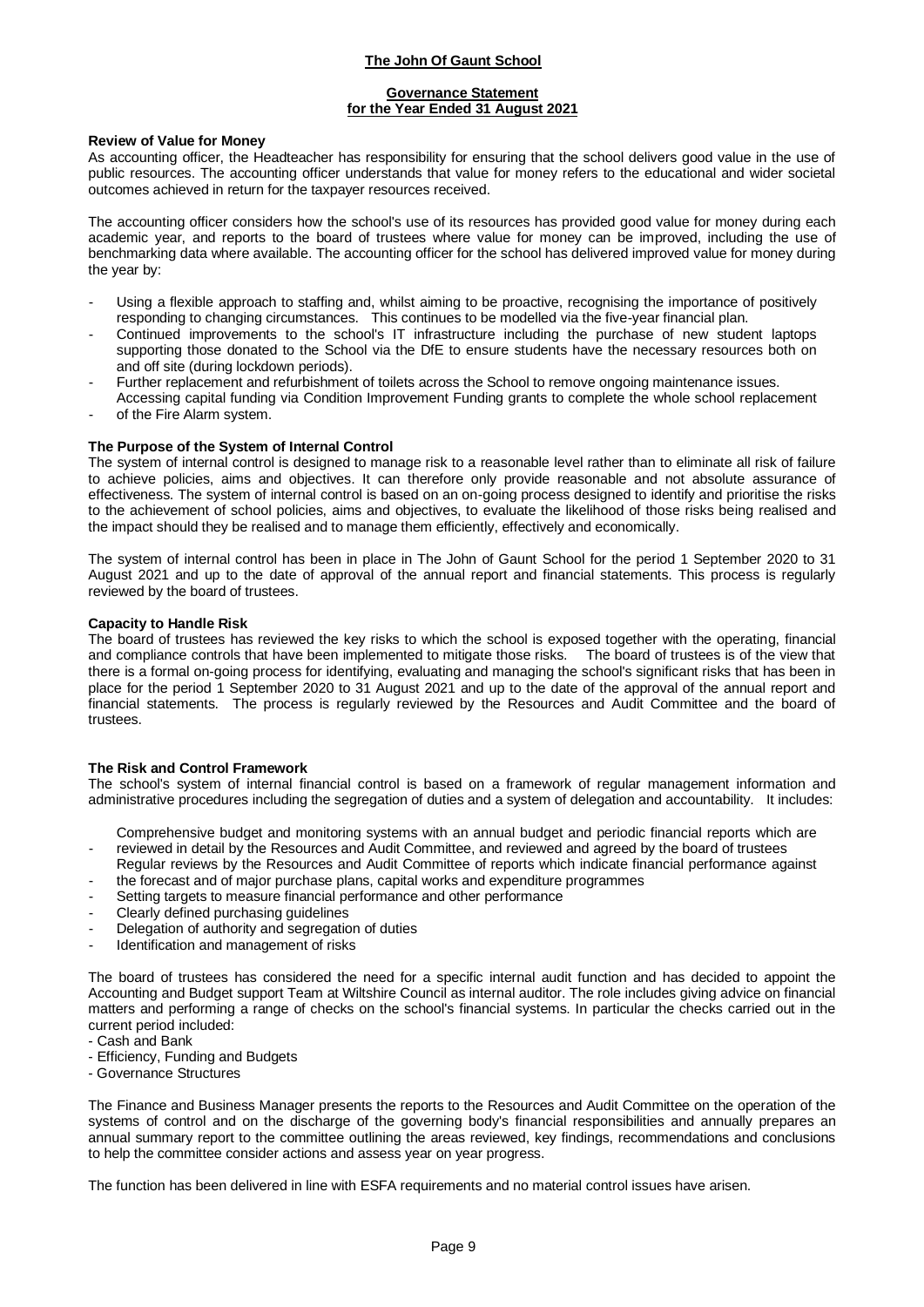### **Governance Statement for the Year Ended 31 August 2021**

### **Review of Effectiveness**

As Accounting Officer, the Headteacher has responsibility for reviewing the effectiveness of the system of internal control. During the year in question the review has been informed by:

- The work of the Financial Controls Assurance Officer
- The work of the external auditor
- The work of the Resources and Audit Committee
- The financial management and governance self-assessment process
- Regular meetings with the Finance & Business Manager and Human Resources Manager who have responsibility for the development and maintenance of the internal controls framework.

The Accounting Officer has been advised of the implications of the results of their review of the system of internal control by the Resources and Audit Committee and a plan to address any weaknesses and ensure continuous improvement of the system is in place.

Approved by order of the members of the board of trustees on 6 December 2021 and signed on its behalf by:

........................................................................

Paul Skipp - Trustee

<u>ry ividue y</u>

David Whewell - Trustee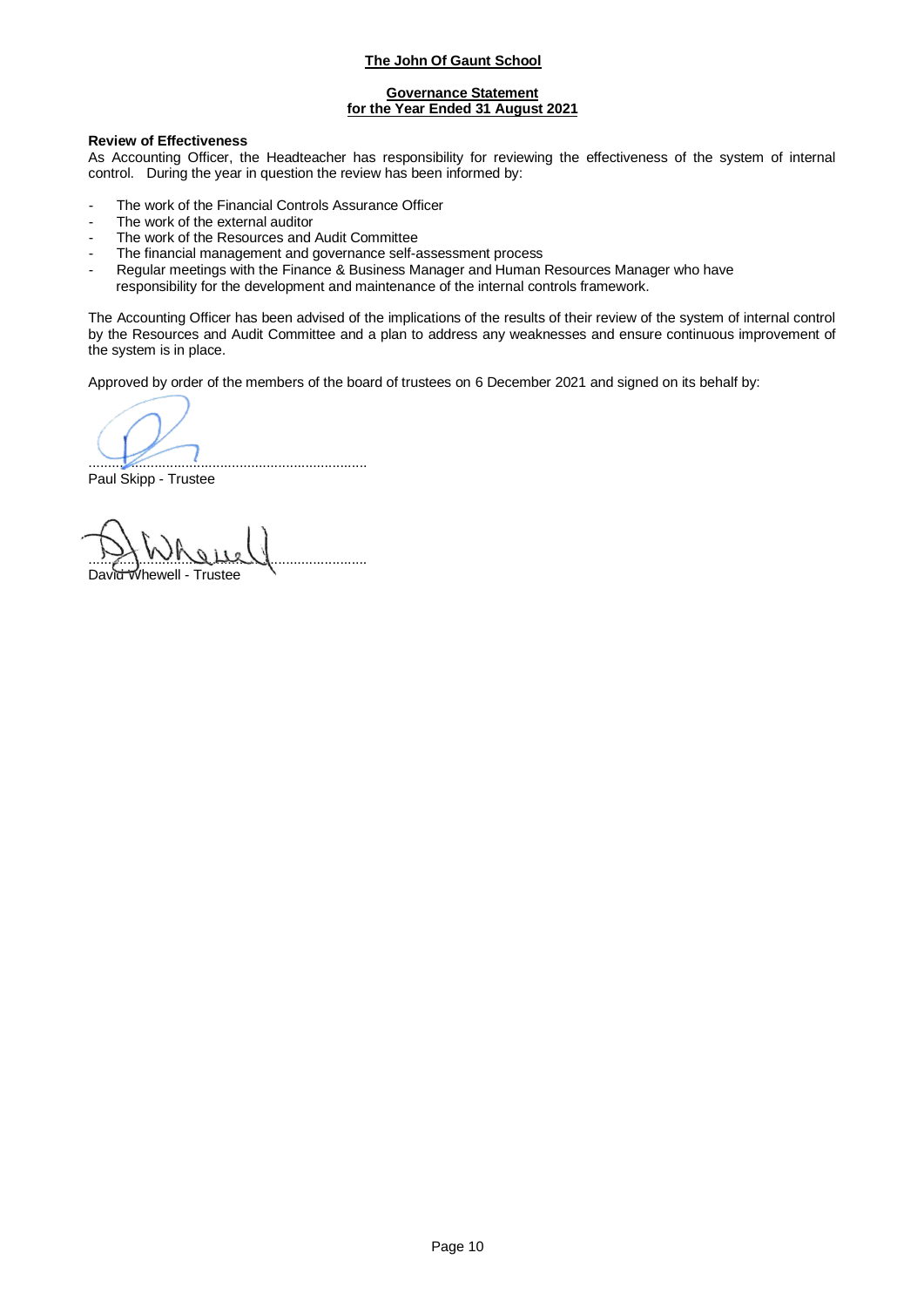### **Statement on Regularity, Propriety and Compliance for the Year Ended 31 August 2021**

As accounting officer of The John Of Gaunt School I have considered my responsibility to notify the charitable company board of trustees and the Education and Skills Funding Agency (ESFA) of material irregularity, impropriety and non-compliance with terms and conditions of all funding received by the charitable company, under the funding agreement in place between the charitable company and the Secretary of State for Education. As part of my consideration I have had due regard to the requirements of the Academies Financial Handbook 2020.

I confirm that I and the charitable company board of trustees are able to identify any material irregular or improper use of funds by the charitable company, or material non-compliance with the terms and conditions of funding under the charitable company's funding agreement and the Academies Financial Handbook 2020.

I confirm that no instances of material irregularity, impropriety or funding non-compliance have been discovered to date. If any instances are identified after the date of this statement, these will be notified to the board of trustees and ESFA.

….....................................................................

Paul Skipp – Accounting Officer

Date: 6 December 2021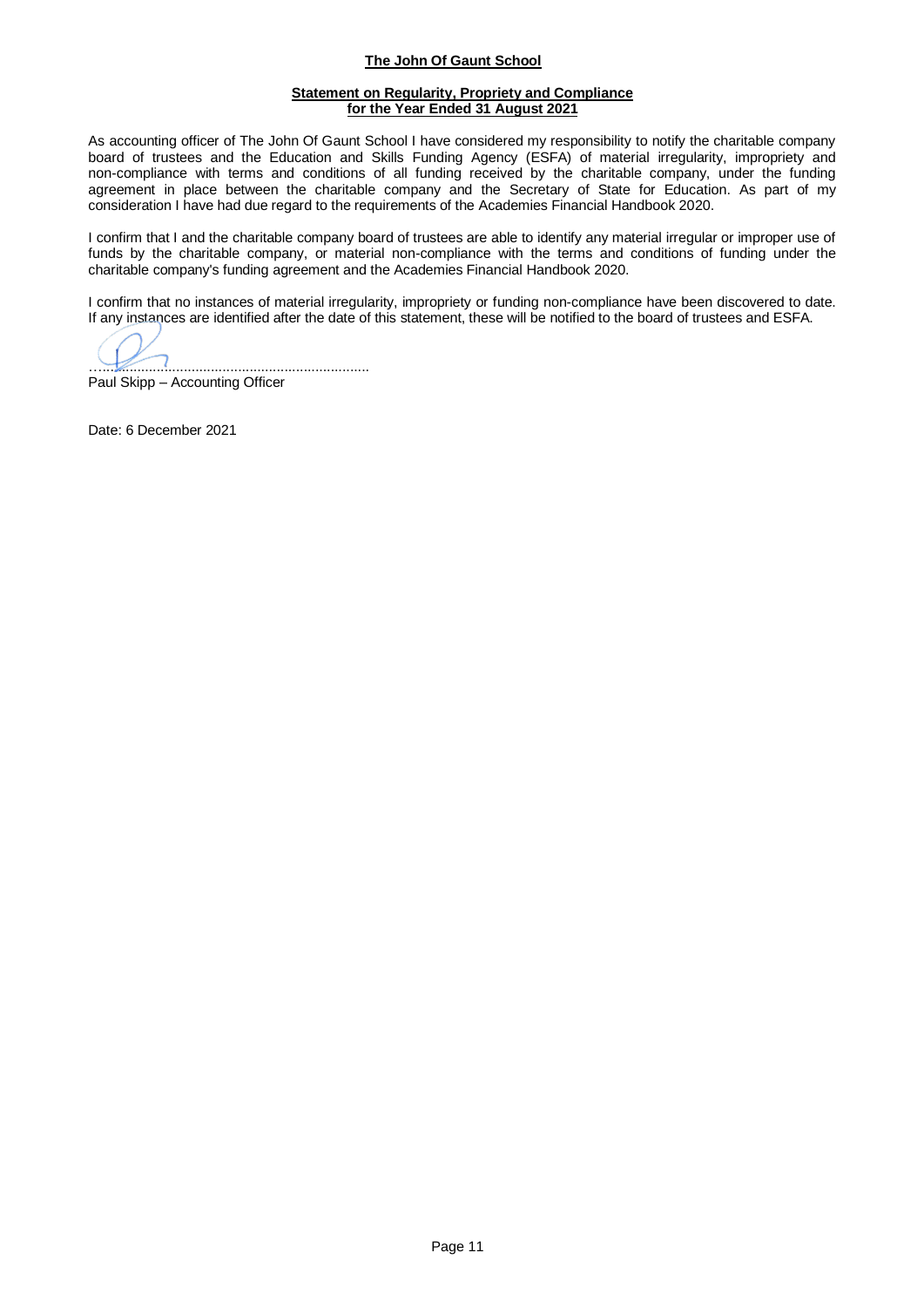### **Statement of Trustees' Responsibilities for the Year Ended 31 August 2021**

The trustees (who act as governors of The John Of Gaunt School and are also the directors of the charitable company for the purposes of company law) are responsible for preparing the Trustees' Report and the financial statements in accordance with the Academies Accounts Direction issued by the Education and Skills Funding Agency, United Kingdom Accounting Standards (United Kingdom Generally Accepted Accounting Practice) including Financial Reporting Standard 102 "The Financial Reporting Standard applicable in the UK and Republic of Ireland" and applicable law and regulations.

Company law requires the trustees to prepare financial statements for each financial year. Under company law the trustees must not approve the financial statements unless they are satisfied that they give a true and fair view of the state of affairs of the charitable company and of the incoming resources and application of resources, including the income and expenditure, of the charitable company for that period. In preparing those financial statements, the trustees are required to

- select suitable accounting policies and then apply them consistently;
- observe the methods and principles in the Charities SORP 2019 and the Academies Accounts Direction 2020 to 2021;
- make judgements and estimates that are reasonable and prudent;
- prepare the financial statements on the going concern basis unless it is inappropriate to presume that the charitable company will continue in business.

The trustees are responsible for keeping adequate accounting records that are sufficient to show and explain the charitable company's transactions and disclose with reasonable accuracy at any time the financial position of the charitable company and to enable them to ensure that the financial statements comply with the Companies Act 2006. They are also responsible for safeguarding the assets of the charitable company and hence for taking reasonable steps for the prevention and detection of fraud and other irregularities.

The trustees are responsible for ensuring that in its conduct and operation the charitable company applies financial and other controls, which conform with the requirements both of propriety and of good financial management. They are also responsible for ensuring grants received from the ESFA/DfE have been applied for the purposes intended.

The trustees (who act as governors of The John of Gaunt School Limited and are also the directors of the charitable company for the purposes of company law) are responsible for preparing the Trustees' Report and the financial statements in accordance with the Annual Accounts Requirements issued by the Education and Skills Funding Agency, United Kingdom Accounting Standards (United Kingdom Generally Accepted Accounting Practice) and applicable law and regulations.

Company law requires the trustees to prepare financial statements for each financial year. Under company law the trustees must not approve the financial statements unless they are satisfied they give a true and fair view of the state

Approved by order of the board of trustees on 6 December 2021 and signed on its behalf by:

<u>Reney 1</u>

David Whewell – Trustee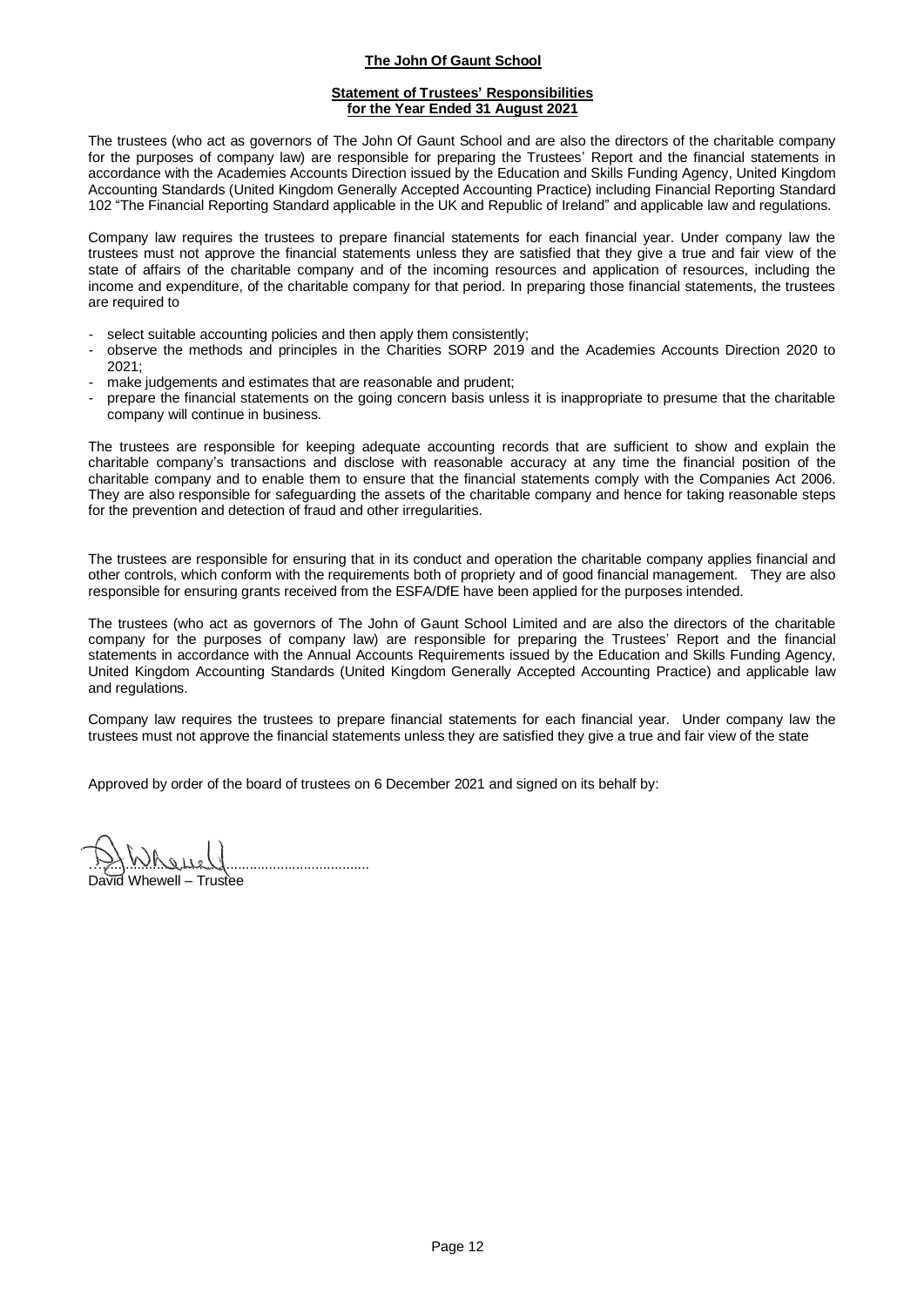### **Opinion**

We have audited the financial statements of The John Of Gaunt School (the 'charitable company') for the year ended 31 August 2021 which comprise the Statement of Financial Activities, the Balance Sheet, the Cash Flow Statement and notes to the financial statements, including a summary of significant accounting policies. The financial reporting framework that has been applied in their preparation is applicable law, United Kingdom Accounting Standards (United Kingdom Generally Accepted Accounting Practice), including Financial Reporting Standard 102 'The Financial Reporting Standard applicable in the UK and Republic of Ireland' and the Accounts Direction 2020 to 2021 issued by the Education and Skills Funding Agency (ESFA).

In our opinion the financial statements:

- give a true and fair view of the state of the charitable company's affairs as at 31 August 2021 and of its incoming resources and application of resources, including its income and expenditure, for the year then ended;
- have been properly prepared in accordance with United Kingdom Generally Accepted Accounting Practice, including Financial Reporting Standard 102 'The Financial Reporting Standard applicable in the UK and Republic of Ireland';
- have been prepared in accordance with the requirements of the Companies Act 2006; and
- have been prepared in accordance with the Charities SORP 2019 and Academies Accounts Direction 2020 to 2021.

### **Basis for opinion**

We conducted our audit in accordance with International Standards on Auditing (UK) (ISAs (UK)) and applicable law. Our responsibilities under those standards are further described in the Auditors' responsibilities for the audit of the financial statements section of our report. We are independent of the charitable company in accordance with the ethical requirements that are relevant to our audit of the financial statements in the UK, including the FRC's Ethical Standard, and we have fulfilled our other ethical responsibilities in accordance with these requirements. We believe that the audit evidence we have obtained is sufficient and appropriate to provide a basis for our opinion.

## **Conclusions relating to going concern**

In auditing the financial statements, we have concluded that the trustees' use of the going concern basis of accounting in the preparation of the financial statements is appropriate.

Based on the work we have performed, we have not identified any material uncertainties relating to events or conditions that, individually or collectively, may cast significant doubt on the charitable company's ability to continue as a going concern for a period of at least twelve months from when the financial statements are authorised for issue.

Our responsibilities and the responsibilities of the trustees with respect to going concern are described in the relevant sections of this report.

#### **Other information**

The trustees are responsible for the other information. The other information comprises the information included in the Annual Report, other than the financial statements and our Report of the Independent Auditors thereon.

Our opinion on the financial statements does not cover the other information and, except to the extent otherwise explicitly stated in our report, we do not express any form of assurance conclusion thereon.

In connection with our audit of the financial statements, our responsibility is to read the other information and, in doing so, consider whether the other information is materially inconsistent with the financial statements or our knowledge obtained in the audit or otherwise appears to be materially misstated. If we identify such material inconsistencies or apparent material misstatements, we are required to determine whether this gives rise to a material misstatement in the financial statements themselves. If, based on the work we have performed, we conclude that there is a material misstatement of this other information, we are required to report that fact. We have nothing to report in this regard.

#### **Opinions on other matters prescribed by the Companies Act 2006**

In our opinion, based on the work undertaken in the course of the audit:

- the information given in the Trustees' Report for the financial year for which the financial statements are prepared is consistent with the financial statements; and
- the Trustees' Report has been prepared in accordance with applicable legal requirements.

### **Matters on which we are required to report by exception**

In the light of the knowledge and understanding of the charitable company and its environment obtained in the course of the audit, we have not identified material misstatements in the Trustees' Report.

We have nothing to report in respect of the following matters where the Companies Act 2006 requires us to report to you if, in our opinion:

- adequate accounting records have not been kept or returns adequate for our audit have not been received from branches not visited by us; or
- the financial statements are not in agreement with the accounting records and returns; or
- certain disclosures of trustees' remuneration specified by law are not made; or
- we have not received all the information and explanations we require for our audit.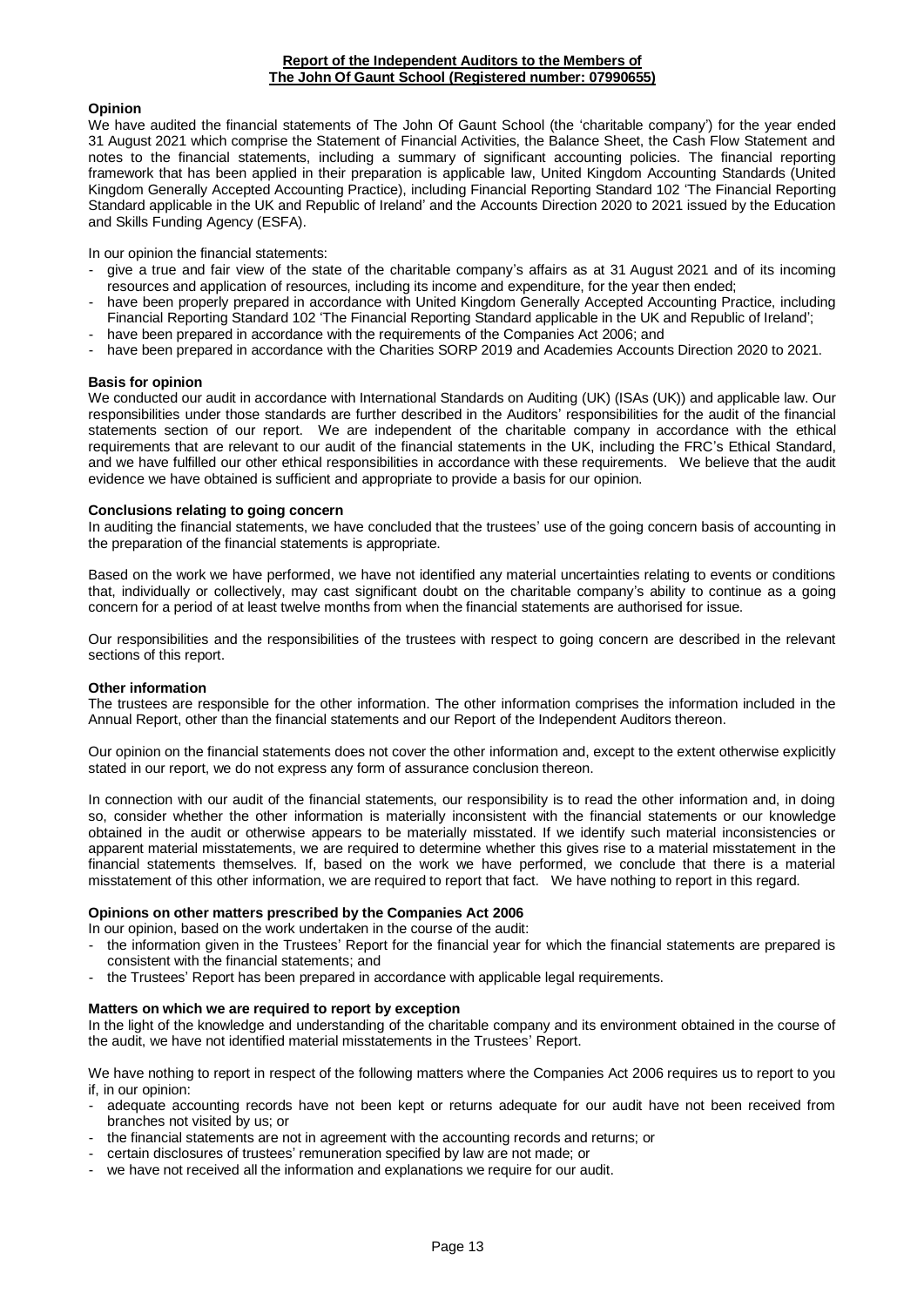### **Responsibilities of trustees**

As explained more fully in the Statement of Trustees' Responsibilities, the trustees (who are also the directors of the charitable company for the purposes of company law) are responsible for the preparation of the financial statements and for being satisfied that they give a true and fair view, and for such internal control as the trustees determine is necessary to enable the preparation of financial statements that are free from material misstatement, whether due to fraud or error.

In preparing the financial statements, the trustees are responsible for assessing the charitable company's ability to continue as a going concern, disclosing, as applicable, matters related to going concern and using the going concern basis of accounting unless the trustees either intend to liquidate the charitable company or to cease operations, or have no realistic alternative but to do so.

### **Our responsibilities for the audit of the financial statements**

Our objectives are to obtain reasonable assurance about whether the financial statements as a whole are free from material misstatement, whether due to fraud or error, and to issue a Report of the Independent Auditors that includes our opinion. Reasonable assurance is a high level of assurance, but is not a guarantee that an audit conducted in accordance with ISAs (UK) will always detect a material misstatement when it exists. Misstatements can arise from fraud or error and are considered material if, individually or in the aggregate, they could reasonably be expected to influence the economic decisions of users taken on the basis of these financial statements.

Irregularities, including fraud, are instances of non-compliance with laws and regulations. We design procedures in line with our responsibilities, outlined above, to detect material misstatements in respect of irregularities, including fraud. The extent to which our procedures are capable of detecting irregularities, including fraud is detailed below:

Based on our understanding of the academy and the education section, we identified that the principal risks of non-compliance with laws and regulations related to the regulations prescribed in the Academies Trust Handbook, safeguarding, health and safety, employment law, and Companies Act 2006, and we considered the extent to which non-compliance might have a material effect on the financial statements of the academy. We also considered those laws and regulations that have a direct impact on the preparation of the financial statements such as the Academies Accounts Direction, Charities Statement of Recommended Practice and Companies Act 2006.

We evaluated management's incentives and opportunities for fraudulent manipulation of the financial statements (including the risk of override of controls) and determined that the principal risks were related to revenue recognition and management override. Audit procedures performed by the audit engagement team included:

- Enquiry of management and those charged with governance about any known or suspected instances of non-compliance with laws and regulations and fraud;
- Understanding of management's internal controls designed to prevent and detect irregularities and fraud;
- Reviewing minutes of meetings of those charged with governance;
- Reviewing financial statement disclosures and testing to supporting documentation to assess compliance with applicable laws and regulations;
- Performing analytical procedures to identify any unusual or unexpected relationship that might indicate a risk of material misstatement due to fraud;
- Performing audit work over the risk of management override of controls, including testing of journal entries and other adjustments for appropriateness, evaluating the business rationale of significant transactions outside the normal course of business and reviewing accounting estimates for bias.

There are inherent limitations in the audit procedures described above and the further removed non-compliance with laws and regulations is from the events and the transactions reflected in the financial statements, the less likely we would become aware of it. Also, the risk of not detecting a material misstatement due to fraud is higher than the risk of not detecting one resulting from error, as fraud may involve deliberate concealment by, for example, forgery or intentional misrepresentations, or through collusion.

A further description of our responsibilities for the audit of the financial statements is located on the Financial Reporting Council's website at www.frc.org.uk/auditorsresponsibilities. This description forms part of our Report of the Independent Auditors.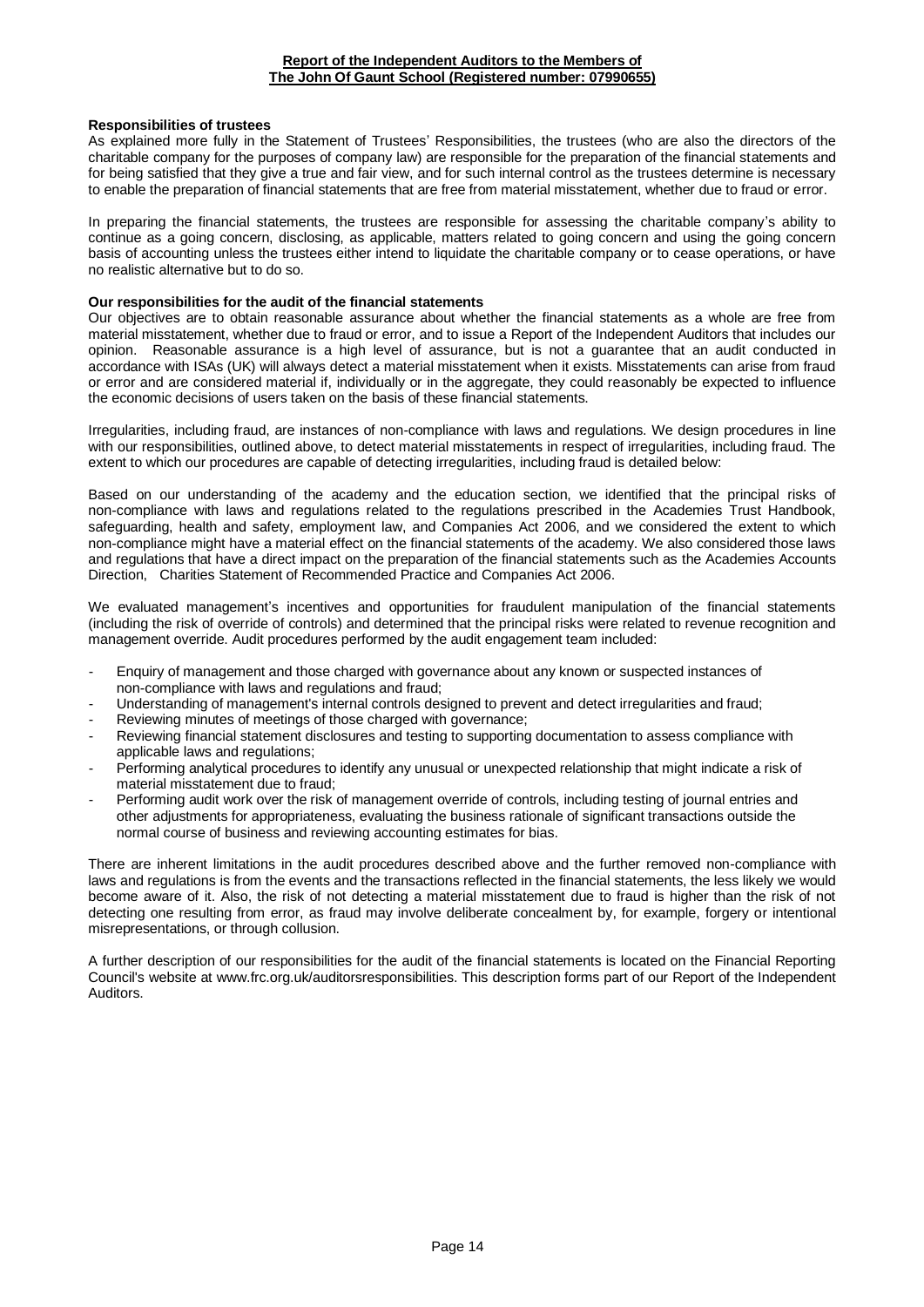#### **Report of the Independent Auditors to the Members of The John Of Gaunt School (Registered number: 07990655)**

### **Use of our report**

This report is made solely to the charitable company's members, as a body, in accordance with Chapter 3 of Part 16 of the Companies Act 2006. Our audit work has been undertaken so that we might state to the charitable company's members those matters we are required to state to them in an auditors' report and for no other purpose. To the fullest extent permitted by law, we do not accept or assume responsibility to anyone other than the charitable company and the charitable company's members as a body, for our audit work, for this report, or for the opinions we have formed.

 $\varphi$ 

James Gare (Senior Statutory Auditor) for and on behalf of MHA Monahans Statutory Auditor Chartered Accountants Fortescue House Court Street **Trowbridge Wiltshire** BA14 8FA

Date: 6 December 2021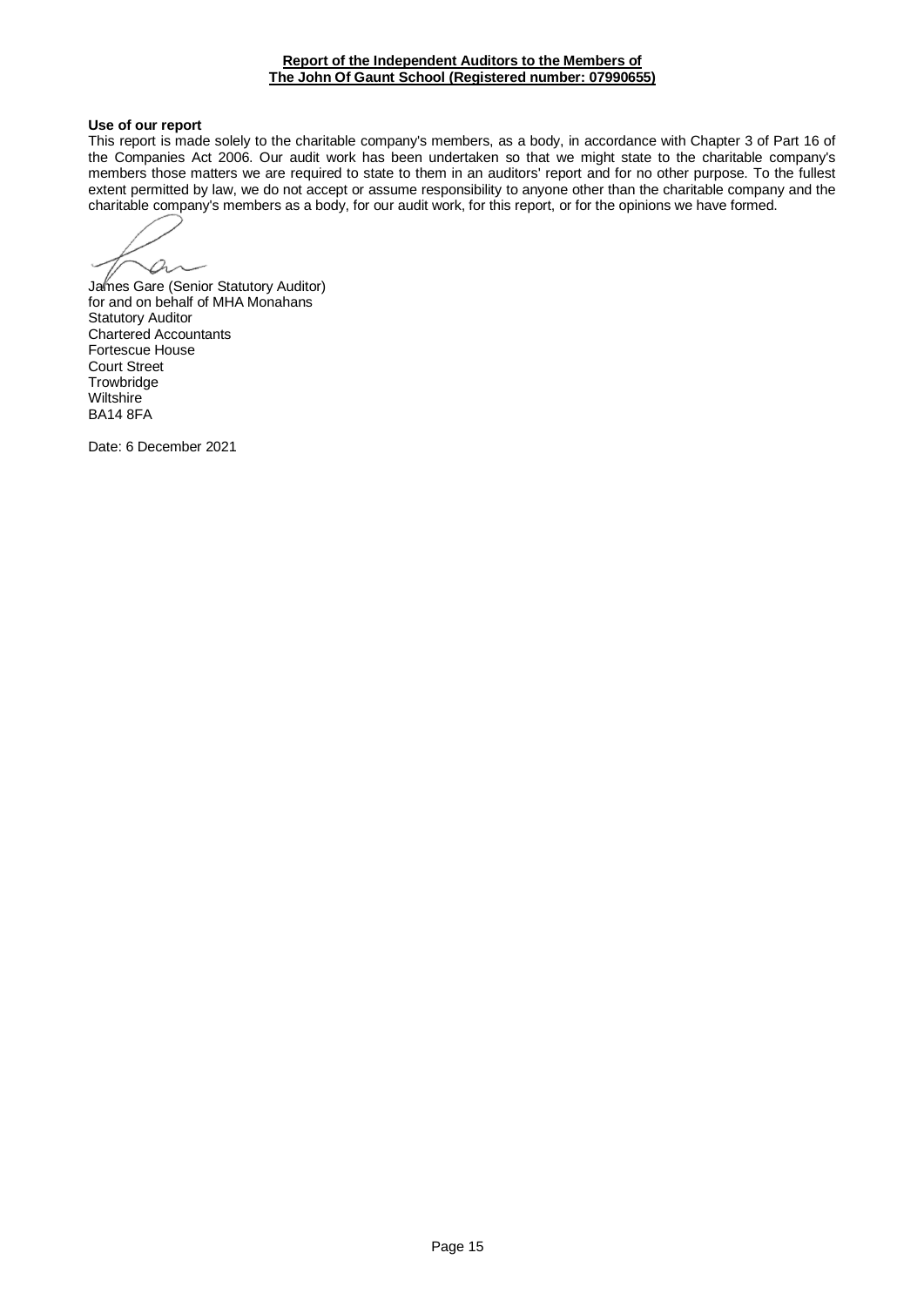#### **Independent Reporting Accountant's Assurance Report on Regularity to The John Of Gaunt School and the Education and Skills Funding Agency**

In accordance with the terms of our engagement and further to the requirements of the Education and Skills Funding Agency (ESFA), as included in the Academies Accounts Direction 2020 to 2021, we have carried out an engagement to obtain limited assurance about whether the expenditure disbursed and income received by The John Of Gaunt School during the period 1 September 2020 to 31 August 2021 have been applied to the purposes identified by Parliament and the financial transactions conform to the authorities which govern them.

This report is made solely to The John Of Gaunt School and the ESFA in accordance with the terms of our engagement letter. Our work has been undertaken so that we might state to The John Of Gaunt School and the ESFA those matters we are required to state in a report and for no other purpose. To the fullest extent permitted by law, we do not accept or assume responsibility to anyone other than The John Of Gaunt School and the ESFA, for our work, for this report, or for the conclusion we have formed.

### **Respective responsibilities of The John Of Gaunt School's accounting officer and the reporting accountant**

The accounting officer is responsible, under the requirements of The John Of Gaunt School's funding agreement with the Secretary of State for Education and the Academies Financial Handbook, extant from 1 September 2020, for ensuring that expenditure disbursed and income received is applied for the purposes intended by Parliament and the financial transactions conform to the authorities which govern them.

Our responsibilities for this engagement are established in the United Kingdom by our profession's ethical guidance and are to obtain limited assurance and report in accordance with our engagement letter and the requirements of the Academies Accounts Direction 2020 to 2021. We report to you whether anything has come to our attention in carrying out our work which suggests that in all material respects, expenditure disbursed and income received during the period 1 September 2020 to 31 August 2021 have not been applied to purposes intended by Parliament or that the financial transactions do not conform to the authorities which govern them.

#### **Approach**

We conducted our engagement in accordance with the Academies Accounts Direction 2020 to 2021 issued by the ESFA. We performed a limited assurance engagement as defined in our engagement letter.

The objective of a limited assurance engagement is to perform such procedures as to obtain information and explanations in order to provide us with sufficient appropriate evidence to express a negative conclusion on regularity.

A limited assurance engagement is more limited in scope than a reasonable assurance engagement and consequently does not enable us to obtain assurance that we would become aware of all significant matters that might be identified in a reasonable assurance engagement. Accordingly, we do not express a positive opinion.

Our engagement includes examination, on a test basis, of evidence relevant to the regularity and propriety of the charitable company's income and expenditure.

In planning and conducting our work we had due regard to professional guidance, including the Academies Accounts Direction 2020 to 2021. The work undertaken to draw to our conclusion, includes, but is not limited to:

- Enquiry of senior management and the academy's trustees.
- Inspection and review of the accounting records, meeting minutes, internal control procedures, management representations and declarations of interest.
- Observation and re-performance of the financial controls.
- Review of the results of the Academy's process of independent checking of financial controls, systems, transactions and risks.
- Consideration of governance issues.

#### **Conclusion**

In the course of our work, nothing has come to our attention which suggests that in all material respects the expenditure disbursed and income received during the period 1 September 2020 to 31 August 2021 has not been applied to purposes intended by Parliament and the financial transactions do not conform to the authorities which govern them.

MHA Monahans Chartered Accountants Reporting Accountant Fortescue House Court Street **Trowbridge Wiltshire** BA14 8FA

Date: 6 December 2021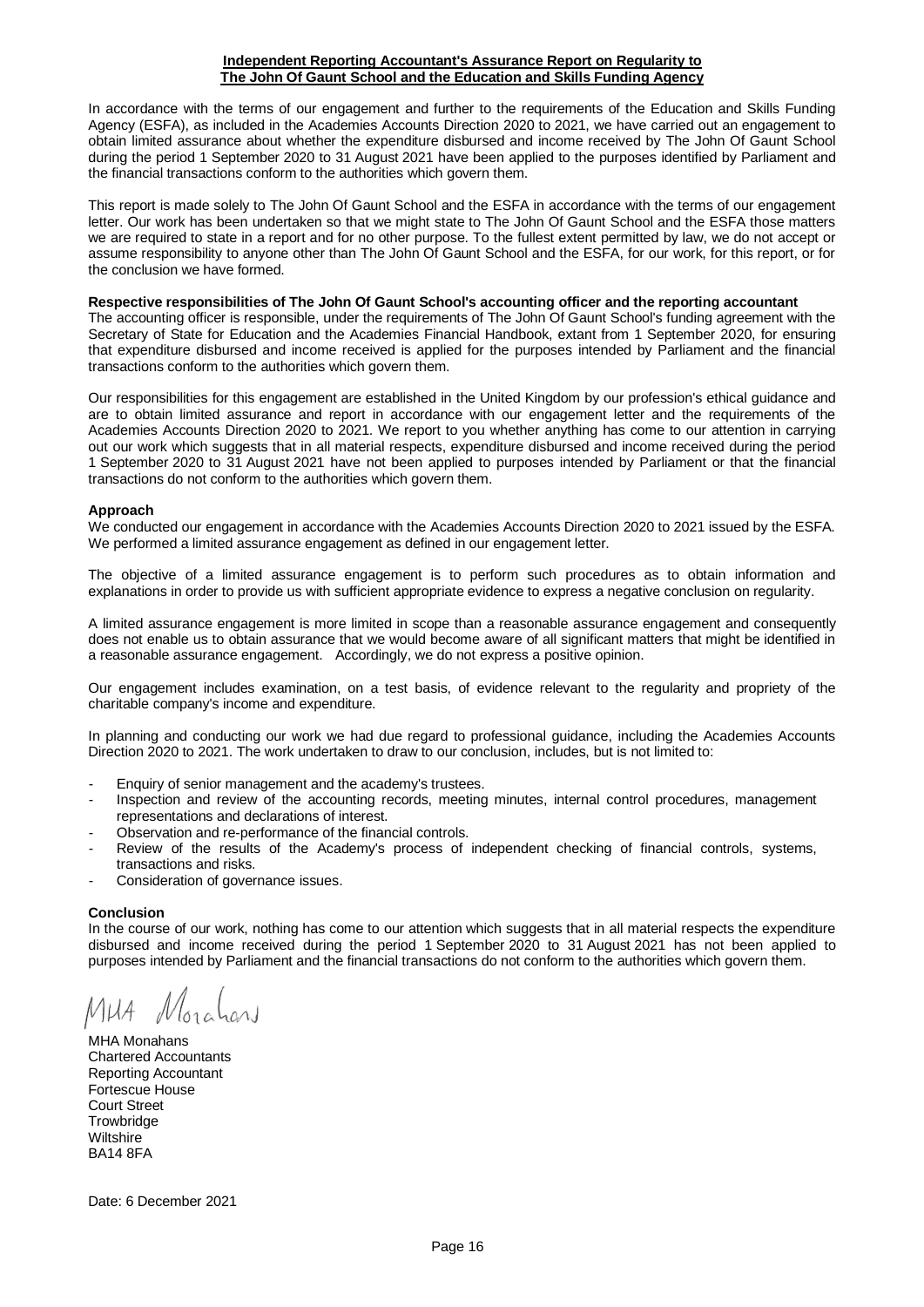### **Statement of Financial Activities (Incorporating an Income and Expenditure Account) for the Year Ended 31 August 2021**

|                                                                                     |              |                            |                          | Restricted<br>fixed | 2021                | 2020                |
|-------------------------------------------------------------------------------------|--------------|----------------------------|--------------------------|---------------------|---------------------|---------------------|
|                                                                                     | <b>Notes</b> | Unrestricted<br>funds<br>£ | Restricted<br>funds<br>£ | asset<br>fund<br>£  | Total<br>funds<br>£ | Total<br>funds<br>£ |
| <b>INCOME AND ENDOWMENTS</b><br><b>FROM</b>                                         |              |                            |                          |                     |                     |                     |
| Donations and capital grants                                                        | 2            | 2,371                      |                          | 127,855             | 130,226             | 71,397              |
| <b>Charitable activities</b><br>Funding for the academy's<br>educational operations | 3            | 30,567                     | 6,757,223                |                     | 6,787,790           | 6,283,606           |
| Other trading activities<br>Investment income                                       | 4<br>5       | 36,643<br>820              |                          |                     | 36,643<br>820       | 49,173<br>8,641     |
| Total                                                                               |              | 70,401                     | 6,757,223                | 127,855             | 6,955,479           | 6,412,817           |
| <b>EXPENDITURE ON</b><br><b>Charitable activities</b><br>Academy's educational      |              |                            |                          |                     |                     |                     |
| operations                                                                          | 3            | 159,406                    | 6,903,851                | 405,575             | 7,468,832           | 6,984,152           |
| Total                                                                               | 6            | 159,406                    | 6,903,851                | 405,575             | 7,468,832           | 6,984,152           |
| <b>NET INCOME/(EXPENDITURE)</b>                                                     |              | (89,005)                   | (146, 628)               | (277, 720)          | (513, 353)          | (571, 335)          |
| <b>Transfers between funds</b>                                                      | 16           | 83,708                     | (126, 174)               | 42,466              |                     |                     |
| Other recognised<br>gains/(losses)<br>Actuarial gains/(losses) on                   |              |                            |                          |                     |                     |                     |
| defined benefit schemes                                                             |              |                            | (970,000)                |                     | (970,000)           | 6,000               |
| Net movement in funds                                                               |              | (5,297)                    | (1,242,802)              | (235, 254)          | (1,483,353)         | (565, 335)          |
| <b>RECONCILIATION OF FUNDS</b>                                                      |              |                            |                          |                     |                     |                     |
| <b>Total funds brought forward</b>                                                  |              | 1,062,149                  | (2, 130, 000)            | 15,146,645          | 14,078,794          | 14,644,129          |
| <b>TOTAL FUNDS CARRIED</b><br><b>FORWARD</b>                                        |              | 1,056,852                  | (3,372,802)              | 14,911,391          | 12,595,441          | 14,078,794          |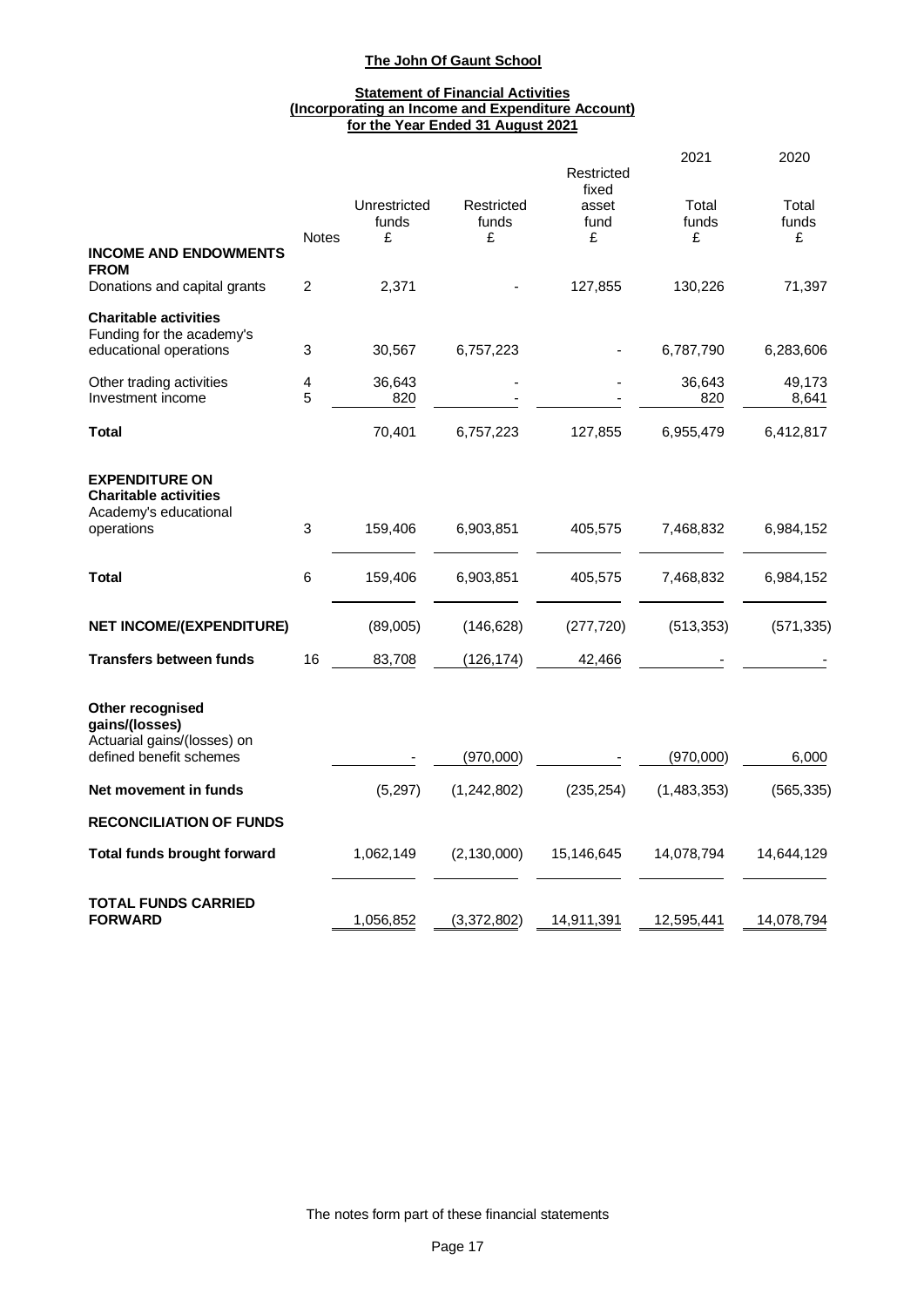### **Balance Sheet 31 August 2021**

|                                                                                      | <b>Notes</b> | 2021<br>£                           | 2020<br>£                         |
|--------------------------------------------------------------------------------------|--------------|-------------------------------------|-----------------------------------|
| <b>FIXED ASSETS</b><br>Tangible assets                                               | 12           | 14,911,391                          | 15,146,645                        |
| <b>CURRENT ASSETS</b><br><b>Debtors</b><br>Cash at bank and in hand                  | 13           | 258,307<br>1,093,815<br>1,352,122   | 179,535<br>1,124,057<br>1,303,592 |
| <b>CREDITORS</b><br>Amounts falling due within one year                              | 14           | (280, 072)                          | (241, 443)                        |
| <b>NET CURRENT ASSETS</b>                                                            |              | 1,072,050                           | 1,062,149                         |
| TOTAL ASSETS LESS CURRENT LIABILITIES                                                |              | 15,983,441                          | 16,208,794                        |
| <b>PENSION LIABILITY</b>                                                             | 17           | (3,388,000)                         | (2, 130, 000)                     |
| <b>NET ASSETS</b>                                                                    |              | 12,595,441                          | 14,078,794                        |
| <b>FUNDS</b><br><b>Restricted funds:</b>                                             | 16           |                                     |                                   |
| <b>Other Revenue Grants</b><br><b>Pension Reserve</b><br>Restricted fixed asset fund |              | 15,198<br>(3,388,000)<br>14,911,391 | (2, 130, 000)<br>15,146,645       |
|                                                                                      |              | 11,538,589                          | 13,016,645                        |
| Unrestricted income funds                                                            |              | 1,056,852                           | 1,062,149                         |
| <b>TOTAL FUNDS</b>                                                                   |              | 12,595,441                          | 14,078,794                        |

The financial statements were approved by the Board of Trustees and authorised for issue on 6 December 2021 and were signed on its behalf by:

<u>.DX.Who.ise.Y</u> David Whewell - Trustee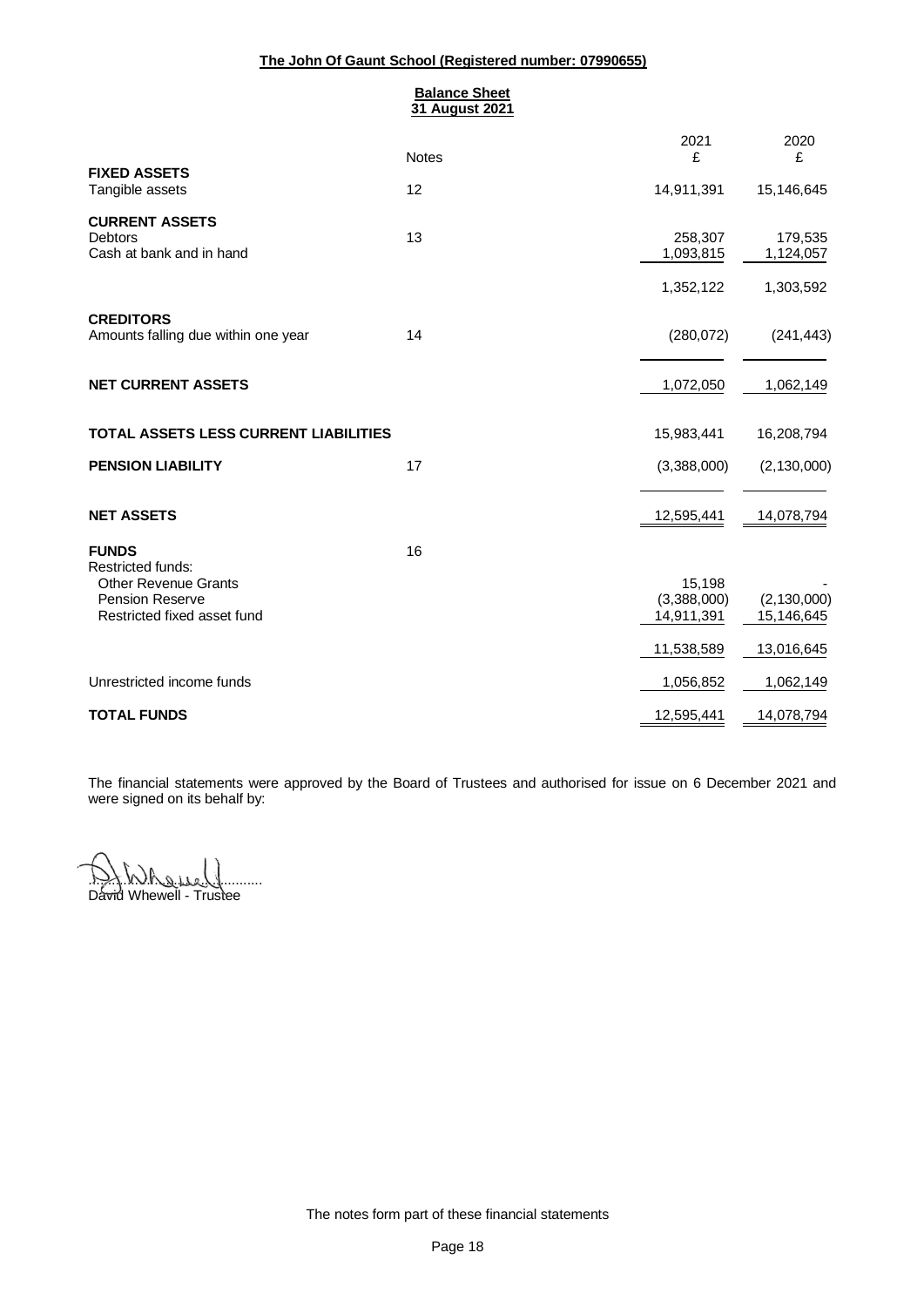### **Cash Flow Statement for the Year Ended 31 August 2021**

|                                                                                                                                                                        | <b>Notes</b> | 2021<br>£                             | 2020<br>£                                 |
|------------------------------------------------------------------------------------------------------------------------------------------------------------------------|--------------|---------------------------------------|-------------------------------------------|
| Cash flows from operating activities<br>Cash generated from operations                                                                                                 | 20           | (20,450)                              | (227,686)                                 |
| Net cash used in operating activities                                                                                                                                  |              | (20, 450)                             | (227,686)                                 |
| Cash flows from investing activities<br>Purchase of tangible fixed assets<br>Capital grants from DfE/EFA<br>Interest received<br>Net cash used in investing activities |              | (90, 467)<br>79,855<br>820<br>(9,792) | (111,030)<br>69,599<br>8,641<br>(32, 790) |
|                                                                                                                                                                        |              |                                       |                                           |
| Change in cash and cash equivalents in<br>the reporting period<br>Cash and cash equivalents at the                                                                     |              | (30, 242)                             | (260, 476)                                |
| beginning of the reporting period                                                                                                                                      |              | 1,124,057                             | 1,384,533                                 |
| Cash and cash equivalents at the end of<br>the reporting period                                                                                                        |              | 1,093,815                             | 1,124,057                                 |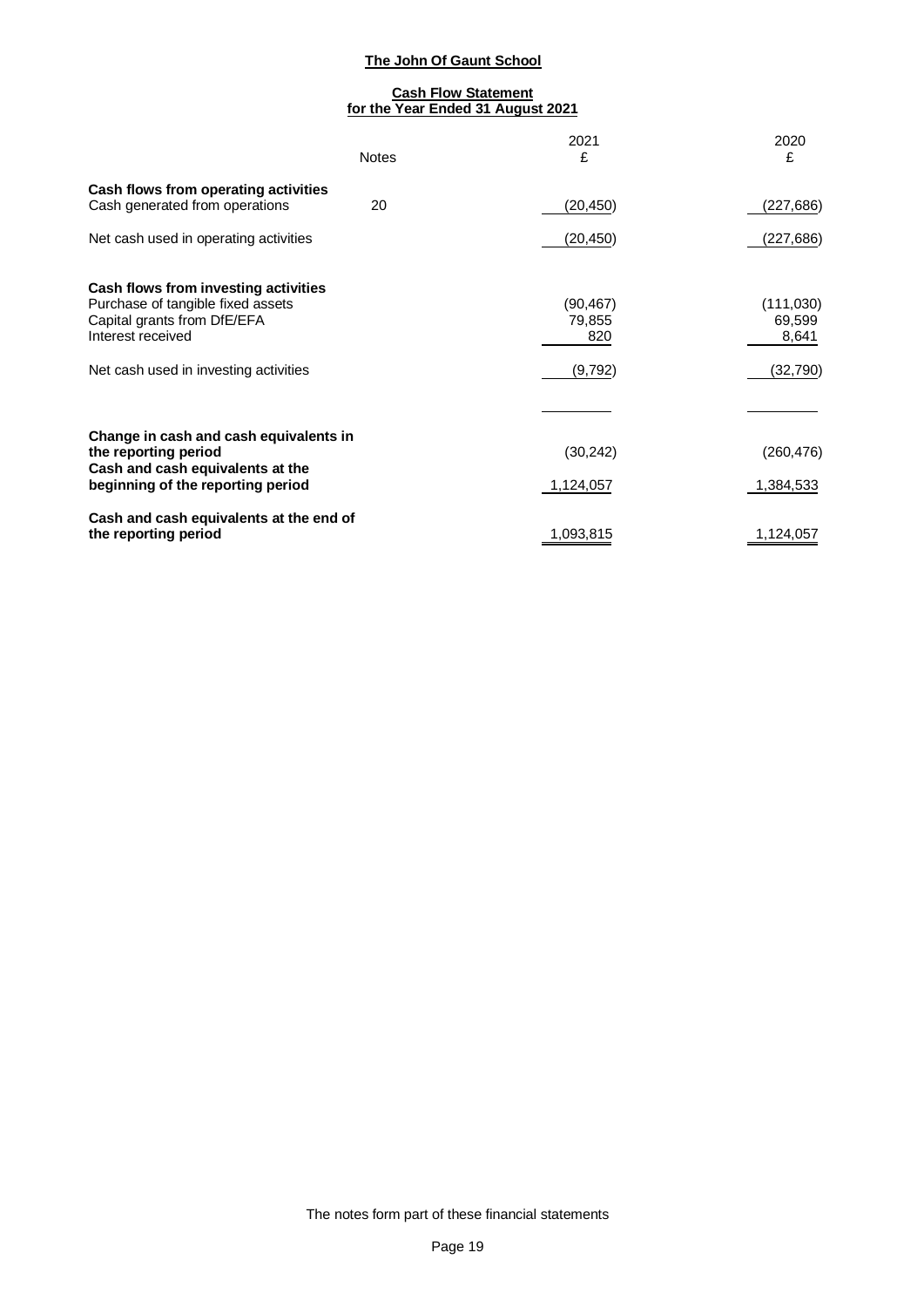#### **Notes to the Financial Statements for the Year Ended 31 August 2021**

### **1. ACCOUNTING POLICIES**

#### **Basis of preparing the financial statements**

The financial statements of the charitable company, which is a public benefit entity under FRS 102, have been prepared in accordance with the Charities SORP (FRS 102) 'Accounting and Reporting by Charities: Statement of Recommended Practice applicable to charities preparing their accounts in accordance with the Financial Reporting Standard applicable in the UK and Republic of Ireland (FRS 102) (effective 1 January 2019)', Financial Reporting Standard 102 'The Financial Reporting Standard applicable in the UK and Republic of Ireland', the Academies Accounts Direction 2020 to 2021 issued by the ESFA, the Charities Act 2011 and the Companies Act 2006. The financial statements have been prepared under the historical cost convention.

The John Of Gaunt School meets the definition of a public benefit entity under FRS 102.

A summary of the principal accounting policies adopted (which have been applied consistently, except where noted), judgements and key sources of estimation uncertainty, is set out below.

The presentational currency of the financial statements is (£) Sterling.

#### **Going concern**

The trustees assess whether the use of going concern is appropriate i.e. whether there are any material uncertainties related to events or conditions that may cast significant doubt on the ability of the Academy to continue as a going concern. The trustees make this assessment in respect of a period of one year from the date of approval of the financial statements and have concluded that the academy trust has adequate resources to continue in operational existence for the foreseeable future and there are no material uncertainties about the academy trust's ability to continue as a going concern, thus they continue to adopt the going concern basis of accounting in preparing the financial statements.

#### **Income**

All income is recognised in the Statement of Financial Activities once the charity has entitlement to the funds, it is probable that the income will be received and the amount can be measured reliably.

#### **Grants**

Grants are included in the Statement of Financial Activities on a receivable basis. The balance of income received for specific purposes but not expended during the period is shown in the relevant funds on the balance sheet. Where income is received in advance of meeting any performance-related conditions there is not unconditional entitlement to the income and its recognition is deferred and included in creditors as deferred income until the performance-related conditions are met. Where entitlement occurs before income is received, the income is accrued.

General Annual Grant is recognised in full in the Statement of Financial Activities in the year for which it is receivable and any abatement in respect of the period is deducted from income and recognised as a liability.

Capital grants are recognised in full when there is an unconditional entitlement to the grant. Unspent amounts of capital grants are reflected in the balance sheet in the restricted fixed asset fund. Capital grants are recognised when there is entitlement and are not deferred over the life of the asset on which they are expended.

#### **Donations**

Donations are recognised on a receivable basis (where there are no performance related conditions), where it is probable that the income will be received and the amount can be measured reliably.

#### **Other income**

Other income including the hire of facilities, is recognised in the period it is receivable and to the extent the charity has provided the goods or services.

#### **Donated goods, facilities and services**

Donated facilities and services provided to the charity are recognised at their value to the charity in the period when it is probable that the economic benefits associated with the donated items will flow to the charity, provided they can be measured reliably. An equivalent amount is included as expenditure under the relevant heading in the Statement of Financial Activities.

Donated goods are recognised at fair value unless it is impractical to measure this reliably in which case a derived value, being the cost of the item to the donor (for example sponsor services), is used. An equivalent amount is included as expenditure under the relevant heading in the Statement of Financial Activities except where the donated good is a fixed asset in which case the gain is recognised as income from donations and a corresponding amount is included in the appropriate fixed asset category and depreciated over the useful economic life in accordance with the charity's accounting policies.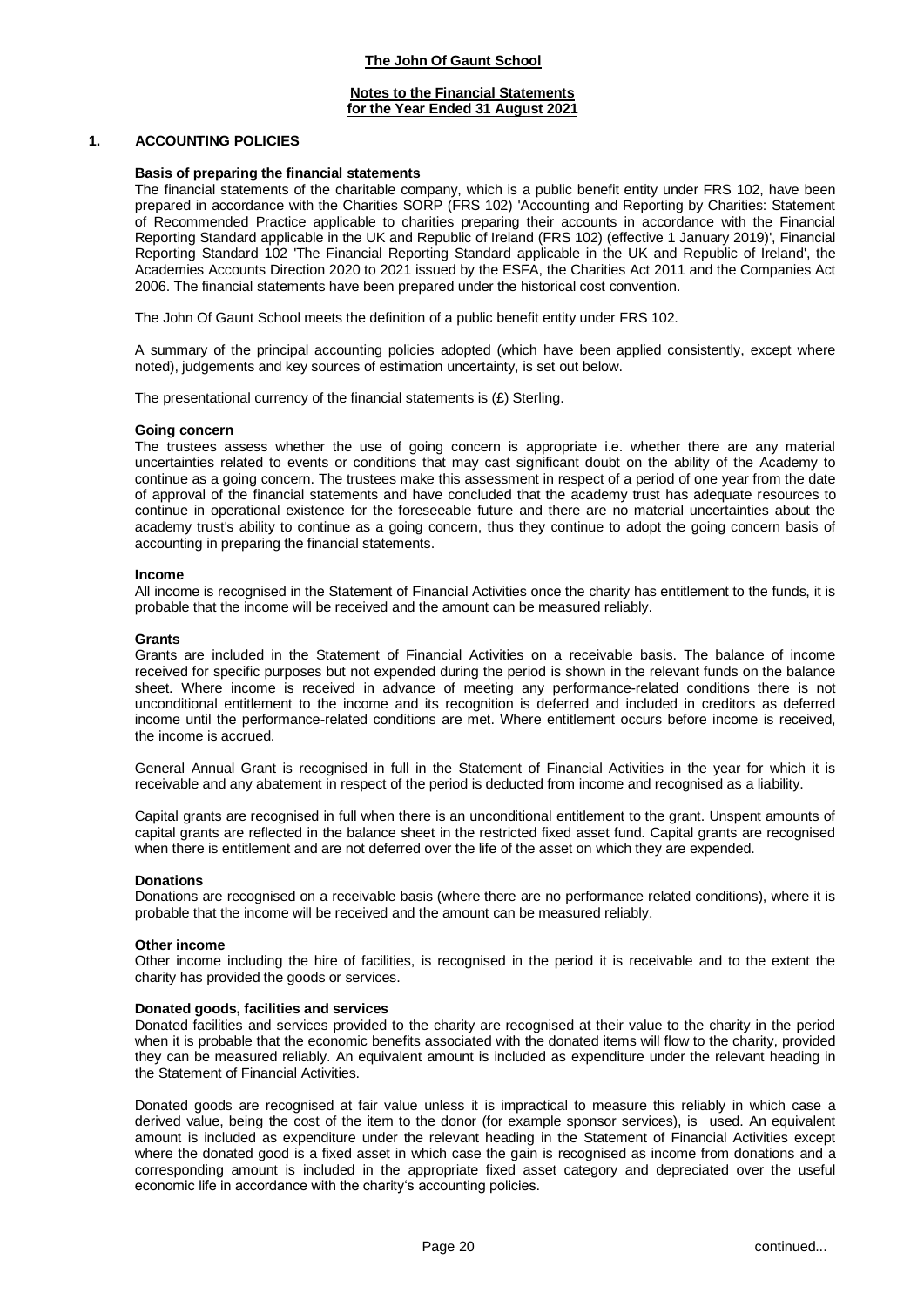### **Notes to the Financial Statements - continued for the Year Ended 31 August 2021**

#### **1. ACCOUNTING POLICIES - continued**

#### **Expenditure**

Liabilities are recognised as expenditure as soon as there is a legal or constructive obligation committing the academy trust to that expenditure, it is probable that a transfer of economic benefits will be required in settlement and the amount of the obligation can be measured reliably. Expenditure is accounted for on an accruals basis and has been classified under headings that aggregate all cost related to the category. Where costs cannot be directly attributed to particular headings they have been allocated to activities on a basis consistent with the use of resources.

### **Charitable activities**

Costs of charitable activities are incurred on the charity's educational operations, including support costs and costs relating to the governance of the charity apportioned to charitable activities.

#### **Governance costs**

These include the costs attributable to the Academy's compliance with constitutional and statutory requirements, including audit, strategic management and trustees' meetings and reimbursed expenses.

All resources expended are inclusive of irrecoverable VAT.

#### **Tangible fixed assets**

Assets costing £1,500 or more are capitalised as tangible fixed assets and are carried at cost, net of depreciation and any provision for impairment.

Where tangible fixed assets have been acquired with the aid of specific grants, either from the government or from the private sector, they are included in the Balance Sheet at cost and depreciated over their expected useful economic life. Where there are specific conditions attached to the funding requiring the continued use of the asset, the related grants are credited to a restricted fixed asset fund in the Statement of Financial Activities and carried forward in the Balance Sheet. Depreciation on the relevant assets is charged directly to the restricted fixed asset fund in the Statement of Financial Activities.

Depreciation is provided on all tangible fixed assets other than freehold land and assets under construction at rates calculated to write off the cost of each asset on a straight-line basis over its expected useful lives. Where an asset comprises of two or more components which have substantially different lives each component is depreciated separately over its useful economic live. This is a change from the prior year where buildings were depreciated over 50 years. The expected useful lives are as follows:

#### Land and buildings

| Leasehold land            | Straight line over 125 years |
|---------------------------|------------------------------|
| Main Fabric               | Straight line over 100 years |
| Roof                      | Straight line over 70 years  |
| Windows & External Doors  | Straight line over 30 years  |
| Gas Boiler / Fires        | Straight line over 15 years  |
| <b>Bathrooms</b>          | Straight line over 20 years  |
| Kitchens                  | Straight line over 30 years  |
| <b>Mechanical Systems</b> | Straight line over 30 years  |
| Electrics                 | Straight line over 40 years  |

Freehold land is not depreciated. Assets in the course of construction are included at cost. Depreciation on these assets is not charged until they are brought into use.

#### Other fixed assets

| Furniture and equipment | Straight line over 4 years |
|-------------------------|----------------------------|
| Computer equipment      | Straight line over 3 years |

#### **Leases assets**

Rentals under operating leases are charged on a straight line basis over the lease term.

#### **Financial instruments**

The academy trust only holds basic financial instruments as defined in FRS 102. The financial assets and financial liabilities of the academy trust and their measurement basis are as follows:

Financial assets - trade and other debtors are basic financial instruments and are debt instruments measured at amortised cost as detailed in note 13. Prepayments are not financial instruments.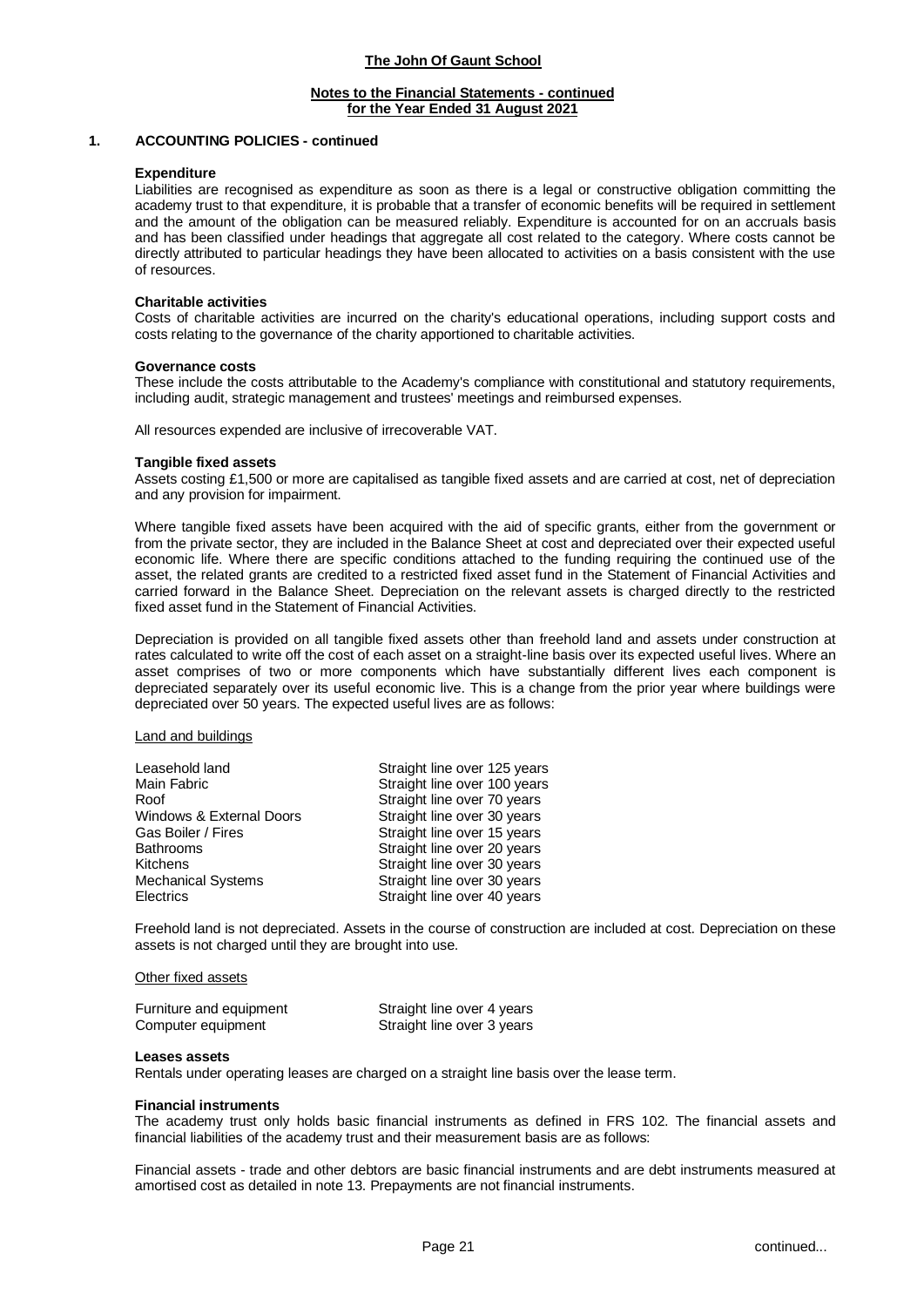#### **Notes to the Financial Statements - continued for the Year Ended 31 August 2021**

### **1. ACCOUNTING POLICIES - continued**

#### **Leases assets**

Cash at bank - is classified as a basic financial instrument and is measured at face value.

Financial liabilities - trade creditors, accruals and other creditors are financial instruments, and are measured at amortised cost as detailed in note 14. Taxation and social security are not included in the financial instruments disclosure definition. Deferred income is not deemed to be a financial liability, as the cash settlement has already taken place and there is an obligation to deliver services rather than cash or another financial instrument.

#### **Taxation**

The Academy is considered to pass the tests set out in Paragraph 1 Schedule 6 of the Finance Act 2010 and therefore it meets the definition of a charitable company for UK corporation tax purposes. Accordingly, the Academy is potentially exempt from taxation in respect of income or capital gains received within categories covered by Chapter 3 Part 11 of the Corporation Tax Act 2010 or Section 256 of the Taxation of Chargeable Gains Act 1992, to the extent that such income or gains are applied exclusively to charitable purposes.

#### **Fund accounting**

Unrestricted income funds represent those resources which may be used towards meeting any of the charitable objects of the Academy at the discretion of the trustees.

Restricted fixed asset funds are resources which are to be applied to specific capital purposes imposed by the Education and Skills Funding Agency/Department for Education/sponsor/other funders where the asset acquired or created is held for a specific purpose.

Restricted general funds comprise all other restricted funds received and include grants from the Education and Skills Funding Agency/Department for Education.

#### **Stock**

Stock consists of purchased goods for resale. Stocks are valued at the lower of cost and net realisable value. Items donated for resale or distribution are not included in the financial statements until they are sold or distributed.

#### **Liabilities**

Liabilities are recognised when there is an obligation at the balance sheet date as a result of a past event, it is probable that a transfer of economic benefit will be required in settlement, and the amount of the settlement can be estimated reliably. Liabilities are recognised at the amount that the academy trust anticipates it will pay to settle the debt or the amount it has received as advanced payments for the goods of services it must provide.

#### **Provisions**

Provisions are recognised when the academy trust has an obligation at the reporting date as a result of a past event which it is probable will result in the transfer of economic benefits and the obligation can be estimated reliably.

Provisions are measured at the best estimate of the amounts required to settle the obligation. Where the effect of the time value of money is material, the provision is based on the present value of those amounts, discounted at the pre-tax discount rate that reflects the risks specific to the liability. The unwinding of the discount is recognised within charitable activities.

#### **Pension costs and other post-retirement benefits**

Retirement benefits to employees of the academy trust are provided by the Teachers' Pension Scheme ('TPS') and the Local Government Pension Scheme ('LGPS'). These are defined benefit schemes.

The TPS is an unfunded scheme and contributions are calculated so as to spread the cost of pensions over employees' working lives with the academy trust in such a way that the pension cost is a substantially level percentage of current and future pensionable payroll. The contributions are determined by the Government Actuary on the basis of quadrennial valuations using a prospective unit credit method. TPS is an unfunded multi-employer scheme with no underlying assets to assign between employers. Consequently, the TPS is treated as a defined contribution scheme for accounting purposes and the contributions recognised in the period to which they relate.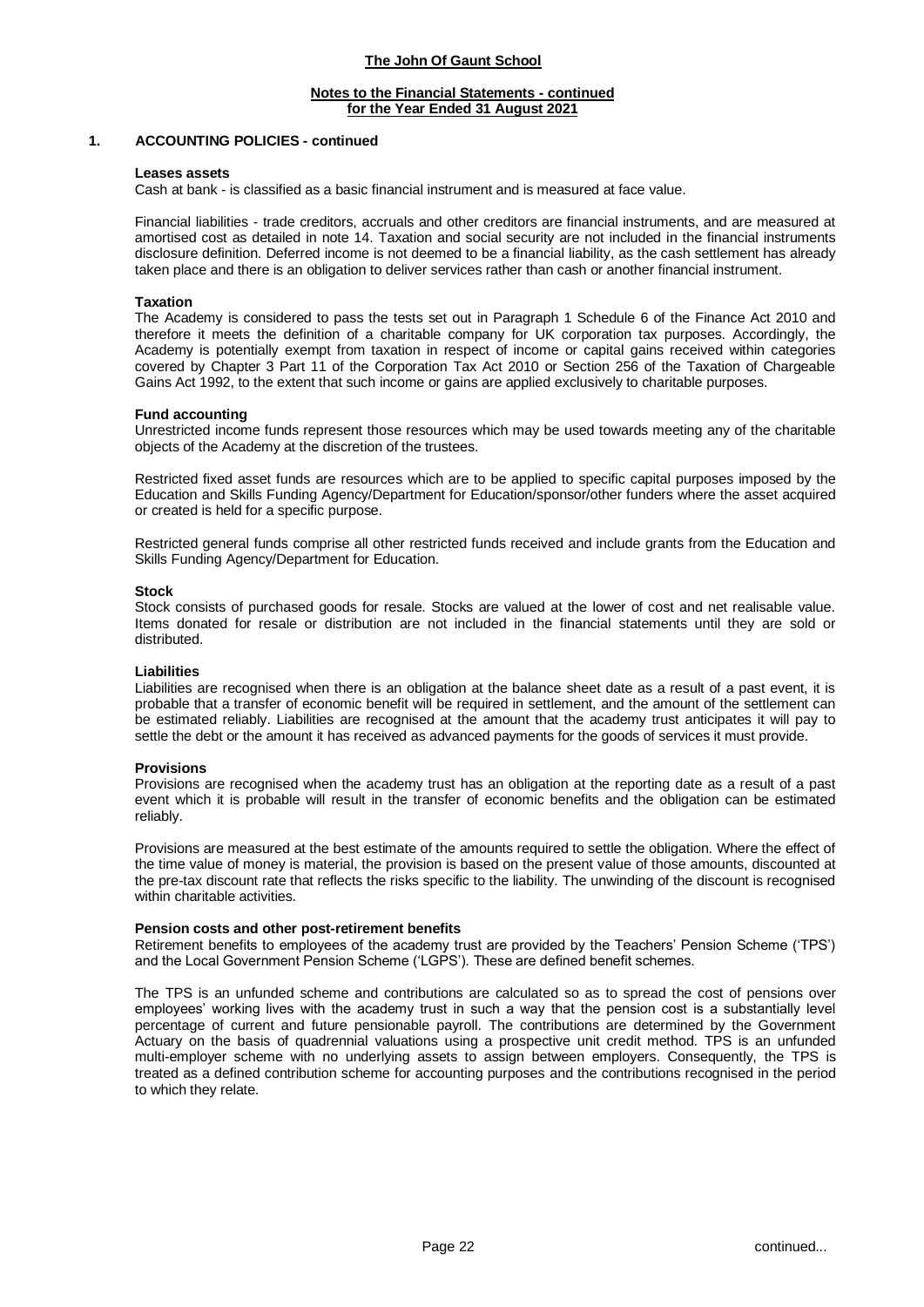### **Notes to the Financial Statements - continued for the Year Ended 31 August 2021**

### **1. ACCOUNTING POLICIES - continued**

#### **Pension costs and other post-retirement benefits**

The LGPS is a funded multi-employer scheme and the assets are held separately from those of the academy trust in separate trustee administered funds. Pension scheme assets are measured at fair value and liabilities are measured on an actuarial basis using the projected unit credit method and discounted at a rate equivalent to the current rate of return on a high quality corporate bond of equivalent term and currency to the liabilities. The actuarial valuations are obtained at least triennially and are updated at each balance sheet date. The amounts charged to operating surplus are the current service costs and the costs of scheme introductions, benefit changes, settlements and curtailments. They are included as part of staff costs as incurred. Net interest on the net defined benefit liability/asset is also recognised in the Statement of Financial Activities and comprises the interest cost on the defined benefit obligation and interest income on the scheme assets, calculated by multiplying the fair value of the scheme assets at the beginning of the period by the rate used to discount the benefit obligations. The difference between the interest income on the scheme assets and the actual return on the scheme assets is recognised in other recognised gains and losses.

Actuarial gains and losses are recognised immediately in other recognised gains and losses.

#### **Critical accounting estimates and areas of judgement**

Estimates and judgements are continually evaluated and are based on historical experience and other factors, including expectations of future events that are believed to be reasonable under the circumstances.

#### Critical accounting estimates and assumptions

The academy trust makes estimates and assumptions concerning the future. The resulting accounting estimates and assumptions will, by definition, seldom equal the related actual results. The estimates and assumptions that have a significant risk of causing a material adjustment to the carrying amounts of assets and liabilities within the next financial year are discussed below:

The present value of the Local Government Pension Scheme defined benefit liability depends on a number of factors that are determined on an actuarial basis using a variety of assumptions. The assumptions used in determining the net cost (income) for pensions include the discount rate. Any changes in these assumptions, which are disclosed in note 19, will impact the carrying amount of the pension liability. Furthermore a roll forward approach which projects results from the latest full actuarial valuation performed at 31 March 2016 has been used by the actuary in valuing the pensions liability at 31 August 2021. Any differences between the figures derived from the roll forward approach and a full actuarial valuation would impact on the carrying amount of the pension liability.

#### Critical areas of judgement There are no critical areas of judgement.

#### **2. DONATIONS AND CAPITAL GRANTS**

|           |                          |            | <b>LULI</b> | 2020   |
|-----------|--------------------------|------------|-------------|--------|
|           | Unrestricted             | Restricted | Total       | Total  |
|           | funds                    | funds      | funds       | funds  |
|           |                          |            |             |        |
| Donations | 2,371                    | 48,000     | 50,371      | 1,798  |
| Grants    | $\overline{\phantom{0}}$ | 79,855     | 79,855      | 69,599 |
|           | 2,371                    | 127,855    | 130,226     | 71,397 |

Grants received, included in the above, are as follows:

|                        | 2021                                        | 2020   |
|------------------------|---------------------------------------------|--------|
|                        |                                             |        |
| DfE/ESFA capital grant | 79,855<br>and the control of the control of | 69,599 |

2021 2020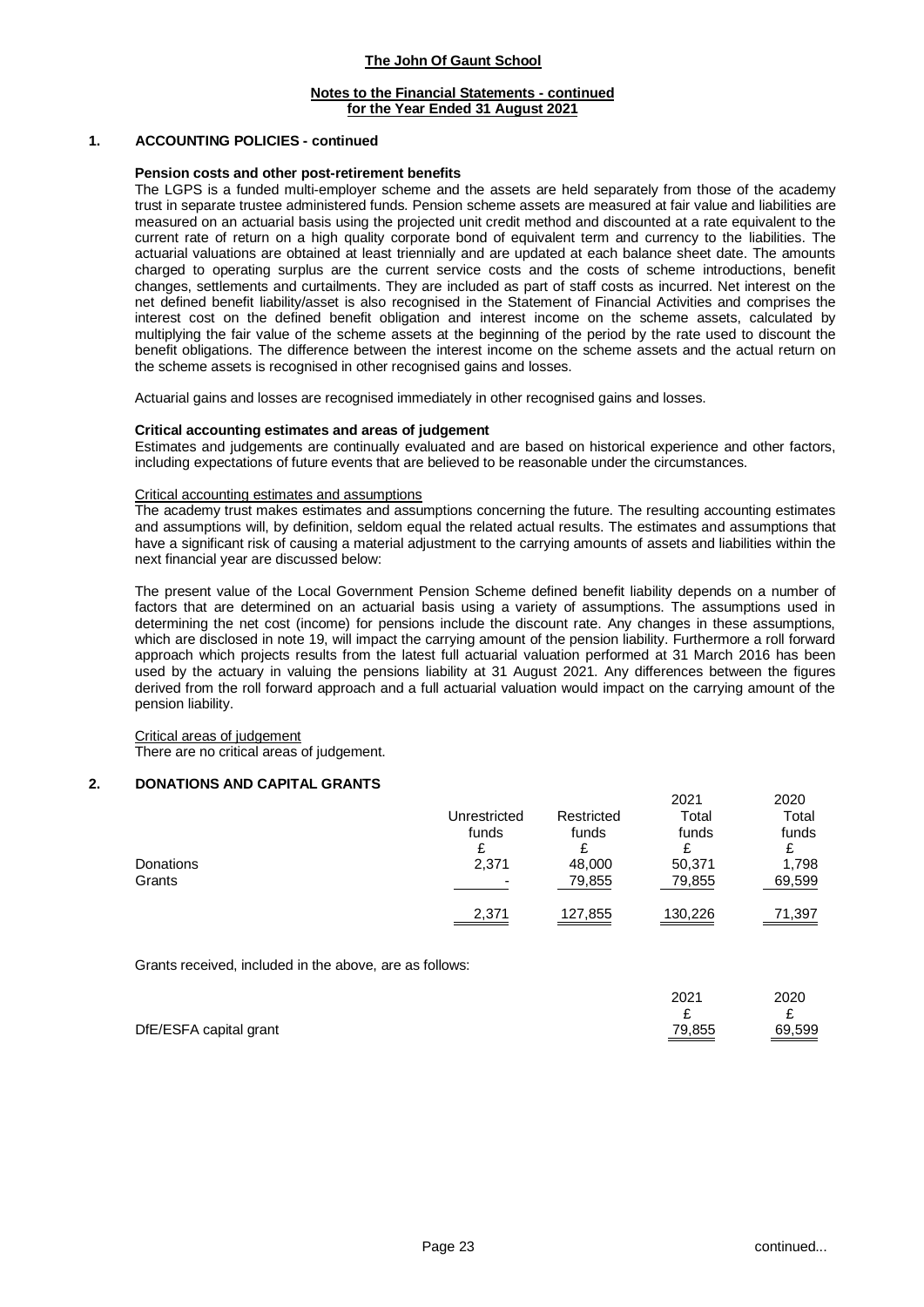#### **Notes to the Financial Statements - continued for the Year Ended 31 August 2021**

### **3. FUNDING FOR THE ACADEMY'S EDUCATIONAL OPERATIONS**

|                                                           |              |            | 2021      | 2020      |
|-----------------------------------------------------------|--------------|------------|-----------|-----------|
|                                                           | Unrestricted | Restricted | Total     | Total     |
|                                                           | funds        | funds      | funds     | funds     |
|                                                           | £            | £          | £         | £         |
| <b>DfE/ESFA grants</b>                                    |              |            |           |           |
| General Annual Grant(GAG)                                 |              | 5,517,805  | 5,517,805 | 5,369,440 |
| Other DfE/ESFA grants                                     |              | 263,330    | 263,330   | 37,564    |
| Pupil Premium                                             |              | 249,946    | 249,946   | 250,451   |
| Teachers' pay grant                                       |              | 291,364    | 291,364   | 286,168   |
|                                                           |              | 6,322,445  | 6,322,445 | 5,943,623 |
| <b>Other Government grant</b>                             |              |            |           |           |
| Local authority grants                                    |              | 324,079    | 324,079   | 224,875   |
| COVID-19 additional funding (DfE/ESFA)                    |              |            |           |           |
| Catch-up premium                                          |              | 85,960     | 85,960    |           |
|                                                           |              |            |           |           |
| Other income from the academy's<br>educational operations | 30,567       | 24,739     | 55,306    | 115,108   |
|                                                           | 30,567       | 6,757,223  | 6,787,790 | 6,283,606 |

Following the reclassification in the Academies Accounts Direction 2020/21 of some grants received from the Department for Education and ESFA, the academy trust's funding for Pupil Premium, Teachers' Pay Grant are no longer reported under the Other DfE Group grants heading, but as separate lines under the Other DfE/ESFA grants heading. The prior year numbers have been reclassified.

The academy trust has been eligible to claim additional funding in the year from government support schemes in response to the coronavirus outbreak. The funding received is shown above under COVID-19 additional funding.

## **4. OTHER TRADING ACTIVITIES**

|    | Hire of facilities               |           | Unrestricted<br>funds<br>£<br>36,643 | Restricted<br>funds<br>£ | 2021<br>Total<br>funds<br>£<br>36,643 | 2020<br>Total<br>funds<br>£<br>49,173 |
|----|----------------------------------|-----------|--------------------------------------|--------------------------|---------------------------------------|---------------------------------------|
| 5. | <b>INVESTMENT INCOME</b>         |           |                                      |                          |                                       |                                       |
|    |                                  |           | Unrestricted<br>funds<br>£           | Restricted<br>funds<br>£ | 2021<br>Total<br>funds<br>£           | 2020<br>Total<br>funds<br>£           |
|    | Deposit account interest         |           | 820                                  |                          | 820                                   | 8,641                                 |
| 6. | <b>EXPENDITURE</b>               |           |                                      |                          |                                       |                                       |
|    |                                  |           | Non-pay expenditure                  |                          | 2021                                  | 2020                                  |
|    |                                  | Staff     |                                      | Other                    |                                       |                                       |
|    |                                  | costs     | Premises                             | costs                    | Total                                 | Total                                 |
|    |                                  | £         | £                                    | £                        | £                                     | £                                     |
|    | <b>Charitable activities</b>     |           |                                      |                          |                                       |                                       |
|    | Academy's educational operations |           |                                      |                          |                                       |                                       |
|    | Direct costs                     | 4,097,821 | 6,708                                | 617,830                  | 4,722,359                             | 4,492,201                             |
|    | Allocated support costs          | 1,709,256 | 635,410                              | 401,807                  | 2,746,473                             | 2,491,951                             |
|    |                                  | 5,807,077 | 642,118                              | 1,019,637                | 7,468,832                             | 6,984,152                             |
|    |                                  |           |                                      |                          |                                       |                                       |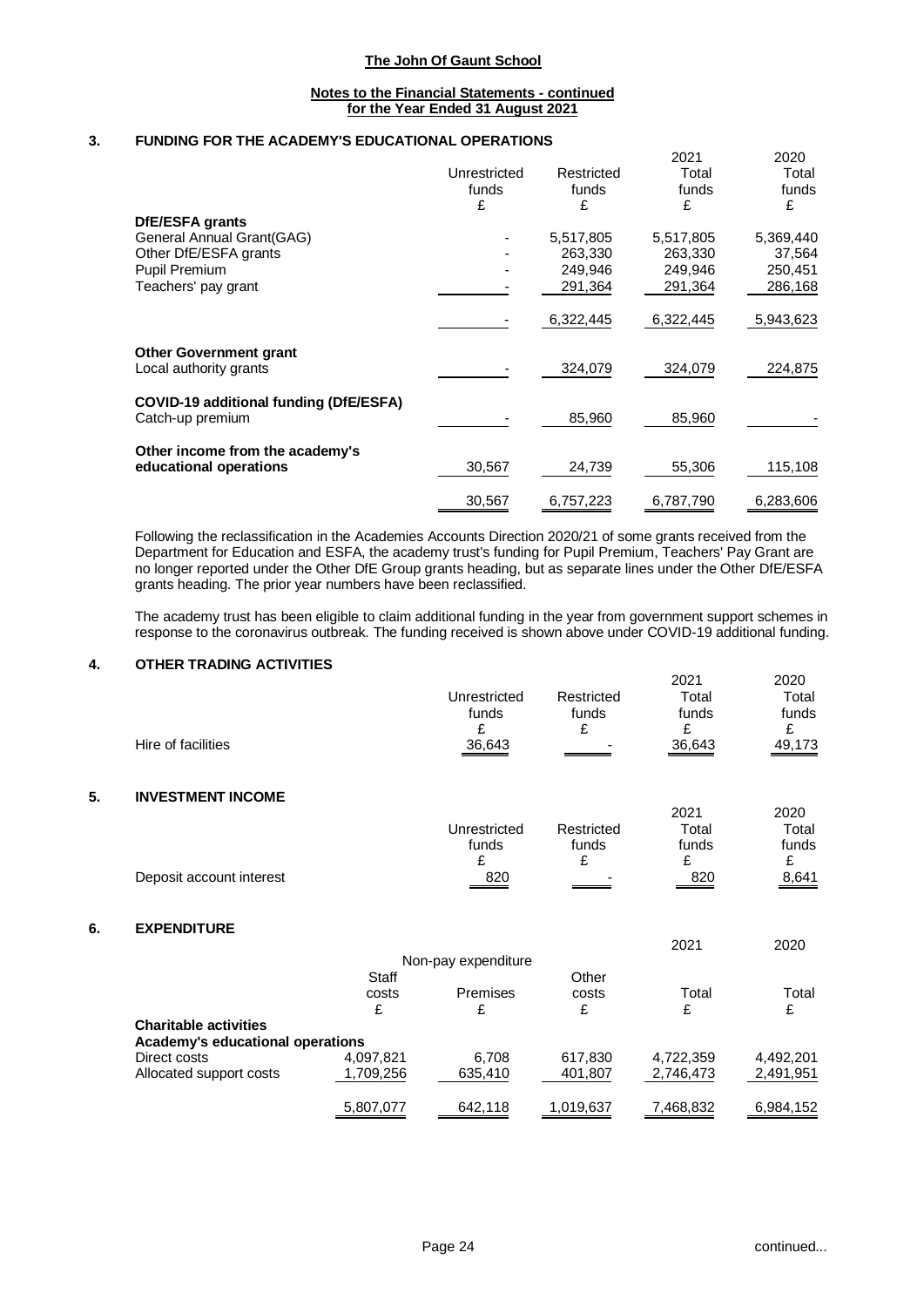### **Notes to the Financial Statements - continued for the Year Ended 31 August 2021**

### **6. EXPENDITURE - continued**

Net income/(expenditure) is stated after charging/(crediting):

|                             | 2021    | 2020    |
|-----------------------------|---------|---------|
|                             |         |         |
| Auditors' remuneration      | 10.237  | 11.442  |
| Depreciation - owned assets | 325.721 | 349.278 |
| Operating leases            | 19,105  | 19,105  |

### **7. CHARITABLE ACTIVITIES - ACADEMY'S EDUCATIONAL OPERATIONS**

|                                                                      | Unrestricted<br>funds<br>£ | Restricted<br>funds<br>£ | 2021<br>Total<br>funds<br>£ | 2020<br>Total<br>funds<br>£ |
|----------------------------------------------------------------------|----------------------------|--------------------------|-----------------------------|-----------------------------|
| Direct costs<br>Support costs                                        | 2,910<br>156,496           | 4,719,449<br>2,589,977   | 4,722,359<br>2,746,473      | 4,492,201<br>2,491,951      |
|                                                                      | 159,406                    | 7,309,426                | 7,468,832                   | 6,984,152                   |
|                                                                      |                            |                          | 2021<br>Total               | 2020<br>Total               |
|                                                                      |                            |                          | £                           | £                           |
| Analysis of support costs<br>Support staff costs<br>Technology costs |                            |                          | 1,709,256<br>93,513         | 1,630,265<br>93,660         |
| Premises costs                                                       |                            |                          | 612,786                     | 538,978                     |
| Other support costs<br>Governance costs                              |                            |                          | 298,057<br>32,861           | 198,505<br>30,543           |
| Total support costs                                                  |                            |                          | 2,746,473                   | 2,491,951                   |

### **8. TRUSTEES' REMUNERATION AND BENEFITS**

The head teacher and other staff trustees only receive remuneration in respect of services they provide undertaking the roles of principal and staff, and not in respect of their services as trustees. Other trustees did not receive any payments, other than expenses, from the academy trust in respect of their role as trustees.

The value of trustees' gross remuneration for the year to 31 August 2020 was as follows:

P Skipp (Head teacher) Remuneration: £100,000 - £105,000 (2020: £95,000 - £100,000) Employer's pension contributions: £20,000 - £25,000 (2020: £20,000 - £25,000)

C Szabo (Staff trustee): Remuneration: £0 - £10,000 (2020: £10,000 - £15,000) Employer's pension contributions: £0 - £5,000 (2020: £0 - £5,000)

Related party transactions involving the trustees are set out in note 19.

#### **Trustees' expenses**

During the year ended 31 August 2021, travel and subsistence expenses totalling £Nil (2020: £50) were reimbursed to governors. Related party transactions involving the governors are set out in the related party note.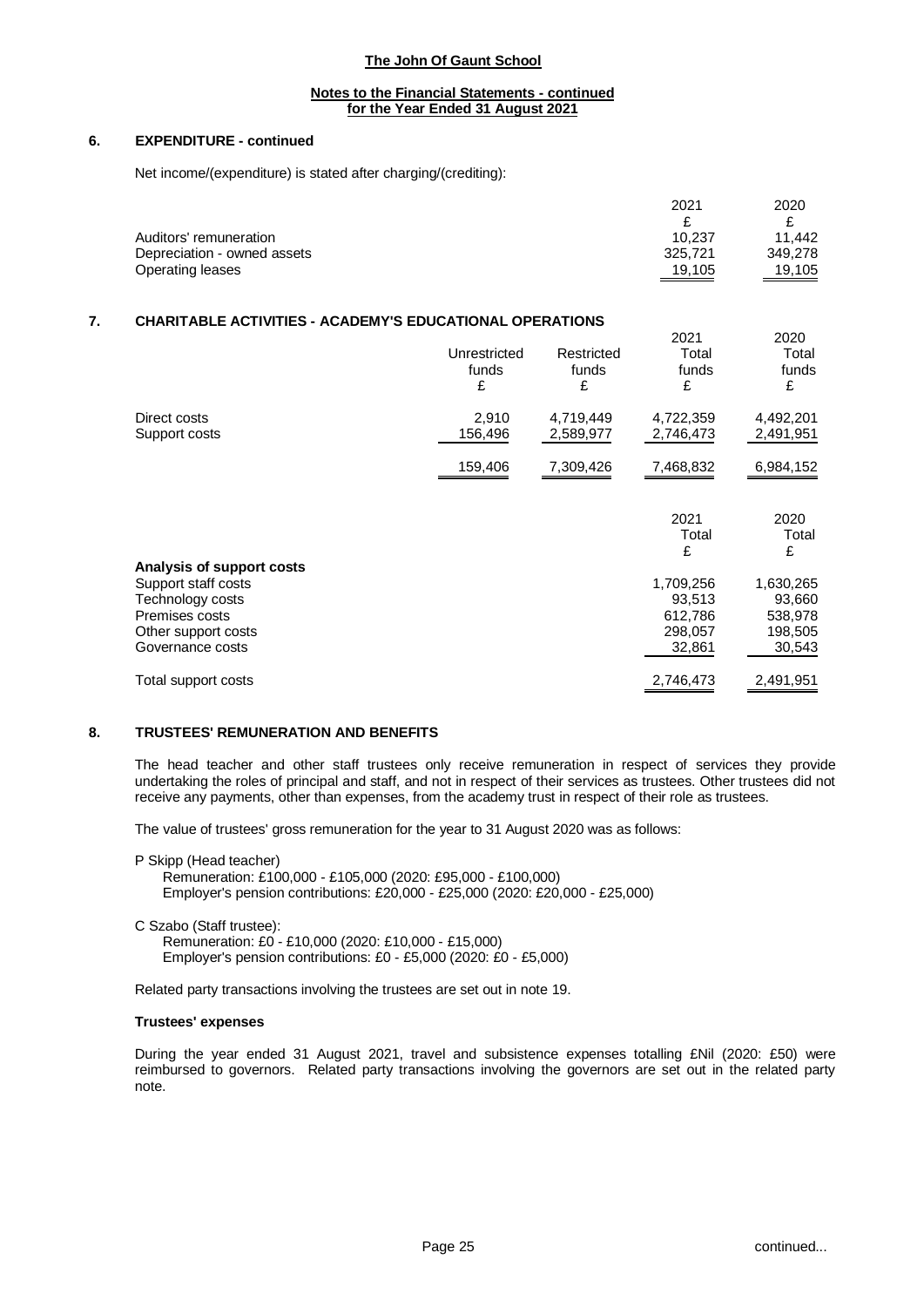### **Notes to the Financial Statements - continued for the Year Ended 31 August 2021**

### **9. STAFF COSTS**

|                                                    | 2021      | 2020      |
|----------------------------------------------------|-----------|-----------|
|                                                    | £         |           |
| Wages and salaries                                 | 4,162,709 | 3,972,719 |
| Social security costs                              | 399,084   | 374,108   |
| Operating costs of defined benefit pension schemes | 1,212,846 | 1,120,537 |
|                                                    | 5,774,639 | 5,467,364 |
| Supply teacher costs                               | 27,775    | 26,413    |
| Severance payments                                 | 4,663     |           |
|                                                    | 5,807,077 | 5,493,777 |

Included in staff costs are non-statutory/non-contractual severance payments totalling £4,663 (2020: £nil). Individually, the payments were: £1,153 and £3,510.

The average number of persons (including senior management team) employed by the charitable company during the year was as follows:

| <b>Teachers</b>            | 2021 | 2020                        |
|----------------------------|------|-----------------------------|
| Administration and support | 71   | 68                          |
| Management                 | 99   | 84                          |
|                            | 177  | $\underline{\frac{159}{2}}$ |

The number of employees whose employee benefits (excluding employer pension costs) exceeded £60,000 was:

|                    | 2021 | 2020 |
|--------------------|------|------|
| £60,001 - £70,000  |      | ົ    |
| £70,001 - £80,000  |      | ۰    |
| £90,001 - £100,000 |      | 4    |
|                    | っ    | 3    |

#### **Key management personnel**

The key management personnel of the academy trust comprise the trustees and the senior management team as listed on page 1. The total amount of employee benefits (including employer pension contributions) received by key management personnel for their services to the academy trust was £628,281 (2020: £611,188).

### **10. TRUSTEES' AND OFFICERS' INSURANCE**

In accordance with normal commercial practice the Academy has purchased insurance to protect trustees and officers from claims arising from negligent acts, errors or omissions occurring whilst on Academy business. The insurance provides cover up to £5,000,000 on any one claim. Third party indemnity insurance is provided by Zurich who provide cover up to £25,000,000. The cost of this insurance is included in the total insurance cost.

## **11. COMPARATIVES FOR THE STATEMENT OF FINANCIAL ACTIVITIES**

| Total<br>asset<br>funds |
|-------------------------|
| £                       |
| 71,397<br>69,599        |
|                         |
| 6,283,606<br>-          |
| 49,173<br>۰             |
| 8.641                   |
| fund                    |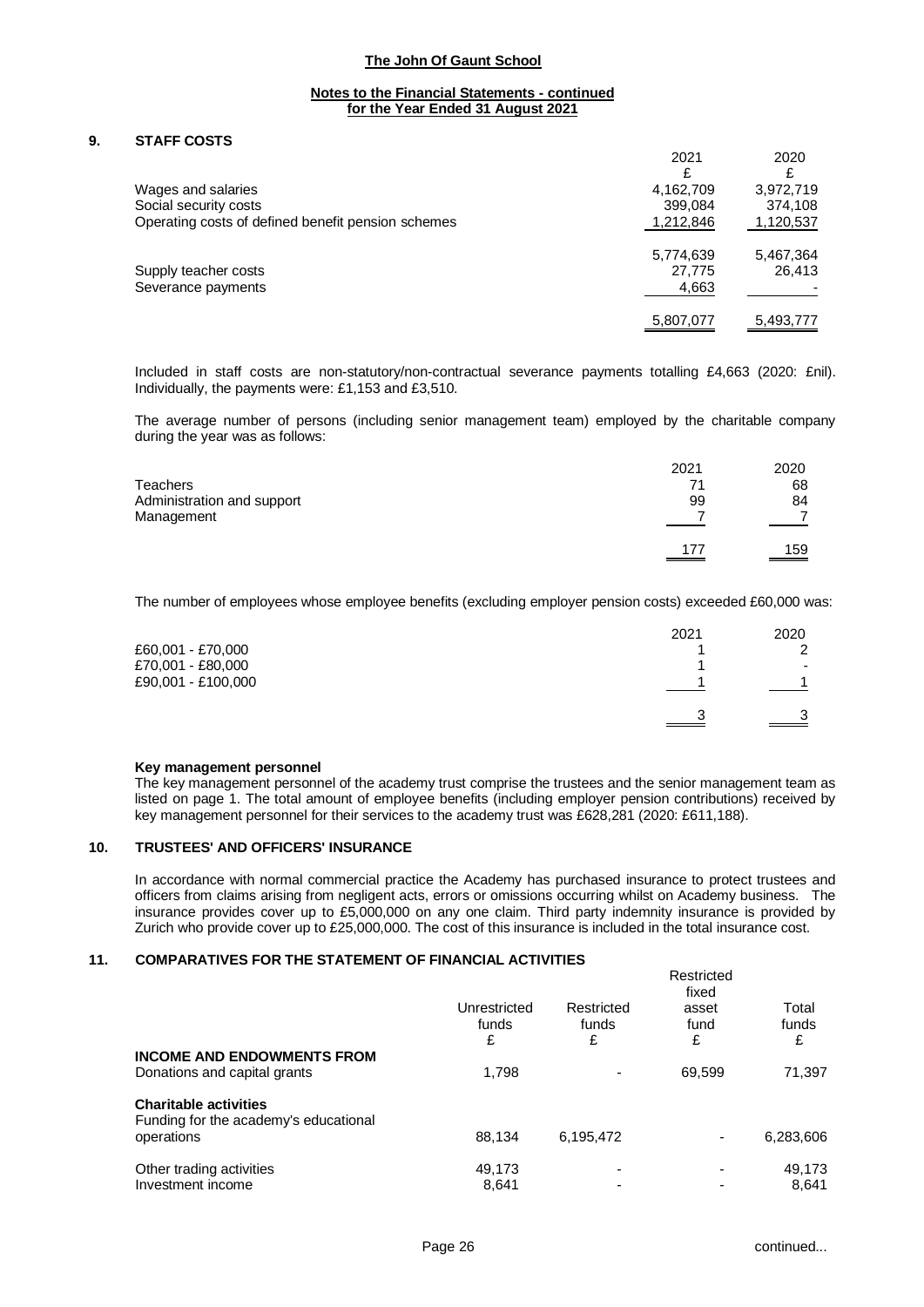### **Notes to the Financial Statements - continued for the Year Ended 31 August 2021**

# **11. COMPARATIVES FOR THE STATEMENT OF FINANCIAL ACTIVITIES - continued**

|                                                                                           | Unrestricted<br>funds<br>£              | Restricted<br>funds<br>£           | Restricted<br>fixed<br>asset<br>fund<br>£ | Total<br>funds<br>£  |
|-------------------------------------------------------------------------------------------|-----------------------------------------|------------------------------------|-------------------------------------------|----------------------|
| <b>Total</b>                                                                              | 147,746                                 | 6,195,472                          | 69,599                                    | 6,412,817            |
| <b>EXPENDITURE ON</b><br><b>Charitable activities</b><br>Academy's educational operations | 75,693                                  | 6,559,180                          | 349,279                                   | 6,984,152            |
| <b>Total</b>                                                                              | 75,693                                  | 6,559,180                          | 349,279                                   | 6,984,152            |
| <b>NET INCOME/(EXPENDITURE)</b>                                                           | 72,053                                  | (363, 708)                         | (279, 680)                                | (571, 335)           |
| <b>Transfers between funds</b>                                                            | (65, 232)                               | 23,800                             | 41,432                                    |                      |
| Other recognised gains/(losses)<br>Actuarial gains on defined benefit schemes             |                                         | 6,000                              |                                           | 6,000                |
| Net movement in funds                                                                     | 6,821                                   | (333,908)                          | (238, 248)                                | (565, 335)           |
| <b>RECONCILIATION OF FUNDS</b>                                                            |                                         |                                    |                                           |                      |
| <b>Total funds brought forward</b>                                                        | 1,055,328                               | (1,796,092)                        | 15,384,893                                | 14,644,129           |
| <b>TOTAL FUNDS CARRIED FORWARD</b>                                                        | 1,062,149                               | (2, 130, 000)                      | 15,146,645                                | 14,078,794           |
| <b>TANGIBLE FIXED ASSETS</b>                                                              | Leasehold<br>Land and<br>buildings<br>£ | Furniture<br>and<br>equipment<br>£ | Computer<br>equipment<br>£                | Totals<br>£          |
| COST<br>At 1 September 2020<br>Additions                                                  | 16,977,668                              | 462,962<br>9,087                   | 790,292<br>81,380                         | 18,230,922<br>90,467 |
| At 31 August 2021                                                                         | 16,977,668                              | 472,049                            | 871,672                                   | 18,321,389           |
| <b>DEPRECIATION</b><br>At 1 September 2020<br>Charge for year                             | 2,187,135<br>203,207                    | 326,898<br>27,766                  | 570,244<br>94,748                         | 3,084,277<br>325,721 |
| At 31 August 2021                                                                         | 2,390,342                               | 354,664                            | 664,992                                   | 3,409,998            |
| <b>NET BOOK VALUE</b><br>At 31 August 2021                                                | 14,587,326                              | 117,385                            | 206,680                                   | 14,911,391           |
| At 31 August 2020                                                                         | 14,790,533                              | 136,064                            | 220,048                                   | 15,146,645           |

**12.**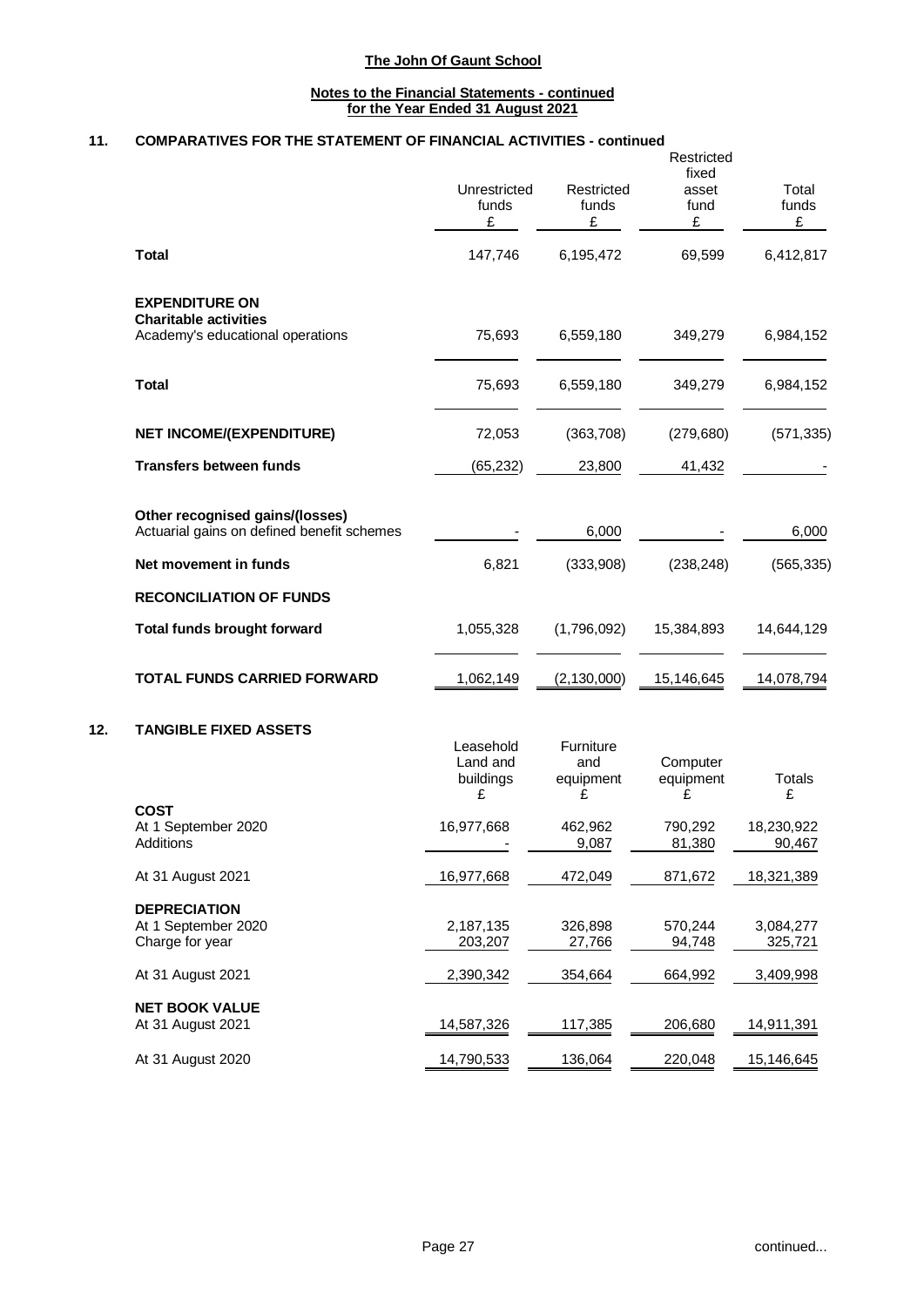### **Notes to the Financial Statements - continued for the Year Ended 31 August 2021**

## **13. DEBTORS: AMOUNTS FALLING DUE WITHIN ONE YEAR**

|     | <b>VAT</b><br>Prepayments and accrued income          | 2021<br>£<br>20,392<br>237,915 | 2020<br>£<br>7,628<br>171,907 |
|-----|-------------------------------------------------------|--------------------------------|-------------------------------|
|     |                                                       | 258,307                        | 179,535                       |
| 14. | <b>CREDITORS: AMOUNTS FALLING DUE WITHIN ONE YEAR</b> |                                |                               |
|     |                                                       | 2021<br>£                      | 2020<br>£                     |
|     | Trade creditors                                       | 137,992                        | 111,235                       |
|     | Social security and other taxes                       | 101,288                        | 89,413                        |
|     | Accruals and deferred income                          | 40,792                         | 40,795                        |
|     |                                                       | 280,072                        | 241,443                       |
|     | <b>Deferred income</b>                                |                                |                               |
|     |                                                       | 2021                           | 2020                          |
|     |                                                       | £                              | £                             |
|     | Deferred income brought forward                       | 40,795                         | 18,852                        |
|     | Resources deferred in the period                      | 40,792                         | 40,795                        |
|     | Amounts released in the year                          | (40, 795)                      | (18, 852)                     |
|     | Deferred income carried forward                       | 40,792                         | 40,795                        |
|     |                                                       |                                |                               |

At the balance sheet date the academy trust was holding funds received in advance for ESFA rate relief grant of £15,232 (2020: £15,232), local authority grants of £8,268 (2020: £5,038) and other £17,292 (2020: £20,525).

### **15. ANALYSIS OF NET ASSETS BETWEEN FUNDS**

|                            |                       |                     |                     | 2021           |
|----------------------------|-----------------------|---------------------|---------------------|----------------|
|                            |                       |                     | Restricted<br>fixed |                |
|                            | Unrestricted<br>funds | Restricted<br>funds | asset<br>fund       | Total<br>funds |
|                            | £                     | £                   | £                   |                |
| Fixed assets               |                       |                     | 14,911,391          | 14,911,391     |
| Current assets             | 1,056,852             | 295,270             |                     | 1,352,122      |
| <b>Current liabilities</b> |                       | (280,072)           |                     | (280, 072)     |
| Pension liability          |                       | (3,388,000)         |                     | (3,388,000)    |
|                            | 1,056,852             | (3,372,802)         | 14,911,391          | 12,595,441     |

Comparative information in respect of the preceding period is as follows:

|                                |                          |                     | Restricted<br>fixed | 2020                    |
|--------------------------------|--------------------------|---------------------|---------------------|-------------------------|
|                                | Unrestricted<br>funds    | Restricted<br>funds | asset<br>fund       | Total<br>funds          |
|                                | £                        |                     | £                   |                         |
| Fixed assets<br>Current assets | 1,062,149                | 241,443             | 15,146,645          | 15,146,645<br>1,303,592 |
| <b>Current liabilities</b>     | $\overline{\phantom{0}}$ | (241,443)           |                     | (241,443)               |
| Pension liability              |                          | (2, 130, 000)       |                     | (2,130,000)             |
|                                | 1,062,149                | (2, 130, 000)       | 15,146,645          | 14,078,794              |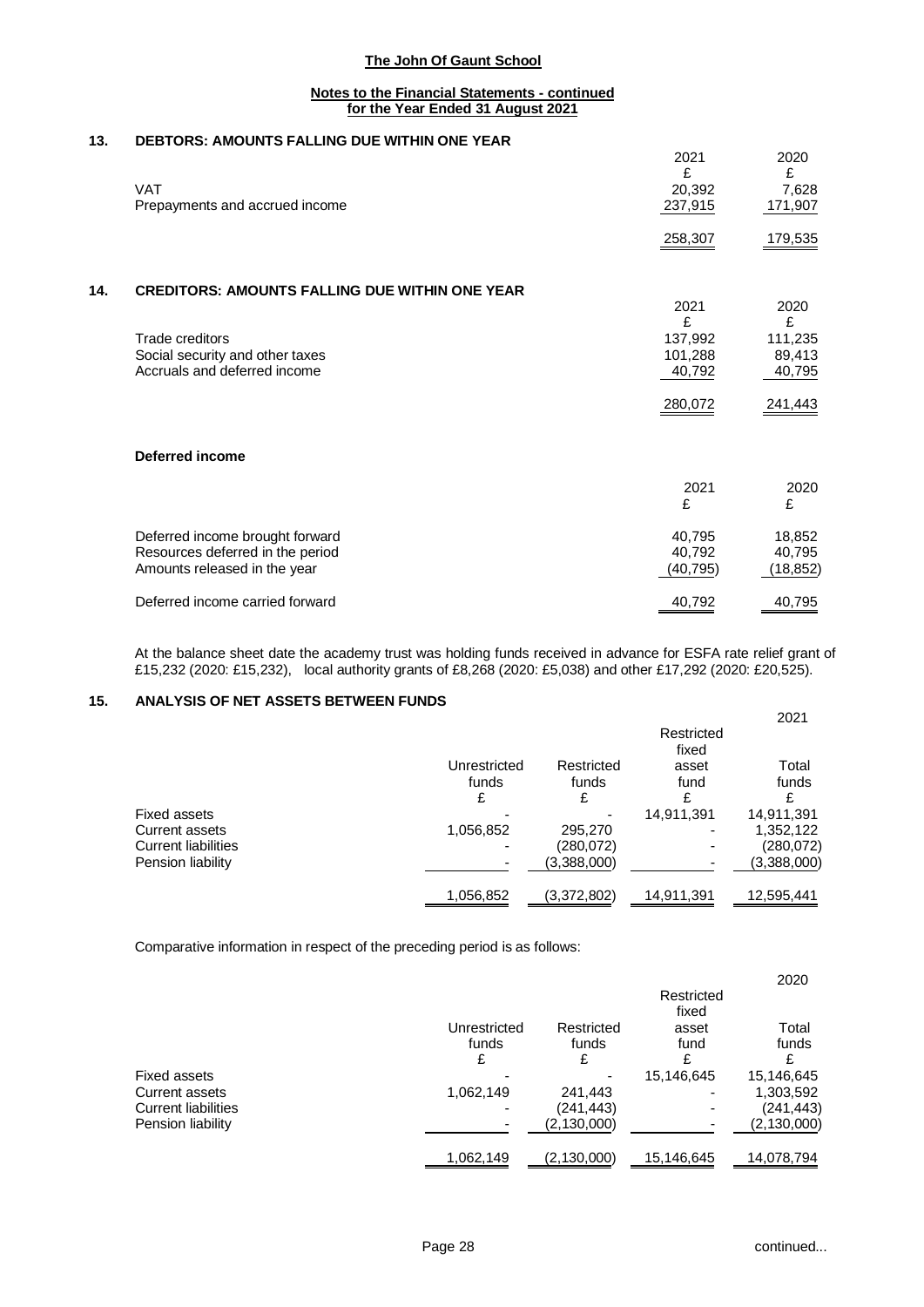#### **Notes to the Financial Statements - continued for the Year Ended 31 August 2021**

### **16. MOVEMENT IN FUNDS**

|                                 |               | <b>Net</b><br>movement | Transfers<br>between | At          |
|---------------------------------|---------------|------------------------|----------------------|-------------|
|                                 | At 1.9.20     | in funds               | funds                | 31.8.21     |
|                                 | £             | £                      | £                    | £           |
| <b>Restricted general funds</b> |               |                        |                      |             |
| General Annual Grant            |               | 126.174                | (126, 174)           |             |
| <b>Other Revenue Grants</b>     |               | 15,198                 |                      | 15,198      |
| <b>Pension Reserve</b>          | (2, 130, 000) | (1,258,000)            |                      | (3,388,000) |
| Restricted fixed asset fund     | 15.146.645    | (277,720)              | 42,466               | 14.911.391  |
|                                 | 13,016,645    | (1,394,348)            | (83,708)             | 11,538,589  |
| Unrestricted funds              |               |                        |                      |             |
| General fund                    | 1,062,149     | (89,005)               | 83,708               | 1,056,852   |
|                                 |               |                        |                      |             |
| <b>TOTAL FUNDS</b>              | 14,078,794    | (1,483,353)            |                      | 12,595,441  |

Net movement in funds, included in the above are as follows:

|                                 | Incoming  | Resources   | Gains and | Movement    |
|---------------------------------|-----------|-------------|-----------|-------------|
|                                 | resources | expended    | losses    | in funds    |
|                                 | £         |             | £         |             |
| <b>Restricted general funds</b> |           |             |           |             |
| <b>General Annual Grant</b>     | 5,517,805 | (5,391,631) |           | 126,174     |
| Other DfE/ESFA Grants           | 804,640   | (804, 640)  |           |             |
| <b>Other Revenue Grants</b>     | 324,079   | (308, 881)  |           | 15,198      |
| Other income                    | 24,739    | (24, 739)   |           |             |
| <b>Pension Reserve</b>          |           | (288,000)   | (970,000) | (1,258,000) |
| Restricted fixed asset fund     | 127,855   | (405, 575)  |           | (277, 720)  |
| COVID catch up                  | 85,960    | (85,960)    |           |             |
|                                 | 6,885,078 | (7,309,426) | (970,000) | (1,394,348) |
| Unrestricted funds              |           |             |           |             |
| General fund                    | 70,401    | (159, 406)  |           | (89,005)    |
|                                 |           |             |           |             |
| <b>TOTAL FUNDS</b>              | 6,955,479 | (7,468,832) | (970,000) | (1,483,353) |

#### **Comparatives for movement in funds**

|                                 |             | <b>Net</b> | <b>Transfers</b> |               |
|---------------------------------|-------------|------------|------------------|---------------|
|                                 |             | movement   | between          | At            |
|                                 | At 1.9.19   | in funds   | funds            | 31.8.20       |
|                                 | £           | £          | £                | £             |
| <b>Restricted general funds</b> |             |            |                  |               |
| General Annual Grant            | 95,908      | (119,708)  | 23,800           |               |
| <b>Pension Reserve</b>          | (1,892,000) | (238,000)  |                  | (2, 130, 000) |
| Restricted fixed asset fund     | 15.384.893  | (279,680)  | 41,432           | 15.146.645    |
|                                 | 13,588,801  | (637,388)  | 65.232           | 13,016,645    |
| <b>Unrestricted funds</b>       |             |            |                  |               |
| General fund                    | 1,055,328   | 72,053     | (65, 232)        | 1,062,149     |
|                                 |             |            |                  |               |
| <b>TOTAL FUNDS</b>              | 14,644,129  | (565,335)  |                  | 14,078,794    |
|                                 |             |            |                  |               |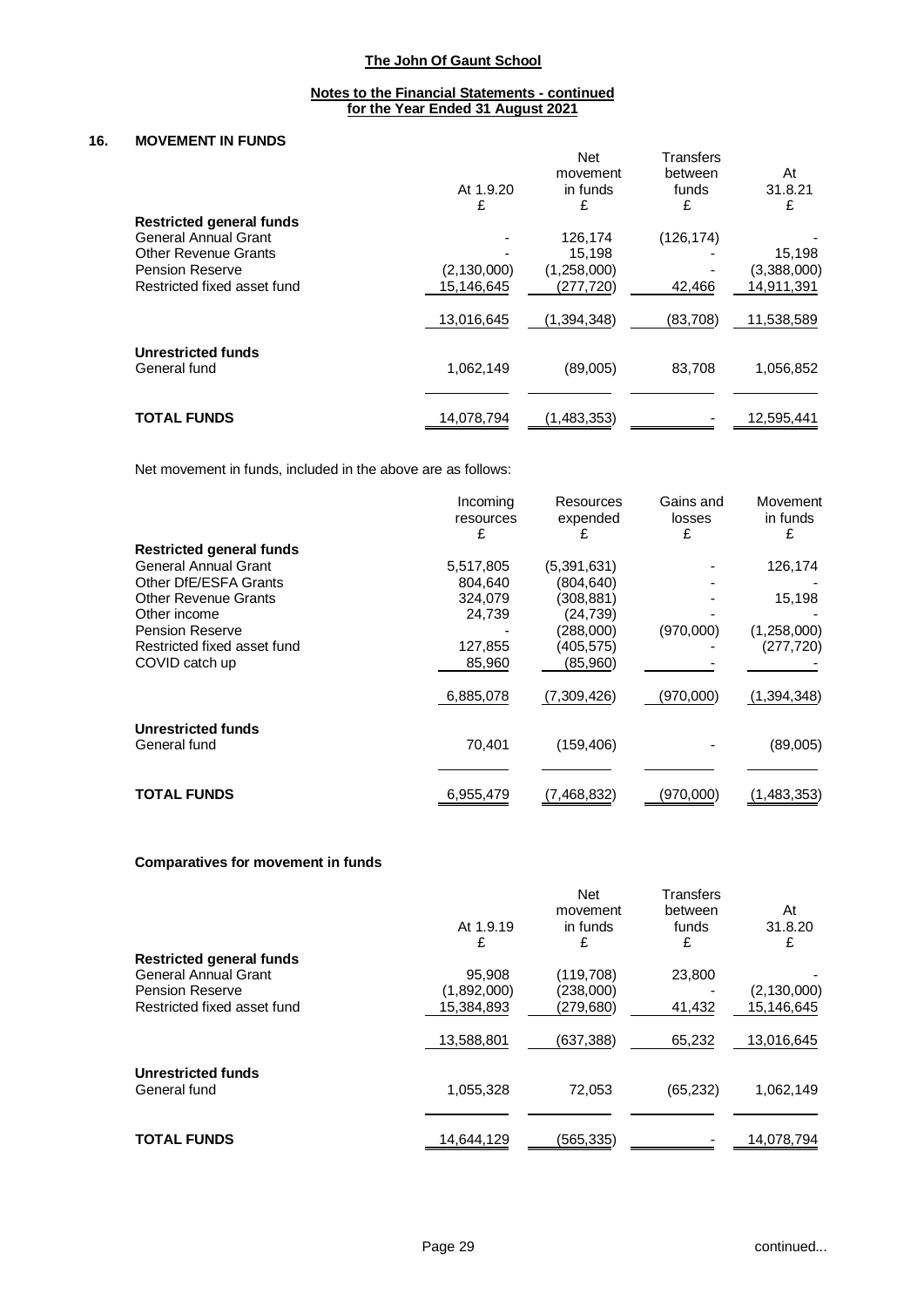#### **Notes to the Financial Statements - continued for the Year Ended 31 August 2021**

### **16. MOVEMENT IN FUNDS - continued**

Comparative net movement in funds, included in the above are as follows:

|                                 | Incoming<br>resources<br>£ | Resources<br>expended<br>£ | Gains and<br>losses<br>£ | Movement<br>in funds<br>£ |
|---------------------------------|----------------------------|----------------------------|--------------------------|---------------------------|
| <b>Restricted general funds</b> |                            |                            |                          |                           |
| General Annual Grant            | 5,369,440                  | (5,489,148)                |                          | (119,708)                 |
| Other DfE/ESFA Grants           | 574,183                    | (574, 183)                 |                          |                           |
| <b>Other Revenue Grants</b>     | 224,875                    | (224, 875)                 |                          |                           |
| Other income                    | 26,974                     | (26,974)                   |                          |                           |
| <b>Pension Reserve</b>          |                            | (244,000)                  | 6,000                    | (238,000)                 |
| Restricted fixed asset fund     | 69,599                     | (349,279)                  |                          | (279,680)                 |
|                                 | 6,265,071                  | (6,908,459)                | 6,000                    | (637,388)                 |
| <b>Unrestricted funds</b>       |                            |                            |                          |                           |
| General fund                    | 147,746                    | (75, 693)                  |                          | 72,053                    |
|                                 |                            |                            |                          |                           |
| <b>TOTAL FUNDS</b>              | 6,412,817                  | (6,984,152)                | 6,000                    | (565,335)                 |

The specific purposes for which the funds are to be applied are as follows:

**General Annual Grant (GAG)** - Relates to the funding provided to the academy by the ESFA and expenditure incurred by the academy spent in line with the terms of the Funding Agreement. Under the funding agreement with the Secretary of State, the academy was not subject to a limit on the amount of GAG that it could carry forward at 31 August 2021.

**Other DfE/ESFA grants including Pupil Premium and Teacher's pay grant -** Relates to additional government funding received in the year to be used on specific purposes.

**Local authority and other grants** - Relates to additional funding received in the year from local authorities and other sources to be used on specific purposes.

**Covid-19 additional funding (DfE/ESFA)** - Relates to additional funding received in the year to contribute towards additional costs incurred as a result of the Covid-19 pandemic.

**Other Revenue Grants** - Relates to local government funding received in the year for specific purposes.

**Capital Grant** - Relates to a grant received for capital projects.

**Capital Maintenance Grants** - Relates to funding provided to the academy by the ESFA in relation to specific capital maintenance projects.

**Pension Reserve** - This deficit represents the net shortfall in funds in the Local Government Pension Scheme in relation to employees past and present.

**Restricted Fixed Asset Fund** - This represents the costs of fixed assets purchased from capital funding, GAG and other funds less depreciation.

**Transfers between funds** - This represents transfers for capital expenditure from GAG or general unrestricted fund.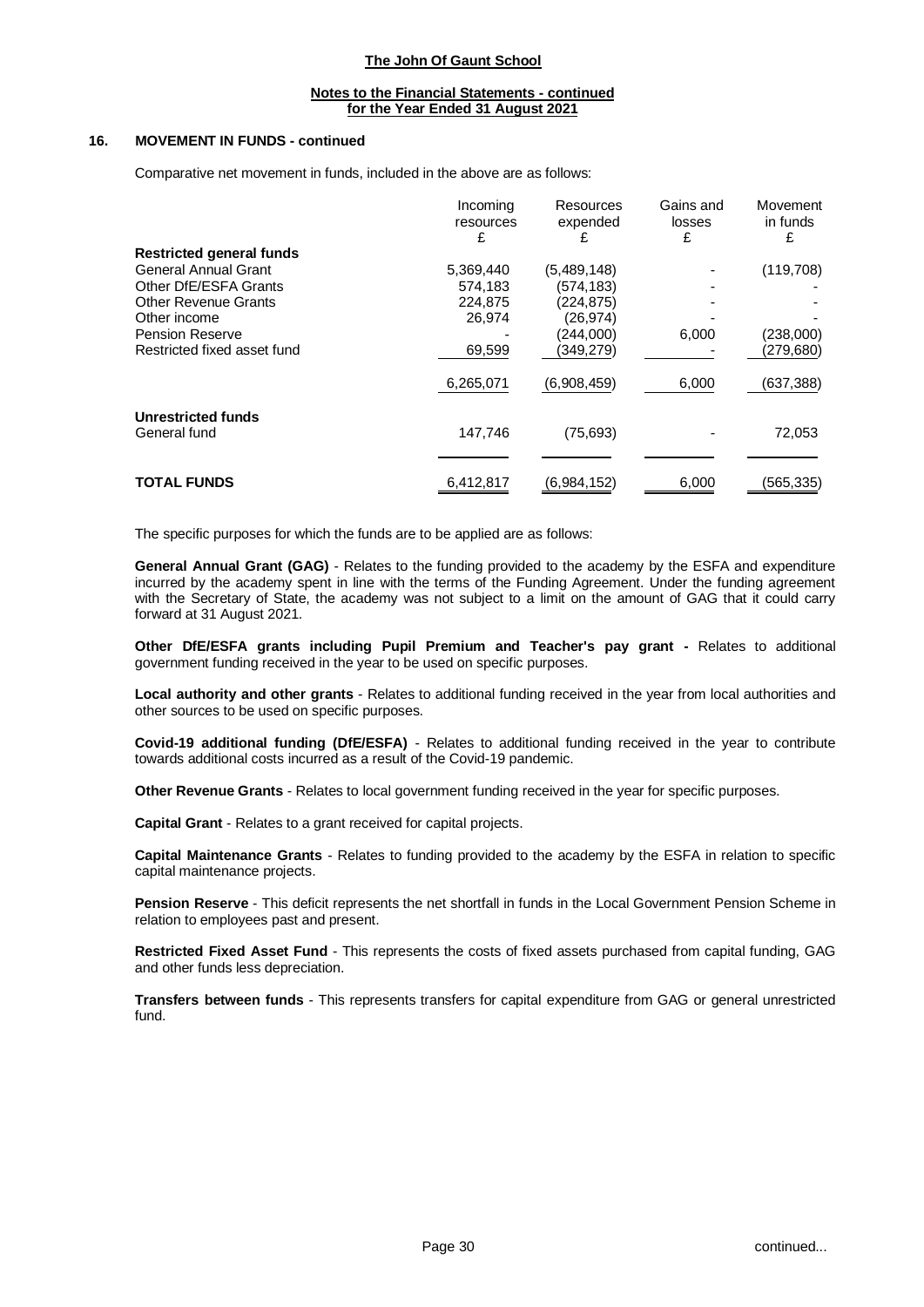### **Notes to the Financial Statements - continued for the Year Ended 31 August 2021**

#### **17. PENSION AND SIMILAR OBLIGATIONS**

The charity's employees belong to two principal pension schemes: the Teachers' Pension Scheme England and Wales (TPS) for academic and related staff; and the Local Government Pension Scheme (LGPS) for non-teaching staff, which is managed by Wiltshire Pension Fund. Both are multi-employer defined benefit schemes.

The latest actuarial valuation of the TPS related to the period ended 31 March 2016 and of the LGPS to the period ended 31 March 2019.

There were no outstanding or prepaid contributions at either the beginning or the end of the financial year.

### **Teachers' pension scheme**

The Teachers' Pension Scheme (TPS) is a statutory, contributory, defined benefit scheme, governed by the Teachers' Pension Scheme Regulations 2014. Membership is automatic for teachers in academies. All teachers have the option to opt-out of the TPS following enrolment.

The TPS is an unfunded scheme to which both the member and employer makes contributions, as a percentage of salary - these contributions are credited to the Exchequer. Retirement and other pension benefits are paid by public funds provided by Parliament.

### **Valuation of the teachers' pension scheme**

The Government Actuary, using normal actuarial principles, conducts a formal actuarial review of the TPS in accordance with the Public Service Pensions (Valuations and Employer Cost Cap) Directions 2014 published by HM Treasury every 4 years. The aim of the review is to specify the level of future contributions. Actuarial scheme valuations are dependent on assumptions about the value of future costs, design of benefits and many other factors. The latest actuarial valuation of the TPS was carried out as at 31 March 2016. The valuation report was published by the Department for Education on 5 March 2019. The key elements of the valuation and subsequent consultation are:

- employer contribution rates set at 23.68% of pensionable pay (including a 0.08% administration levy)
- total scheme liabilities (pensions currently in payment and the estimated cost of future benefits) for service to the effective date of £218,100 million and notional assets (estimated future contributions together with the notional investments held at the valuation date) of £196,100 million, giving a notional past service deficit of £22,000 million
- the SCAPE rate, set by HMT, is used to determine the notional investment return. The current SCAPE rate is 2.4% above the rate of CPI. The assumed real rate of return is 2.4% in excess of prices and 2% in excess of earnings. The rate of real earnings growth is assumed to be 2.2%. The assumed nominal rate of return including earnings growth is 4.45%.

The next valuation result is due to be implemented from 1 April 2023.

The employer's pension costs paid to TPS in the period amounted to £710,287 (2020 - £665,601).

A copy of the valuation report and supporting documentation is on the Teachers' Pensions website.

Under the definitions set out in FRS 102, the TPS is an unfunded multi-employer pension scheme. The charity has accounted for its contributions to the scheme as if it were a defined contribution scheme. The charity has set out above the information available on the scheme.

#### **Local government pension scheme**

The LGPS is a funded defined benefit pension scheme, with the assets held in separate trustee-administered funds. The total contribution made for the year ended 31 August 2021 was £339,000 (2020: £308,000), of which employer's contributions totalled £272,000 (2020: £249,000) and employees' contributions totalled £67,000 (2020: £59,000). The agreed contribution rates for future years are 24.3 per cent for employers and between 5.5 per cent and 8.5 per cent for employees.

Parliament has agreed, at the request of the Secretary of State for Education, to a guarantee that, in the event of academy closure, outstanding Local Government Pension Scheme liabilities would be met by the Department for Education. The guarantee came into force on 18 July 2013.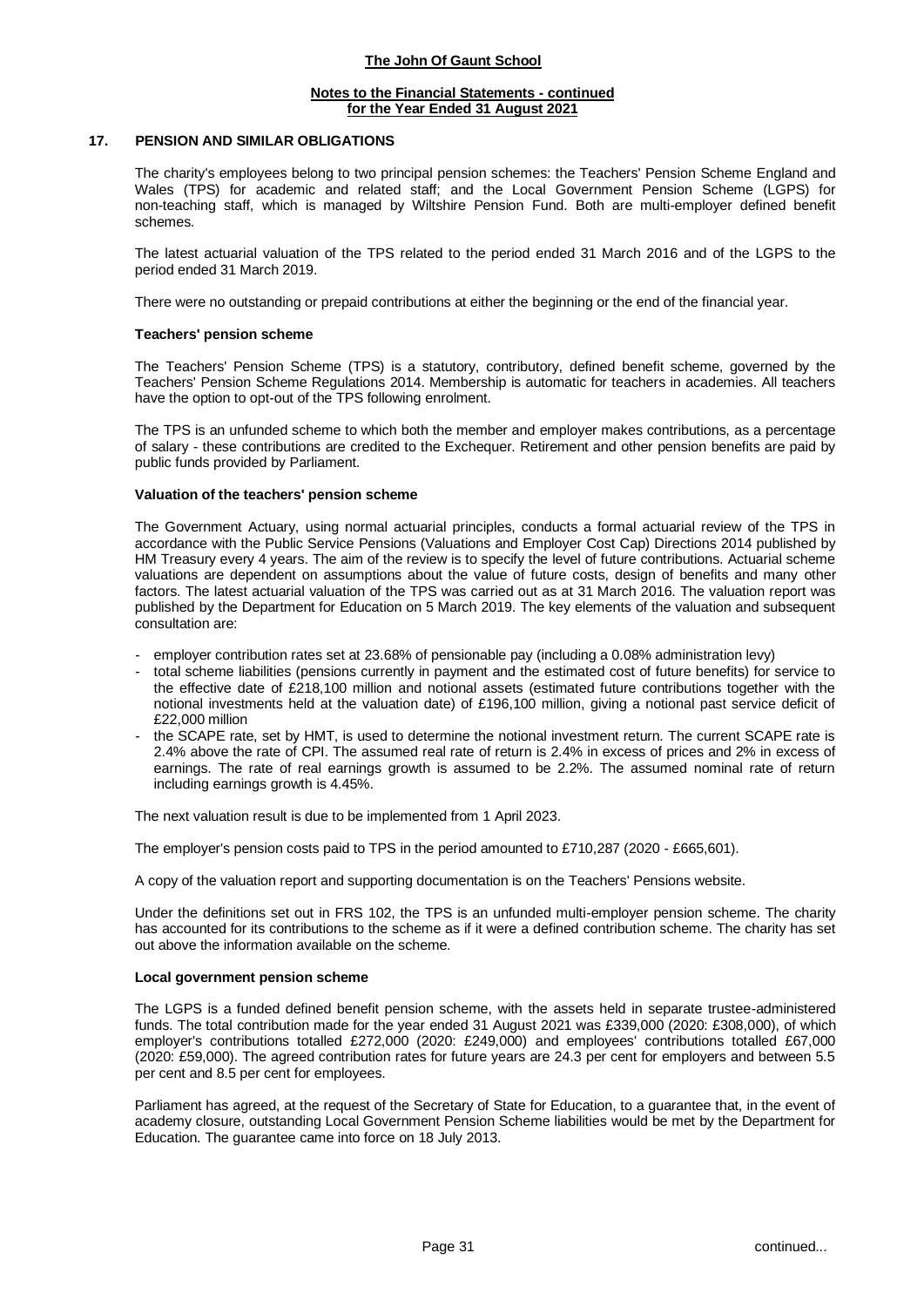### **Notes to the Financial Statements - continued for the Year Ended 31 August 2021**

## **17. PENSION AND SIMILAR OBLIGATIONS - continued**

The amounts recognised in the Balance Sheet are as follows:

|                                                                  | Defined benefit<br>pension plans |                          |
|------------------------------------------------------------------|----------------------------------|--------------------------|
|                                                                  | 2021                             | 2020                     |
| Present value of funded obligations<br>Fair value of plan assets | (10, 144, 000)<br>6,756,000      | (7,665,000)<br>5,535,000 |
| Present value of unfunded obligations                            | (3,388,000)                      | (2, 130, 000)            |
| Deficit                                                          | (3,388,000)                      | (2, 130, 000)            |
| Net liability                                                    | (3,388,000)                      | (2,130,000)              |

The amounts recognised in the Statement of Financial Activities are as follows:

|                                                                               | Defined benefit<br>pension plans |                    |
|-------------------------------------------------------------------------------|----------------------------------|--------------------|
| Current service cost                                                          | 2021                             | 2020               |
| Net interest from net defined benefit<br>asset/liability<br>Past service cost | 522,000<br>136,000               | 455,000<br>140,000 |
|                                                                               | 658,000                          | 595,000            |
| Actual return on plan assets                                                  |                                  |                    |

Changes in the present value of the defined benefit obligation are as follows:

|                                          |               | Defined benefit |
|------------------------------------------|---------------|-----------------|
|                                          | pension plans |                 |
|                                          | 2021          | 2020            |
|                                          | £             | £               |
| Opening defined benefit obligation       | 7,665,000     | 7,163,000       |
| Current service cost                     | 522,000       | 455,000         |
| Contributions by scheme participants     | 67.000        | 59,000          |
| Interest cost                            | 136,000       | 140,000         |
| Benefits paid                            | 122,000       | (136,000)       |
| Remeasurements:                          |               |                 |
| Actuarial (gains)/losses from changes in |               |                 |
| demographic assumptions                  | 131,000       | (58,000)        |
| Actuarial (gains)/losses from changes in |               |                 |
| financial assumptions                    | 1,601,000     | 194,000         |
| Obligations other remeasurement          | (100,000)     | (152,000)       |
|                                          | 10,144,000    | 7,665,000       |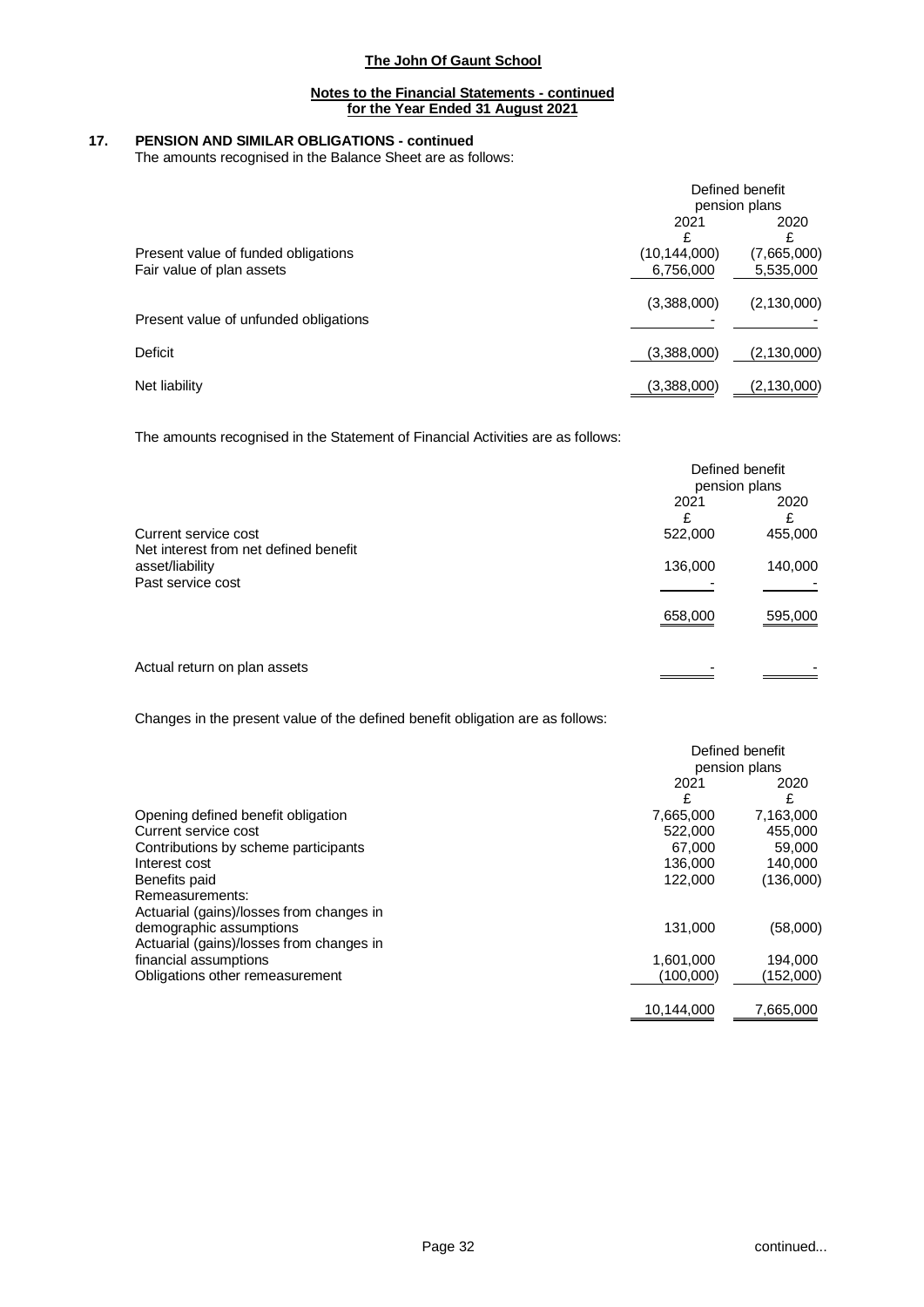### **Notes to the Financial Statements - continued for the Year Ended 31 August 2021**

## **17. PENSION AND SIMILAR OBLIGATIONS - continued**

Changes in the fair value of scheme assets are as follows:

|                                      | Defined benefit<br>pension plans |           |
|--------------------------------------|----------------------------------|-----------|
|                                      | 2021<br>£                        | 2020      |
| Opening fair value of scheme assets  | 5,535,000                        | 5,271,000 |
| Contributions by employer            | 272,000                          | 249,000   |
| Contributions by scheme participants | 67.000                           | 59,000    |
| Interest on plan assets              | 98,000                           | 102,000   |
| Benefits paid                        | 122,000                          | (136,000) |
| Return on plan assets                | 662,000                          | (10,000)  |
|                                      | 6,756,000                        | 5,535,000 |

The amounts recognised in other recognised gains and losses are as follows:

|                                                                                                                 | Defined benefit<br>pension plans |                      |
|-----------------------------------------------------------------------------------------------------------------|----------------------------------|----------------------|
|                                                                                                                 | 2021<br>£                        | 2020                 |
| Actuarial (gains)/losses from changes in<br>demographic assumptions<br>Actuarial (gains)/losses from changes in | (131,000)                        | 58,000               |
| financial assumptions<br>Obligations other remeasurement                                                        | (1,601,000)<br>100,000           | (194,000)<br>152,000 |
|                                                                                                                 | (1,632,000)                      | 16,000               |

The major categories of scheme assets as a percentage of total scheme assets are as follows:

|              | Defined benefit<br>pension plans |      |
|--------------|----------------------------------|------|
|              | 2021                             | 2020 |
| Equities     | 55%                              | 56%  |
| <b>Bonds</b> | 33%                              | 32%  |
| Property     | 11%                              | 12%  |
| Cash         | $1\%$                            | ٠    |
|              | 100%<br>_______                  | 100% |

Principal actuarial assumptions at the Balance Sheet date (expressed as weighted averages):

|                                      | 2021   | 2020   |
|--------------------------------------|--------|--------|
| Discount rate for scheme liabilities | 1.65%  | 1.70%  |
| Future salary increases              | 3.30%  | 2.60%  |
| Future pension increases             | 2.90%  | 2.20%  |
| Inflation (CPI)                      | 2.90%  | 2.20%  |
| Commutation of pensions to lump sums | 50.00% | 50.00% |

The current mortality assumptions include sufficient allowance for future improvements in mortality rates. The assumed life expectations on retirement age 65 are:

| 21.9 | 21.7 |
|------|------|
| 24.4 | 24   |
|      |      |
| 22.9 | 22.5 |
| 26.2 | 25.5 |
|      |      |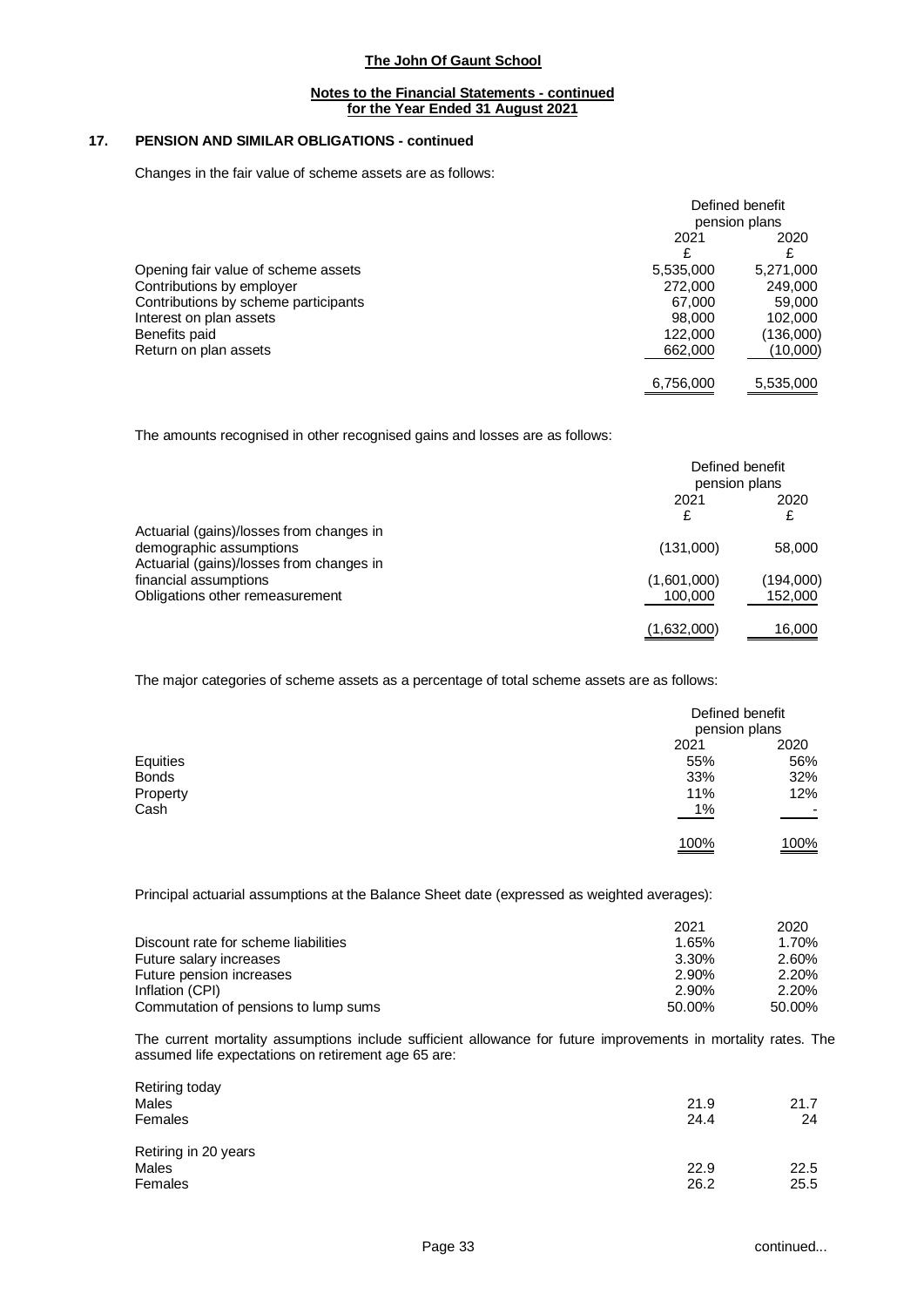### **Notes to the Financial Statements - continued for the Year Ended 31 August 2021**

### **17. PENSION AND SIMILAR OBLIGATIONS - continued**

Sensitivity analysis

|                                        | 2021    | 2020    |
|----------------------------------------|---------|---------|
|                                        | £       |         |
| Discount rate $+0.1\%$                 |         |         |
| Discount rate -0.1%                    | 241.000 | 189.800 |
| Mortality assumption - 1 year increase | 406.000 |         |
| Mortality assumption - 1 year decrease |         |         |
| CPI rate $+0.1\%$                      | 215,000 | 169.200 |
| CPI rate $-0.1\%$                      |         |         |

### **18. LONG-TERM COMMITMENTS, INCLUDING OPERATING LEASES**

Minimum lease payments under non-cancellable operating leases fall due as follows:

|                                               | 2021            | 2020             |
|-----------------------------------------------|-----------------|------------------|
| Within one year<br>Between one and five years | 19,105<br>9,877 | 19,105<br>28,982 |
|                                               | 28,982          | 48,087           |

### **19. RELATED PARTY DISCLOSURES**

Owing to the nature of the academy trust and the composition of the board of trustees being drawn from local public and private sector organisations, transactions may take place with organisations in which the trustees have an interest. All transactions involving such organisations are conducted in accordance with the requirements of the Academies Financial Handbook and with the academy trust's financial regulations and normal procurement procedures relating to connected and related party transactions. The following related party transactions took place in the financial period:

P Skipp, the headteacher of the academy, was also a director of Collaborative Schools Limited. Collaborative Schools Limited provides services to member schools with charitable activities in the Trowbridge area. Trustees of Collaborative Schools Limited comprise of the head teachers of the member schools. None of the trustees have a beneficial interest in the company. The following transactions took place in the year:

|                                                          | Year Ended | ear Ended |
|----------------------------------------------------------|------------|-----------|
|                                                          | 31.08.21   | 31.08.20  |
|                                                          |            |           |
| Purchases of goods/services                              | 26.679     | 30.508    |
| Sales / recharges goods/services                         | 9.669      | 9.630     |
| Amounts due from related party (included within Debtors) | nil        | nil       |

P Skipp, the headteacher of the academy, was also a director of Learning Futures (West Wilts) Limited. Learning Futures (West Wilts) Limited provides services to member schools with charitable activities in the West Wiltshire area. The trustees are recruited from each of the member schools. None of the trustees have a beneficial interest in the company. The following transactions took place in the year:

|                                         | Year Ended | Year Ended |
|-----------------------------------------|------------|------------|
|                                         | 31.08.21   | 31.08.20   |
|                                         |            |            |
| Purchases of goods/services             | nil        | 21.525     |
| Grants received / other income received | 13.500     | 38.578     |

J Trigg, a trustee of the academy, was also a trustee of Trowbridge Future. Trowbridge Future is an independent charity offering support and advice to the local community by running a series of youth cafés. The following transactions took place in the year:

|                                         | Year Ended | Year Ended |
|-----------------------------------------|------------|------------|
|                                         | 31.08.21   | 31.08.20   |
|                                         |            |            |
| Purchases of goods/services             | 1.970      | nı         |
| Grants received / other income received | nil        | nıl        |

In entering into the above transactions the trust has complied with the requirements of the ESFA's Academies Financial handbook.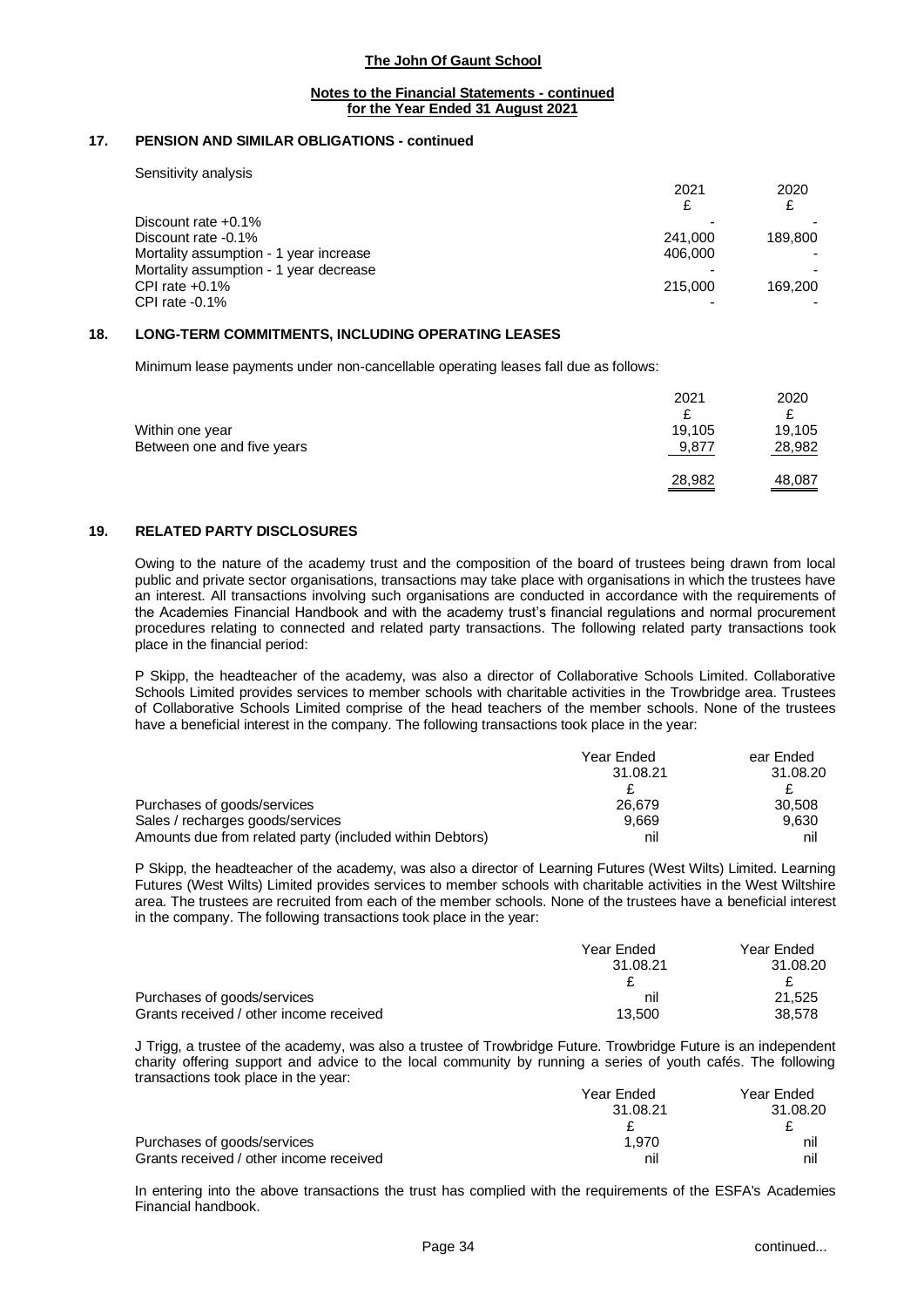### **Notes to the Financial Statements - continued for the Year Ended 31 August 2021**

### **20. RECONCILIATION OF NET EXPENDITURE TO NET CASH FLOW FROM OPERATING ACTIVITIES**

|                                                                                                                              | 2021<br>£  | 2020       |
|------------------------------------------------------------------------------------------------------------------------------|------------|------------|
| Net expenditure for the reporting period (as per the Statement of<br><b>Financial Activities)</b><br><b>Adjustments for:</b> | (513, 353) | (571, 335) |
| Depreciation charges                                                                                                         | 325,721    | 349,278    |
| Capital grants from DfE/ESFA                                                                                                 | (79, 855)  | (69, 599)  |
| Interest received                                                                                                            | (820)      | (8,641)    |
| DB pension scheme cost less contribution                                                                                     | 250,000    | 206,000    |
| DB pension scheme finance cost                                                                                               | 38,000     | 38,000     |
| Increase in debtors                                                                                                          | (78,772)   | (61, 965)  |
| Increase/(decrease) in creditors                                                                                             | 38,629     | (109,424)  |
| Net cash used in operations                                                                                                  | (20,450)   | (227,686)  |

# **21.. ANALYSIS OF CHANGES IN NET FUNDS**

|                                      | At 1.9.20<br>£ | Cash flow<br>£ | At 31.8.21 |
|--------------------------------------|----------------|----------------|------------|
| Net cash<br>Cash at bank and in hand | 1,124,057      | (30,242)       | 1,093,815  |
|                                      | 1,124,057      | (30, 242)      | 1,093,815  |
| Total                                | 1,124,057      | (30, 242)      | 1,093,815  |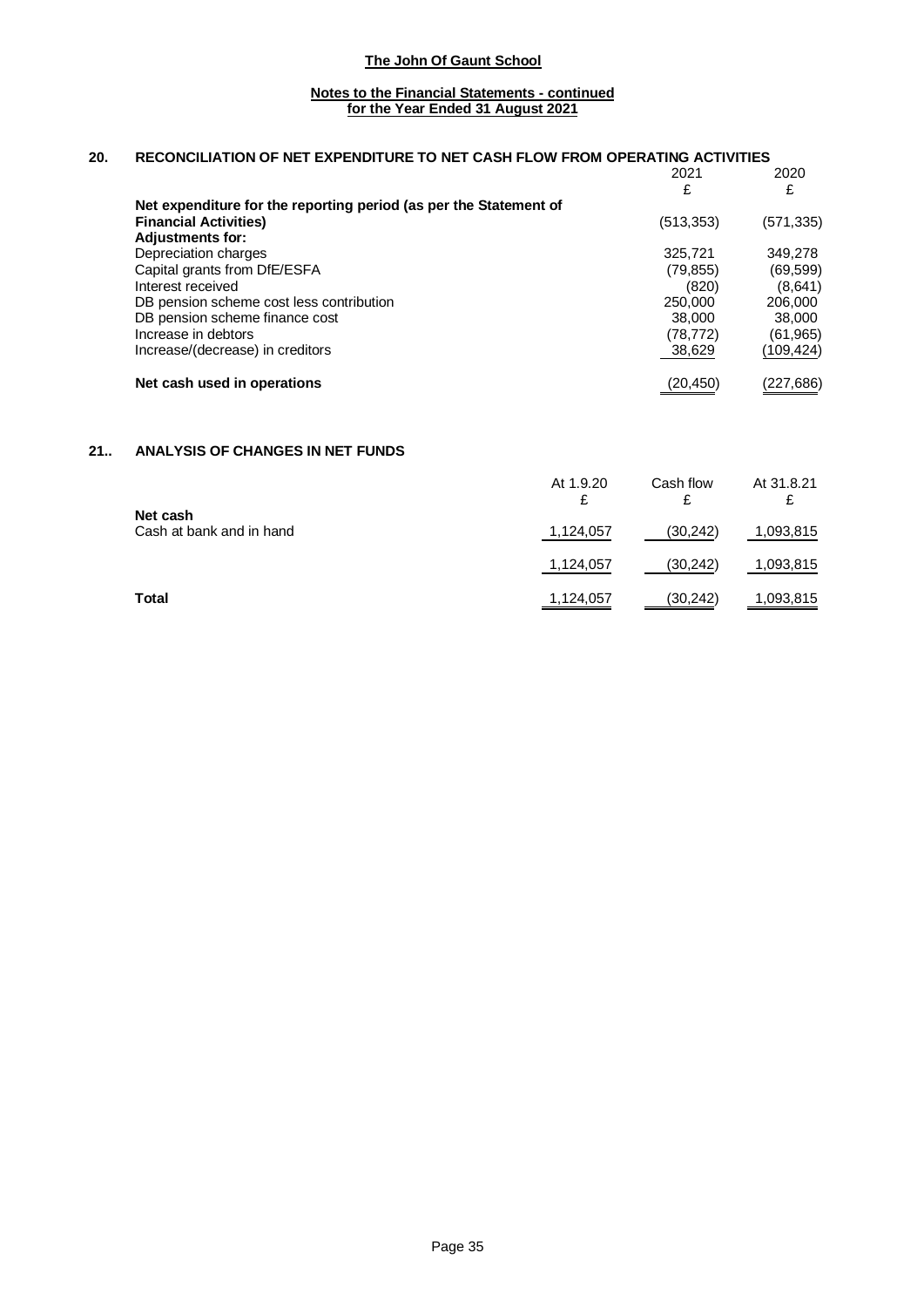### **Detailed Statement of Financial Activities for the Year Ended 31 August 2021**

|                                                                        | Unrestricted<br>funds<br>£ | Restricted<br>funds<br>£ | 2021<br>Total<br>funds<br>£ | 2020<br>Total<br>funds<br>£ |
|------------------------------------------------------------------------|----------------------------|--------------------------|-----------------------------|-----------------------------|
| <b>INCOME AND ENDOWMENTS</b>                                           |                            |                          |                             |                             |
| Donations and capital grants<br>Donations<br>Grants                    | 2,371                      | 48,000<br>79,855         | 50,371<br>79,855            | 1,798<br>69,599             |
|                                                                        | 2,371                      | 127,855                  | 130,226                     | 71,397                      |
| Other trading activities<br>Hire of facilities                         | 36,643                     |                          | 36,643                      | 49,173                      |
| <b>Investment income</b><br>Deposit account interest                   | 820                        |                          | 820                         | 8,641                       |
| <b>Charitable activities</b><br>Grants<br>School fund activities       |                            | 6,732,484                | 6,732,484                   | 6,168,498                   |
| Income from other schools<br>Other income                              | 25,585<br>4,982            | 24,739                   | 25,585<br>24,739<br>4,982   | 85,322<br>26,974<br>2,812   |
|                                                                        | 30,567                     | 6,757,223                | 6,787,790                   | 6,283,606                   |
| <b>Total incoming resources</b>                                        | 70,401                     | 6,885,078                | 6,955,479                   | 6,412,817                   |
| <b>EXPENDITURE</b>                                                     |                            |                          |                             |                             |
| <b>Charitable activities</b><br>Wages                                  |                            | 3,029,462                | 3,029,462                   | 2,864,558                   |
| Social security                                                        |                            | 325,634                  | 325,634                     | 307,142                     |
| Pensions                                                               |                            | 710,287                  | 710,287                     | 665,399                     |
| Agency costs                                                           |                            | 27,775                   | 27,775                      | 26,413                      |
| Staff restructuring costs                                              |                            | 4,663                    | 4,663                       |                             |
| <b>Educational supplies</b><br><b>Examination fees</b>                 | 2,910                      | 282,405<br>65,311        | 285,315<br>65,311           | 315,096<br>78,918           |
| Staff development                                                      |                            | 22,053                   | 22,053                      | 15,133                      |
| Educational consultancy                                                |                            | 95,890                   | 95,890                      | 84,554                      |
| Other direct costs                                                     |                            | 33,455                   | 33,455                      | 20,327                      |
| Depreciation fixtures and equipment<br>Depreciation computer equipment |                            | 27,766<br>94,748         | 27,766<br>94,748            | 50,217<br>64,444            |
|                                                                        | 2,910                      | 4,719,449                | 4,722,359                   | 4,492,201                   |
| <b>Support costs</b><br><b>Management</b>                              |                            |                          |                             |                             |
| Wages                                                                  |                            | 1,133,247                | 1,133,247                   | 1,108,161                   |
| Social security<br>Pensions                                            |                            | 73,450                   | 73,450                      | 66,966                      |
| Technology costs                                                       |                            | 502,559<br>93,513        | 502,559<br>93,513           | 455,138<br>93,660           |
| Recruitment and support                                                |                            | 28,891                   | 28,891                      | 29,539                      |
| Maintenance of premises and equipment                                  |                            | 234,545                  | 234,545                     | 138,556                     |
| Cleaning                                                               |                            | 12,589                   | 12,589                      | 14,117                      |
| Rent and rates                                                         |                            | 38,035                   | 38,035                      | 37,813                      |
| Energy costs<br>Security and transport                                 |                            | 114,267<br>10,143        | 114,267<br>10,143           | 102,530<br>11,344           |
| Catering                                                               | 154,798                    |                          | 154,798                     | 70,599                      |
| Carried forward                                                        | 154,798                    | 2,241,239                | 2,396,037                   | 2,128,423                   |